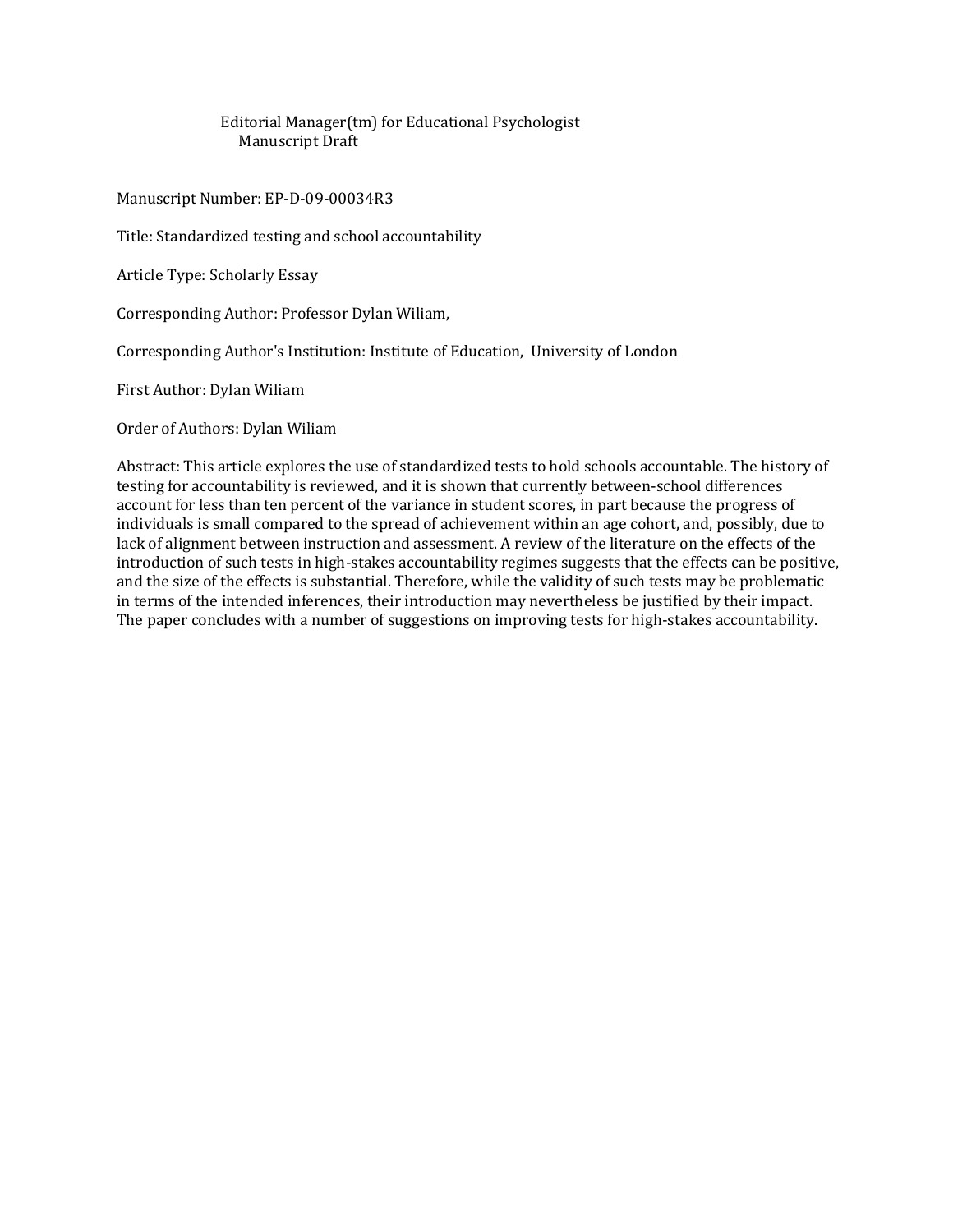# **Standardized testing and school accountability**

Dylan Wiliam

Institute of Education, University of London

## **Abstract**

This article explores the use of standardized tests to hold schools accountable. The history of testing for accountability is reviewed, and it is shown that currently between-school differences account for less than ten percent of the variance in student scores, in part because the progress of individuals is small compared to the spread of achievement within an age cohort, and, possibly, due to lack of alignment between instruction and assessment. A review of the literature on the effects of the introduction of such tests in high-stakes accountability regimes suggests that the effects can be positive, and the size of the effects is substantial. Therefore, while the validity of such tests may be problematic in terms of the intended inferences, their introduction may nevertheless be justified by their impact. The paper concludes with a number of suggestions on improving tests for high-stakes accountability.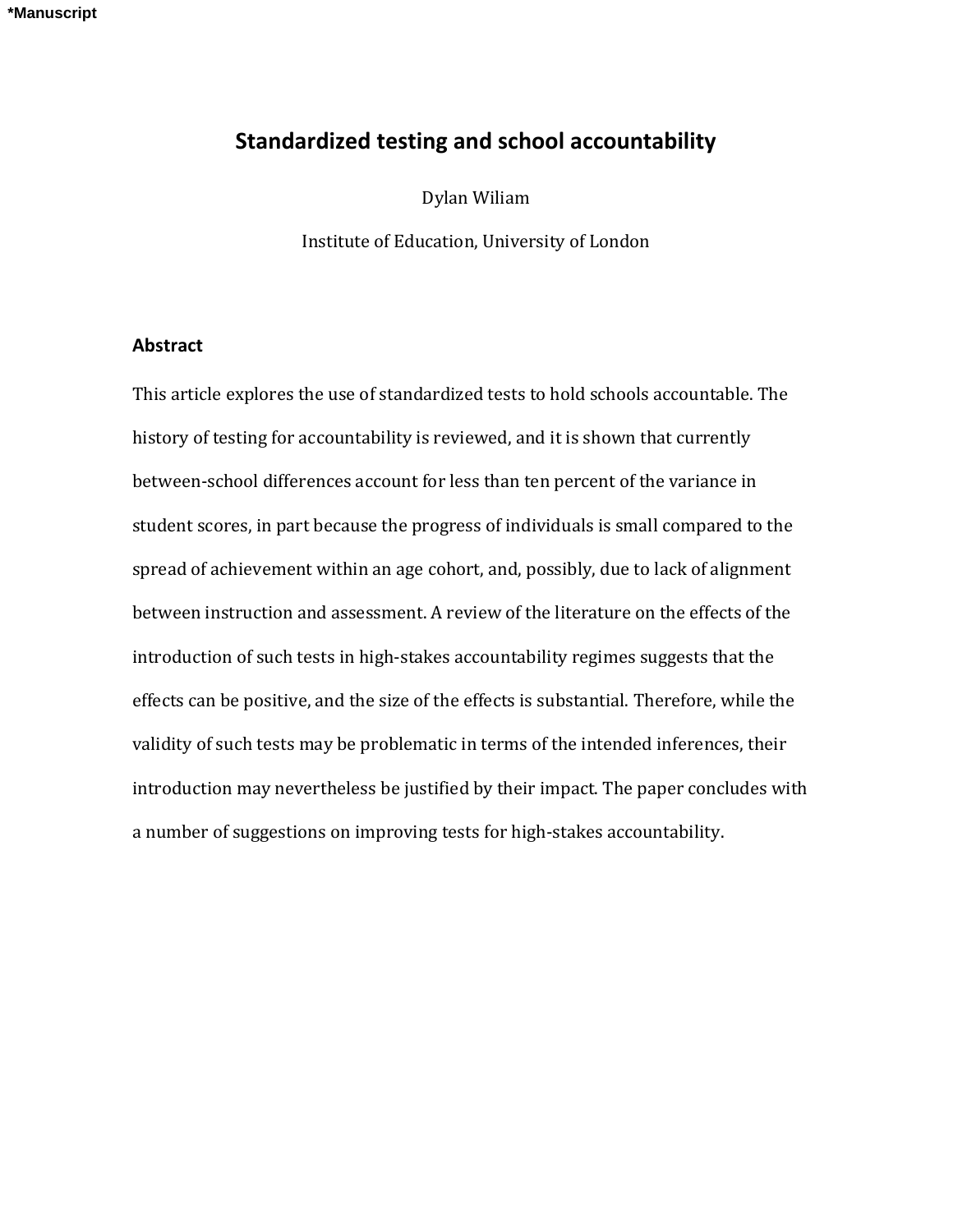#### **Introduction**

Assessment is a key process in education. It is only through assessment that we can find out whether instruction has had its intended effect, because even the bestdesigned instruction cannot be guaranteed to be effective (see, for example, Denvir & Brown, 1986a, b).

One might expect, therefore, that assessment should be reasonably uncontroversial. All those with a stake in the outcomes of education—learners, teachers, parents, other taxpayers, employers, and the wider community—want to know what students have learned, and it seems plausible that this can easily be evaluated through the use of straightforward and familiar instruments, such as achievement tests.

However, as H. L. Mencken warned almost a century ago, "There is always an easy solution to every human problem: neat, plausible, and wrong." (Mencken, 1917). In this article, I explore the use of standardized tests in high-stakes accountability systems, and specifically, I argue that the systems currently in use have significant shortcomings that call into question some of the interpretations that are routinely based on the scores yielded by these tests.

Of course tests are designed for a variety of purposes, and their results are used in a variety of ways. One common classification of tests distinguishes between diagnostic, norm-referenced, and criterion-referenced tests. These terms are, of course, more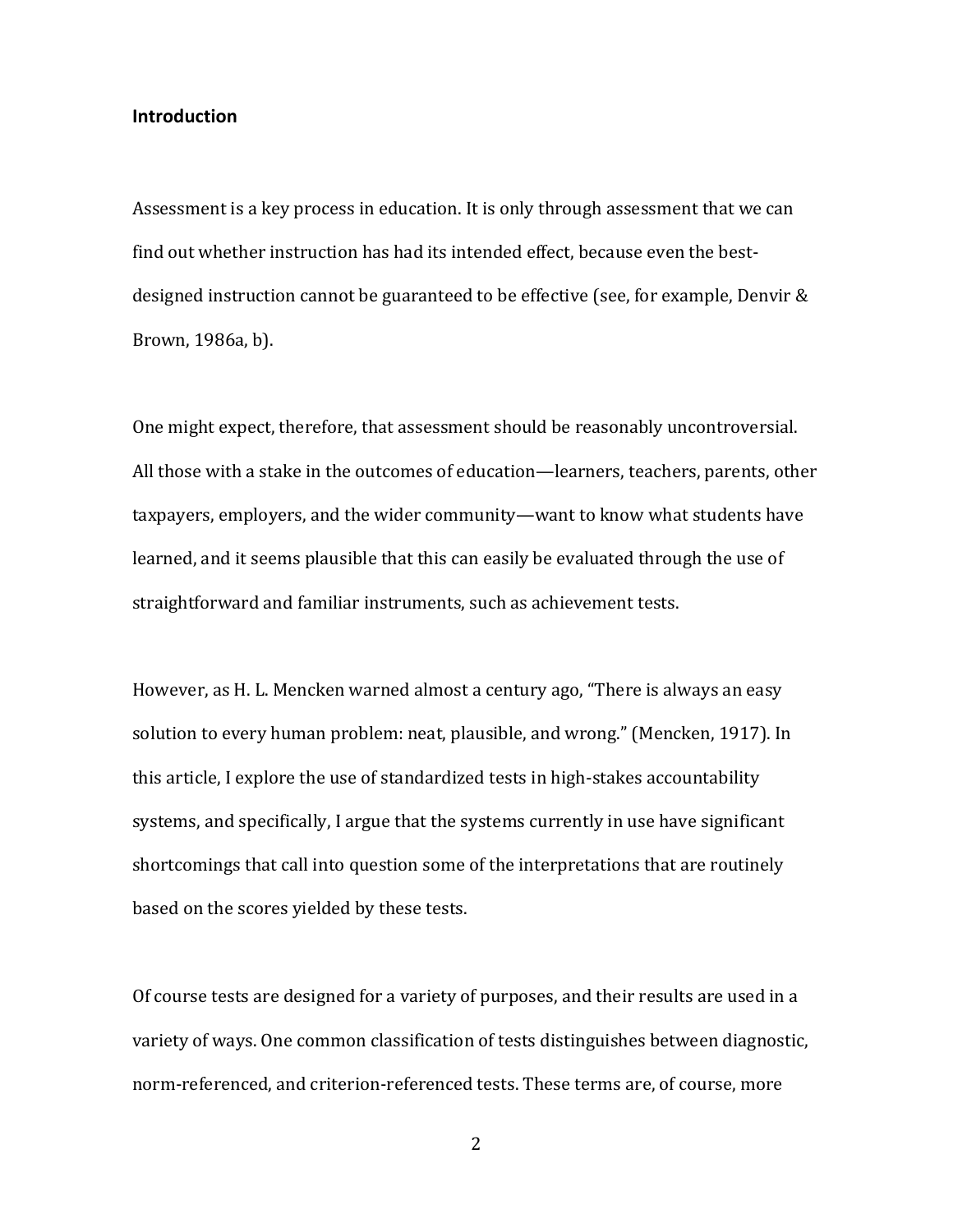properly applied to the kinds of interpretations that are made on the basis of the test scores rather than to the test itself but the term "criterion-referenced test" can certainly be used as a shorthand term for a test designed to support criterionreferenced inferences. However, it is important to bear in mind that it is the inferences, rather than the test that are criterion-referenced.

This distinction is particularly important in view of the fact that test scores are often interpreted in ways that differ significantly from those intended by the designers of the test. Tests designed to support norm-referenced inferences about the level of achievement in, say, fourth grade mathematics, are used to make inferences about the extent to which students have mastered the fourth grade content standards for mathematics in their state. Conversely, tests designed to support criterion-referenced inferences about a student's mastery of fourth-grade content standards for mathematics are used to make inferences about the adequacy of education provided by the district.

My aim in this article is to take one specific application of testing—the use of standardized achievement tests for the purpose of holding teachers, schools and districts accountable—and to explore the extent to which the tests currently in use are able to support valid inferences about the quality of education provided.

I begin by discussing the idea of accountability, and then review briefly the history of testing for accountability within public schools. The key assumption of accountability testing is that differences in the achievement of students on standardized tests should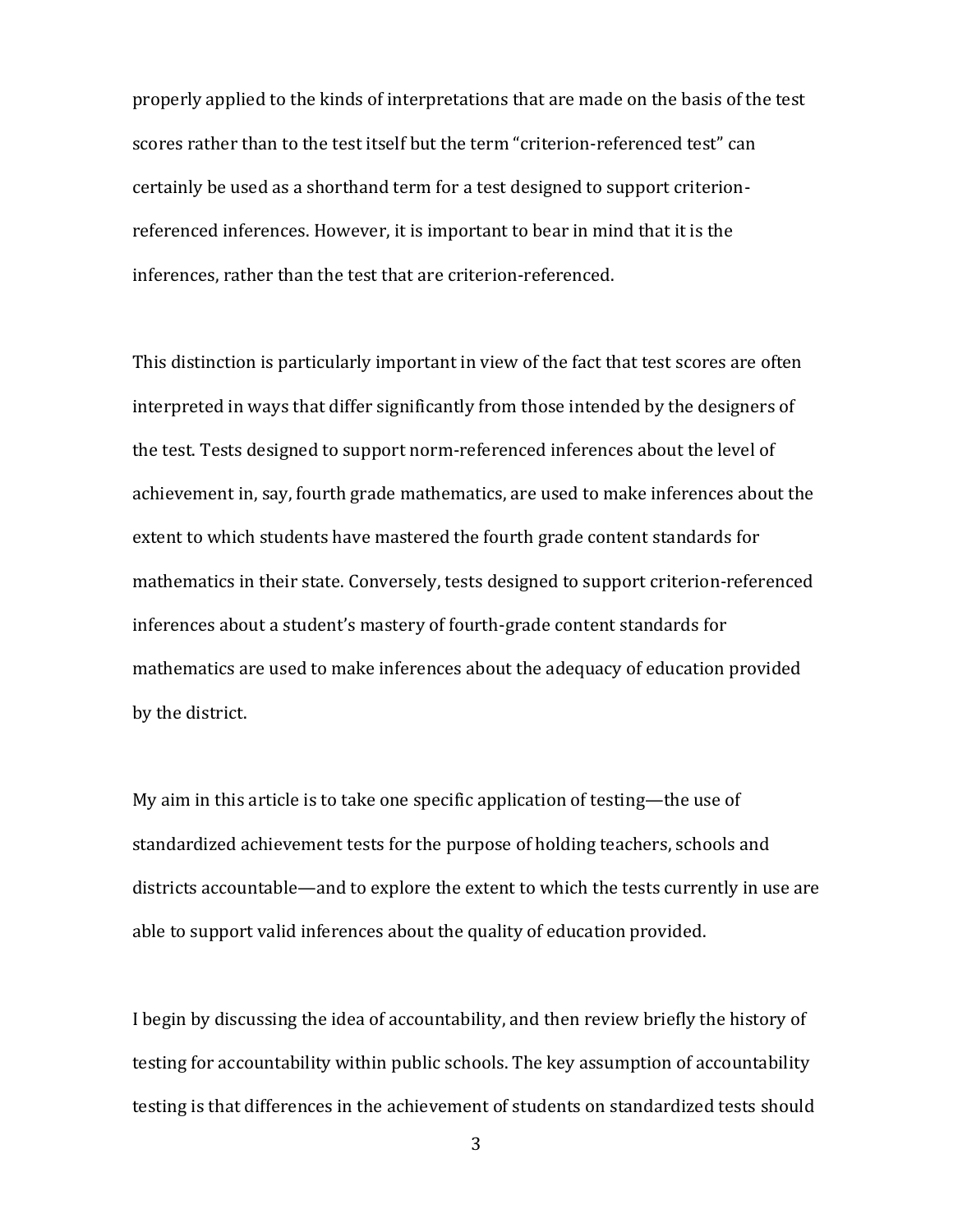be primarily attributable to differences in the quality of education received by students, and so, in subsequent sections, I investigate the extent to which this is the case. I show that differences in the quality of schooling account for only a small proportion of the variation in student outcomes (in most countries, less that ten percent) primarily because the cumulative effect of differences in the average rate at which individual students learn results in a situation in which the progress of an individual student in a year is much smaller than the variability of achievement within an age cohort. Any inferences that differences in student scores on standardized tests therefore primarily reflect differences in quality of education received are therefore problematic. However, the evidence from comparisons between states within the US, and of comparisons of different national systems, suggests that high-stakes accountability systems can have a positive impact on student learning. The article therefore concludes with some reflections on how high-stakes accountability systems might be designed more effectively.

## **Accountability**

The word "accountability" is used in a wide range of contexts, and has a number of different meanings. To be accountable can mean to be responsible, to be answerable, to be blameworthy, or even to be liable. However, the literal meaning of the term that of being "held to account"—suggests there is an expectation that when a person, organization or entity is accountable, they can be expected or required to render an account of their actions (or inaction). The two immediate questions that follow are "to whom?" and "for what?" (Wescott, 1972; Bardach & Lesser, 1996).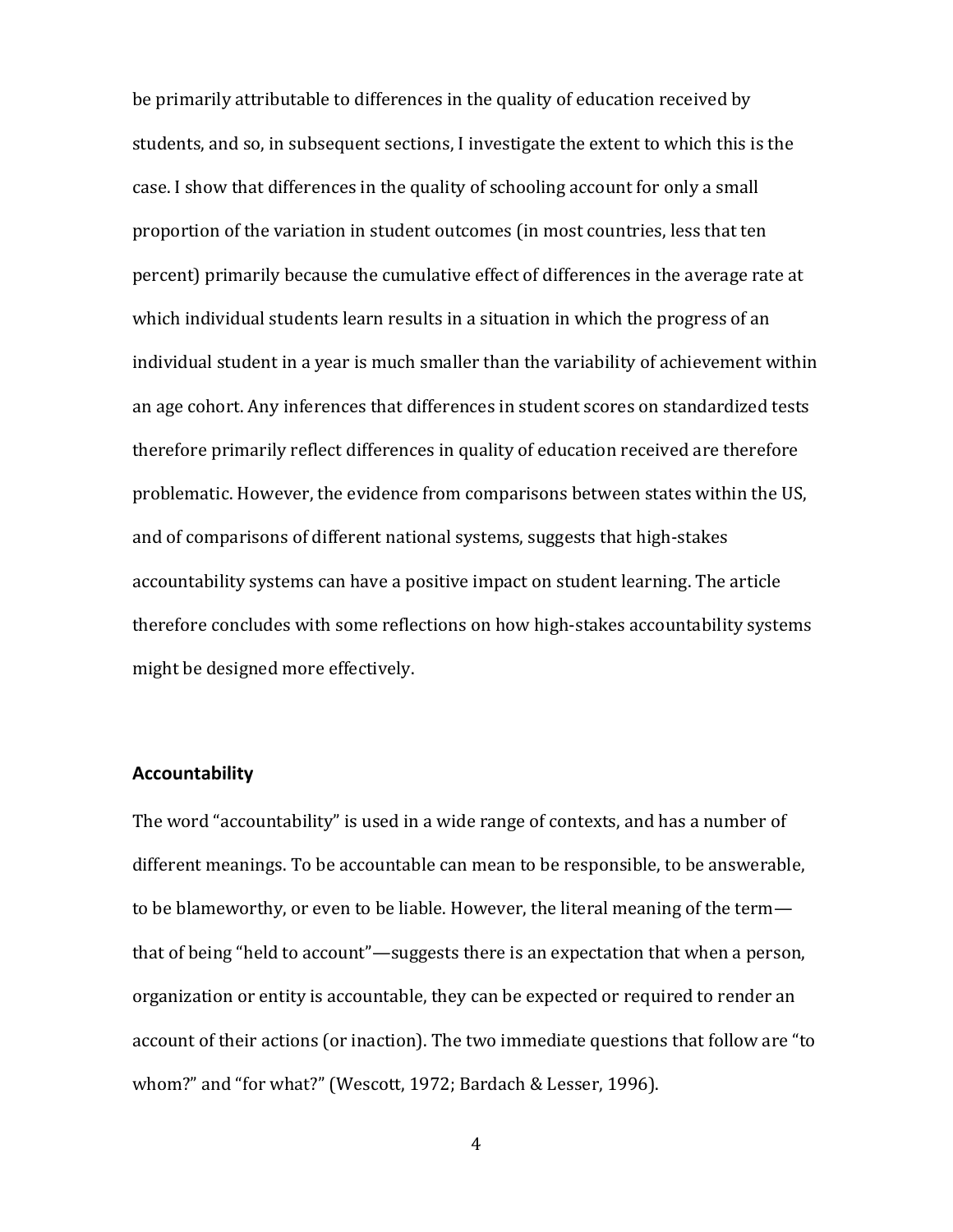If schools are to be accountable, to whom should they be accountable? The obvious answer is to those who pay for the provision of the service, and to those who consume it. It is common in much political debate within the United States to assume that this means taxpayers (who pay for the service) and parents (who are generally regarded, especially within discourses of school choice, as being the consumers), although of course these are often the same people. Further removed, but still regarded as having a legitimate stake in the outcomes of education, are employers, educational institutions subsequently attended by students, and, in recent years, the students themselves. However, when education fails, the social and financial costs are borne by the whole of society. Even retired people who earn too little to pay tax will bear the costs of failures in the education system, through increased crime (Levin *et al*., 2007; Carneiro, Crawford & Goodman, 2007) and lower levels of engagement in citizenship and other forms of "pro-social" behavior (Feinstein, Budge, Vorhaus & Duckworth, 2008). However, while teachers, schools and districts should therefore be accountable to all those who have a stake in society, it is still necessary for some agency to take responsibility for the design of the accountability system, for reviewing the information it produces, and for taking any necessary action.

#### **A brief history of accountability testing**

There is nothing new in the idea that results of simple testing procedures could be used to hold students and their teachers to account. Up to the end of the first third of the 19th century, public schools in England and Wales had been financed by voluntary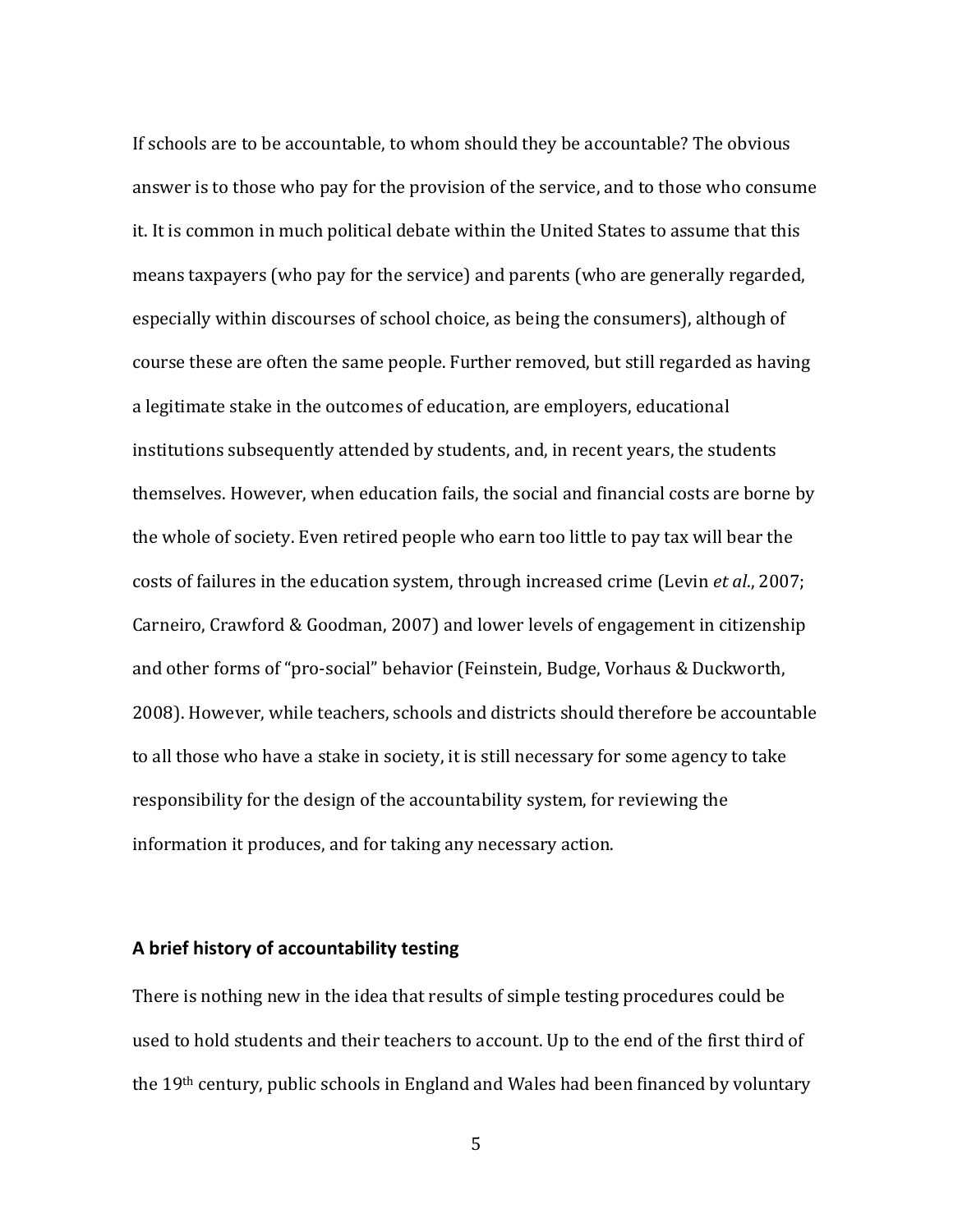(and in general, religious) organizations. Between 1833 and 1853, the role of the state in funding education was expanded greatly, through the introduction of grants for the erection of new buildings, for the training of teachers, and for the encouragement of attendance, first in rural schools, and then in all schools. In 1858, a Royal Commission was set up, under the chairmanship of the Duke of Newcastle, "to inquire into the state of popular education in England and to consider what measures were required for the extension of sound and cheap instruction to all classes". The Commission's report, published in 1861, recommended, among other things, that the amount of public money paid to each elementary school should depend on three factors: the condition of the school buildings, student attendance, and the performance of the students attending the school in an oral examination, undertaken by one of the national school inspectors, of every child in every school to which grants were to be paid (Royal Commission, 1861). This system—which perhaps predictably came to be known as "payment by results"—has been the subject of much analysis and debate. Some (e.g., Hurt, 1971 p. 222) have argued that the focus on reading and arithmetic was essential to breaking the monopoly of the religious schools, and furthermore, that making schools and teachers accountable through the use of objective measures of achievement was necessary to demonstrate to the wider public the political case for investment in publicly-funded elementary education (e.g., Hurt, 1971; Sylvester 1974; Mitch, 1999). Others (e.g., Rapple, 1994) have countered that the damage done by the high-stakes accountability regime was worse than the problem it was trying to address: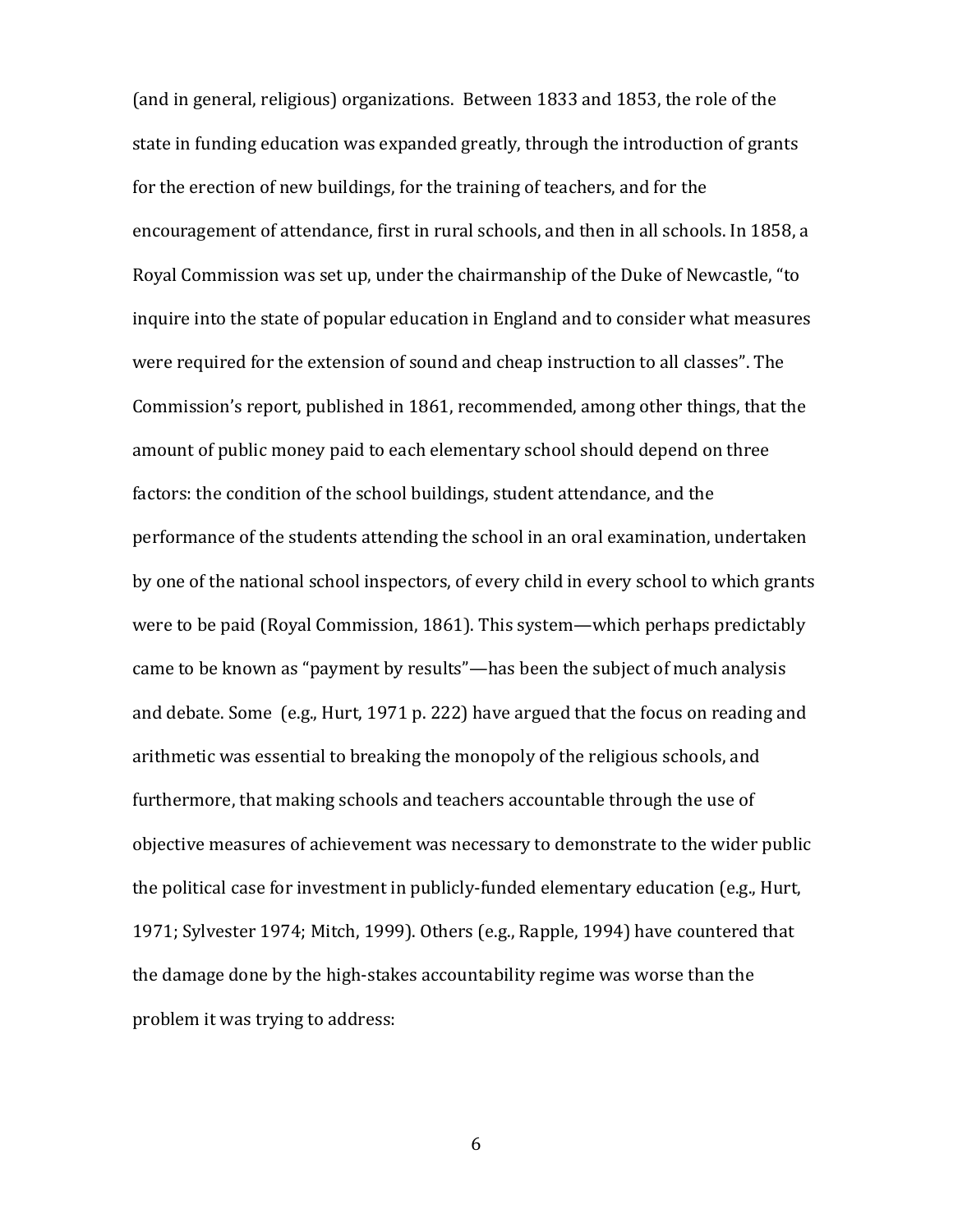true accountability in education should not be facilely linked to mechanical examination results, for there is a very distinct danger that the pedagogical methods employed to attain those results will themselves be mechanical and the education of children will be so much the worse. (p. 21)

In the United States, at the same time, there were many who were concerned about the damage done, both to students and teachers, by the introduction of "high-stakes" assessments. In his *Elements of Pedagogy*, Emerson E. White considered "the propriety of making the results of written examinations the basis for the bestowment of scholastic rewards and honors, for the promotion and classification of pupils and for determining the comparative standing or success of schools and teachers." (White, 1886 p. 198) His conclusion was forthright:

They have perverted the best efforts of teachers, and narrowed and grooved their instruction; they have occasioned and made well-nigh imperative the use of mechanical and rote methods of teaching; they have occasioned cramming and the most vicious habits of study; they have caused much of the overpressure charged upon schools, some of which is real; they have tempted both teachers and pupils to dishonesty; and last but not least, they have permitted a mechanical method of school supervision. (pp. 199-200)

Haertel and Herman (2005) provide a brief overview of the last century of accountability testing in the United States. They conclude: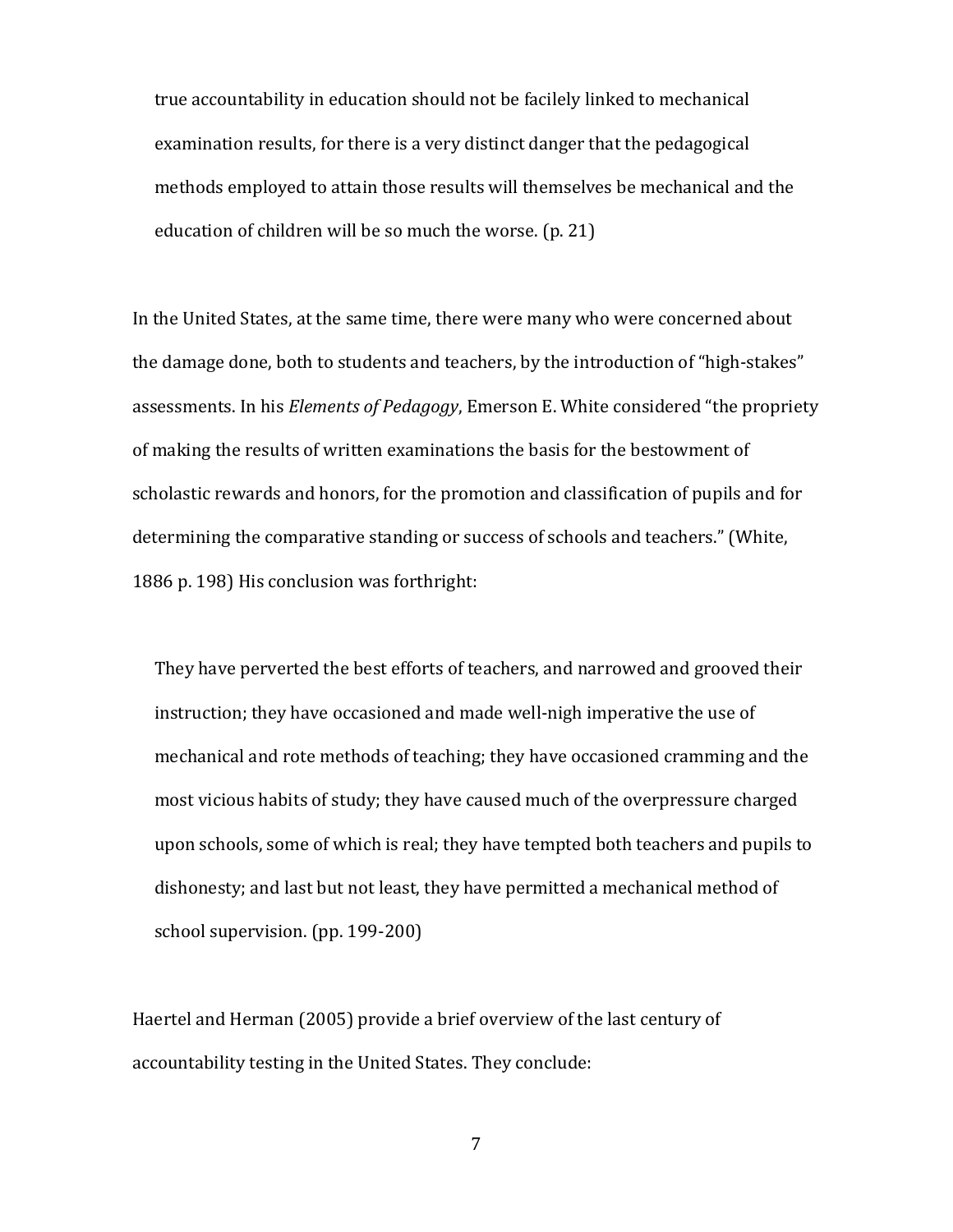From the days of Joseph Rice and the school testing programs of the early 1900s, through the Head Start program evaluations of the 1960s, and up to the increasingly prescriptive testing requirements of successive ESEA [Elementary and Secondary Education Act] reauthorizations culminating in NCLB [the 2001 No Child Left Behind Actl policymakers have used tests in an attempt to discover which schools and districts are fulfilling their responsibilities and which are falling short. (pp. 28-29)

One of the distinctive features of these approaches to "testing for accountability" in the United States is that the stakes were much higher for teachers than for students. Indeed, apart from any actions that teachers might have taken against students who performed badly on these tests, there were no repercussions at all for the students. Tests that are high stakes for teachers but low stakes for students have been widely used in the United States for many years, but are relatively rare in other developed and developing countries, where the testing regimes are either low stakes for teachers and high stakes for students or high-stakes for both. The reasons for the divergence in practice between the United States on the one hand and what I shall call here the European tradition in testing (which for these purposes includes Japan) are complex, and beyond the scope of this article. However, one factor appears to be particularly important, and that is the difference in view of the purpose of schooling, particularly for adolescents.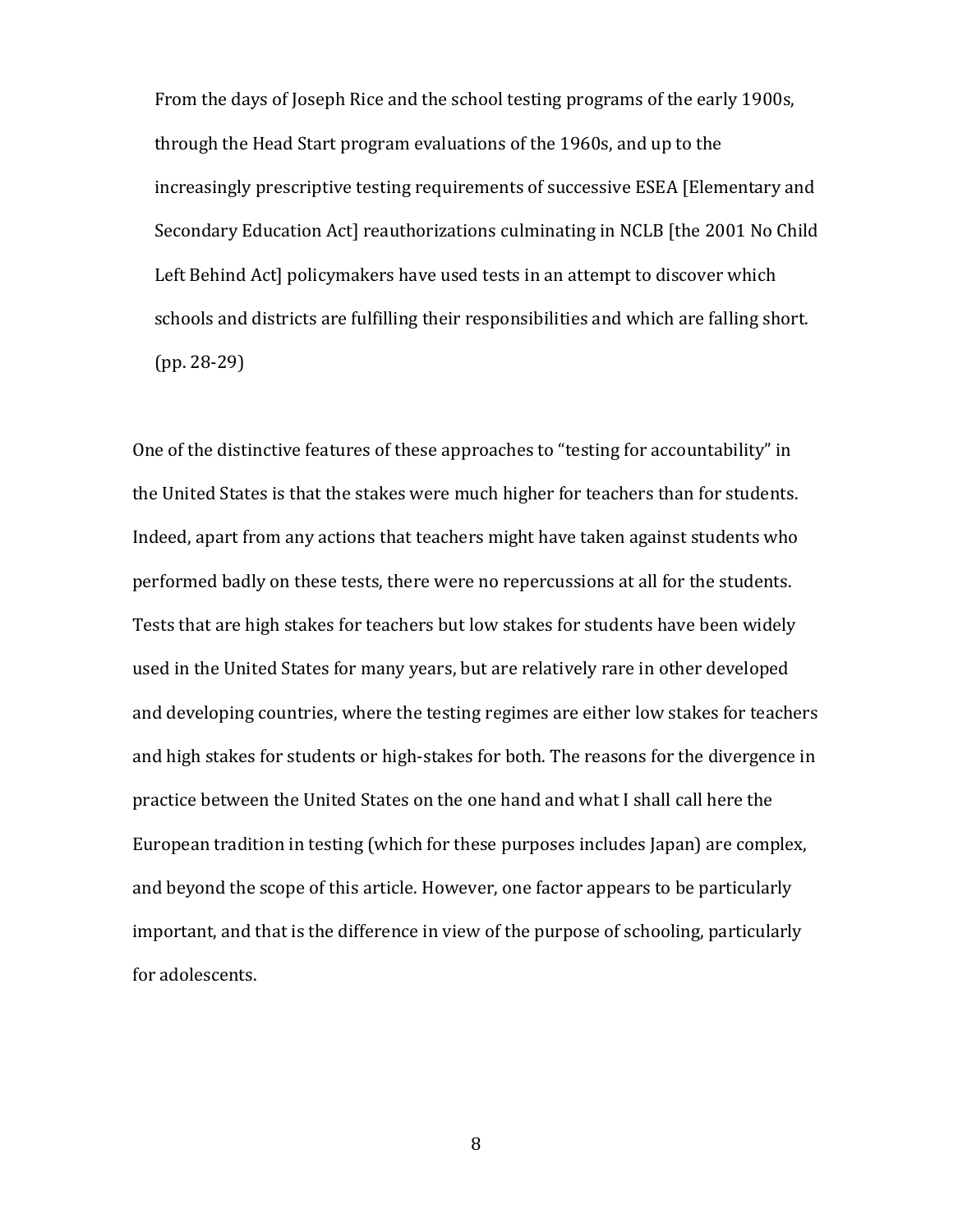## **Upper secondary schooling: divergent aspirations**

Within the European tradition, at least up until the last quarter of the twentieth century, education beyond the age of 15 or 16 was intended only for the small proportion of the national population planning to enter higher education (typically only five or ten percent). As a result, the assessment arrangements in place at the end of high school were determined by the universities, and provided a *de facto* curriculum for upper secondary schools. Indeed, what is called the "syllabus" in secondary schools in England is simply a list of all the things that can be tested in the examination. Alignment between curriculum and instruction was total, since the only purpose of being in school beyond the statutory leaving age was in order to pursue entry to a university, and therefore for most students, the curriculum consisted entirely of test preparation.

The assessment was also standards-based in that the assessment was largely, if not entirely, based on achievement on timed, constructed-response, achievement tests based on carefully prescribed syllabuses. Secondary education systems in Europe have the appearance of being designed backwards from the point of selection into higher education with a series of "hurdles" for the student to clear (e.g., selection into a *Gymnasium* at the age of 10 in Germany; selection into a selective "grammar school" in England at the age of 11; selection into one of the most prestigious middle schools in Japan).

In contrast, in the United States, there appears to have been a widespread consensus about the value of education up to the age of 18 as a general preparation for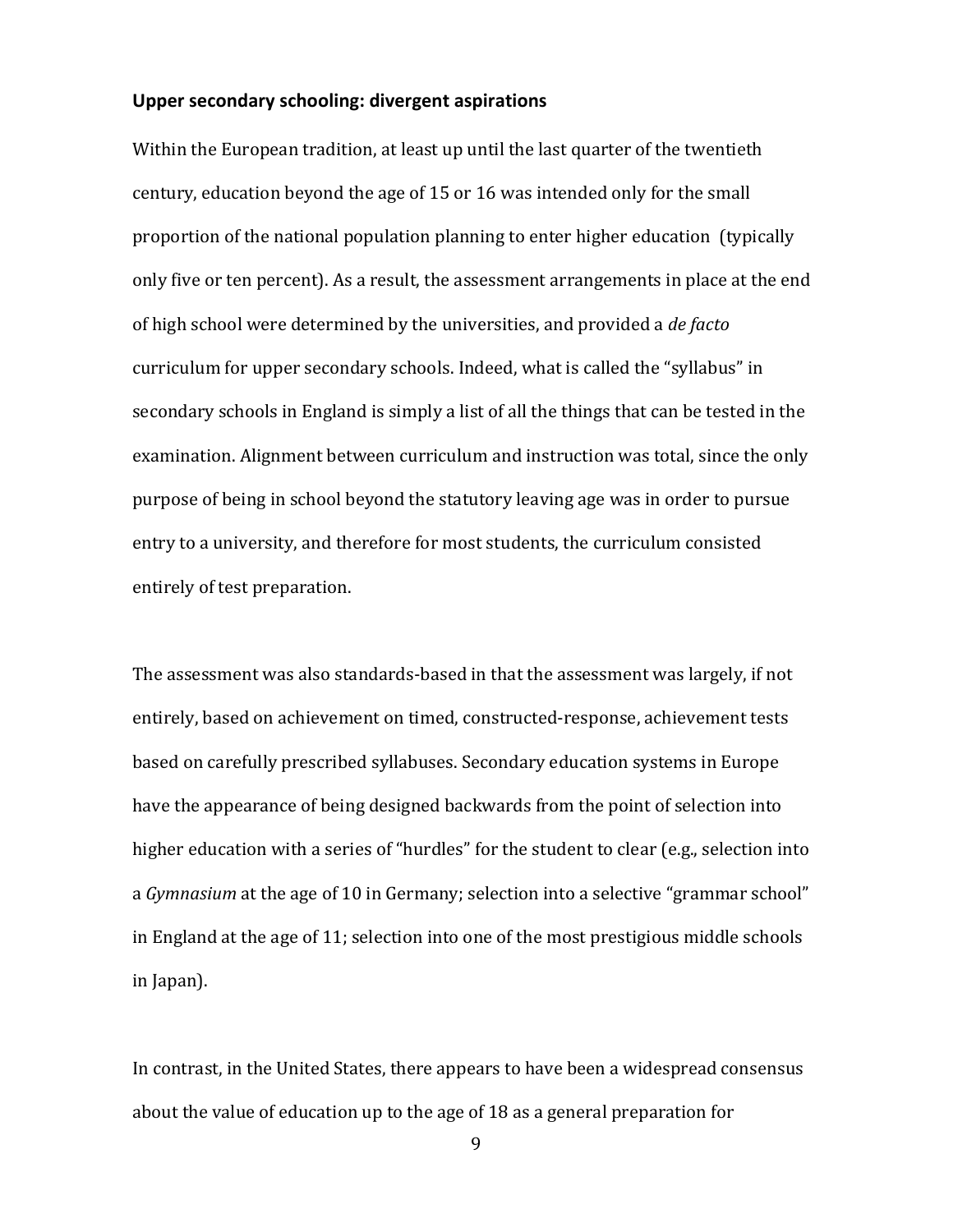adulthood, complete in and of itself, which led to the extraordinary expansion of secondary education in the United States between 1910 and 1940 (Goldin, 2002 p. 25). Because high school was intended for *all* students, it would have been inappropriate to assess students against standards intended for the small proportion going on to higher education. Moreover, within the United States, the process of *selection* to a higher education institution and *placement* in a particular program were separate, so that it was possible to select on the basis of general aptitude, delaying the placement decision for a year or two. In most European universities, the processes of selection and placement are combined—one cannot apply for a place at a particular university without specifying a particular program—so that universities need to establish an applicant's aptitude for a particular program before deciding whether to admit the applicant or not.

There were some states, such as New York, that imposed state-wide university entrance examinations, but for the rest of the United States, high-school graduation requirements were generally determined by districts. In the 1970s, a number of states introduced minimum competency tests for graduation (see Madaus, 1983, for a summary), but as Pipho (2002) points out, even here, the extent to which these tests have been high-stakes for the students has varied considerably, and in many districts, schools continued with curricula that were only weakly aligned with the standardized tests routinely used to hold schools accountable. Why the use of such standardized multiple-choice tests persisted in the United States, despite the poor alignment with what schools were teaching, when such tests are largely anathema in other rich countries (Wood, 1991) is obviously not a simple question, and probably involves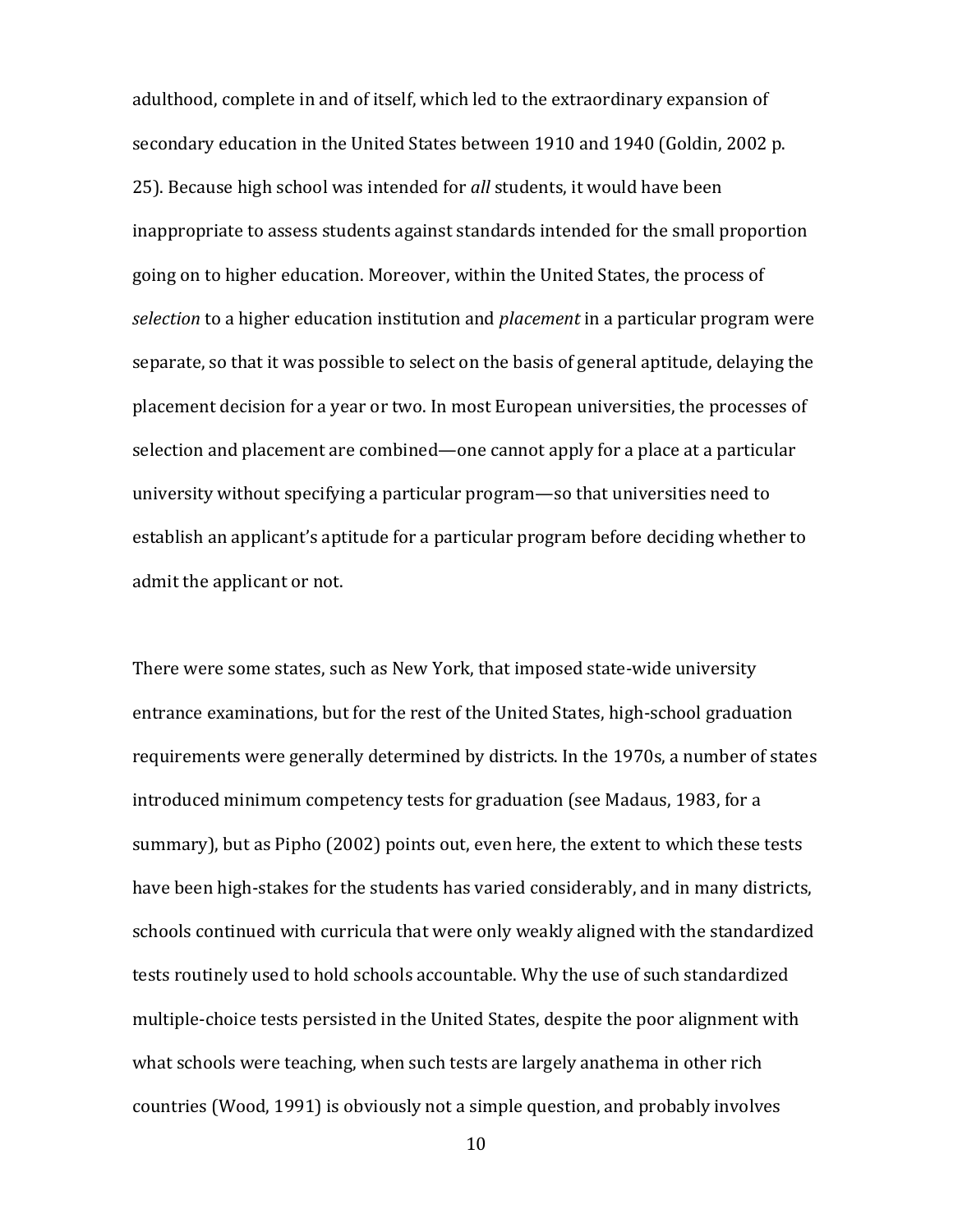matters of cultural preference as much as technical matters such as reliability and other aspects of validity (Black & Wiliam, 2005). Whatever the reason, the consequences of this lack of alignment are discussed in the section entitled "Why are relative school effects so small?" below.

## **The logic of accountability testing**

The logic of accountability testing is deceptively simple. Students attending higherquality schools will (by definition) have higher achievement than those attending lower-quality schools, so that differences in the quality of schooling will result in systematic differences in achievement between schools. Provided the accountability tests assess school achievement, then higher test scores will indicate higher-quality schooling. However, what is required for school accountability is the converse: that higher student scores are indicative of higher-quality schooling.

As Messick (1989) has pointed out, this is a matter of validity, which he defined as "an integrative evaluative judgment of the degree to which empirical evidence and theoretical rationales support the adequacy and appropriateness of inferences and actions based on test scores or other modes of assessment." (p. 13) In Messick's formulation, the two main threats to valid inference based on test scores are construct under-representation and construct-irrelevant variance. The former occurs when test scores fail to represent adequately differences in student achievement on the construct of interest, and the latter occurs when differences in student achievement are not related to the construct of interest (put simply, construct under-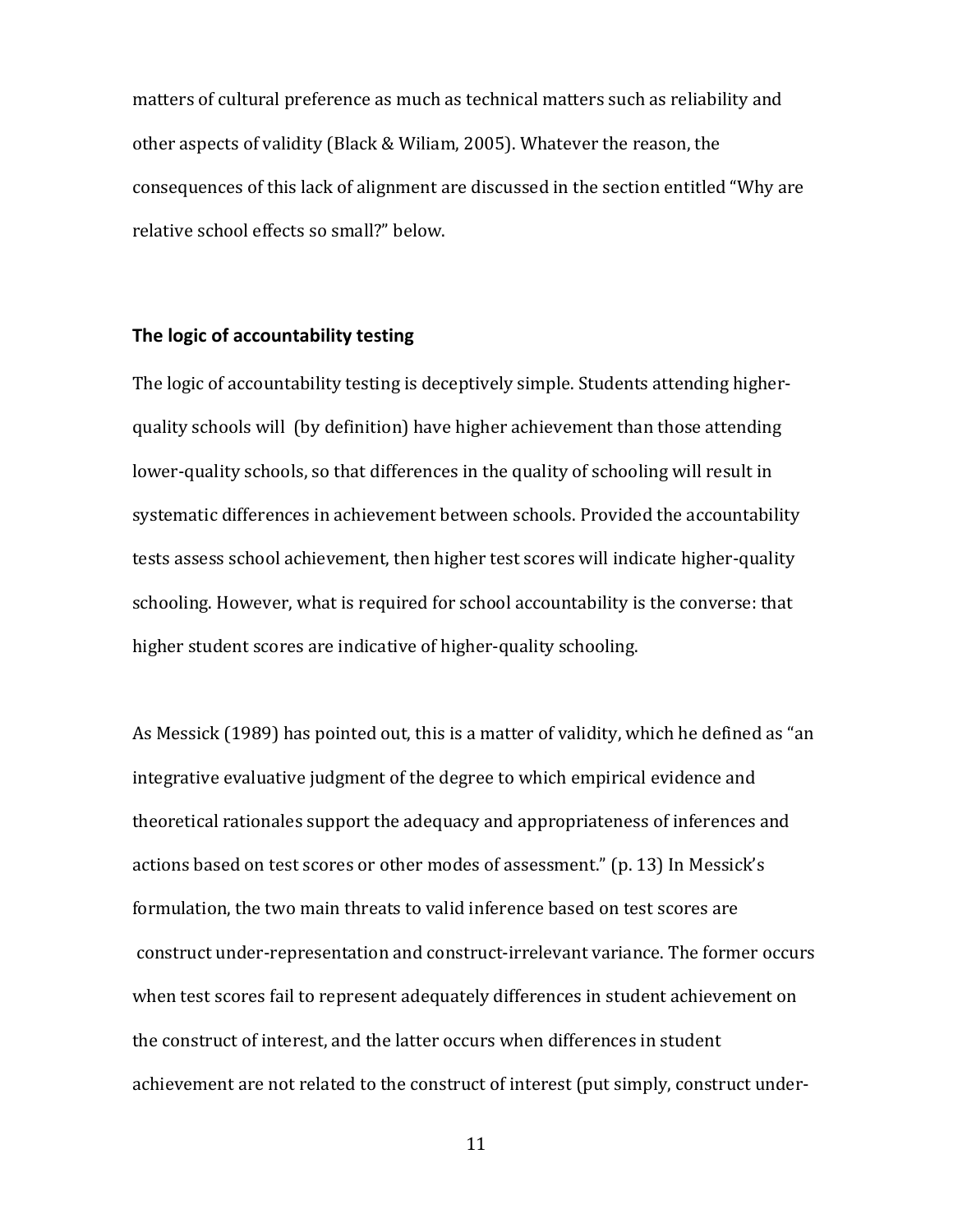representation indicates an assessment that is too limited, in that it fails to assess things it should, while construct-irrelevant variance indicates an assessment that is too large, in that it assesses things that it should not). In the specific context of accountability testing, construct under-representation is minimized by ensuring that, as far as possible, the tests assess what schools are intended to develop in their

students, while construct-irrelevant variance is minimized by seeking to ensure

that differences in student scores are related to differences in the quality of schooling received, rather than differences in the students' aptitude, socioeconomic status and

## **The rise and fall of authentic assessment in the United States**

so on.

It was a concern with a form of construct under-representation—that standardized tests (and particularly many of the "minimum competency" introduced in the 1970s) were not assessing all important aspects of school achievement—that led, in the 1980s and 1990s, to increased interest in the assessment of so-called "authentic work," often through portfolios of student work. Although there is evidence that such approaches can have significant positive impact on student learning (Newmann, Bryk & Nagaoka, 2001), it is also clear that such approaches fell far short of traditional standardized tests in psychometric terms—especially in respect of reliability (Koretz, Stecher, Klein, McCaffrey & Deibert, 1994). This, combined with the high cost of such assessment, led most states either to completely discontinue the use of constructed response assessments, or to scale back their use substantially.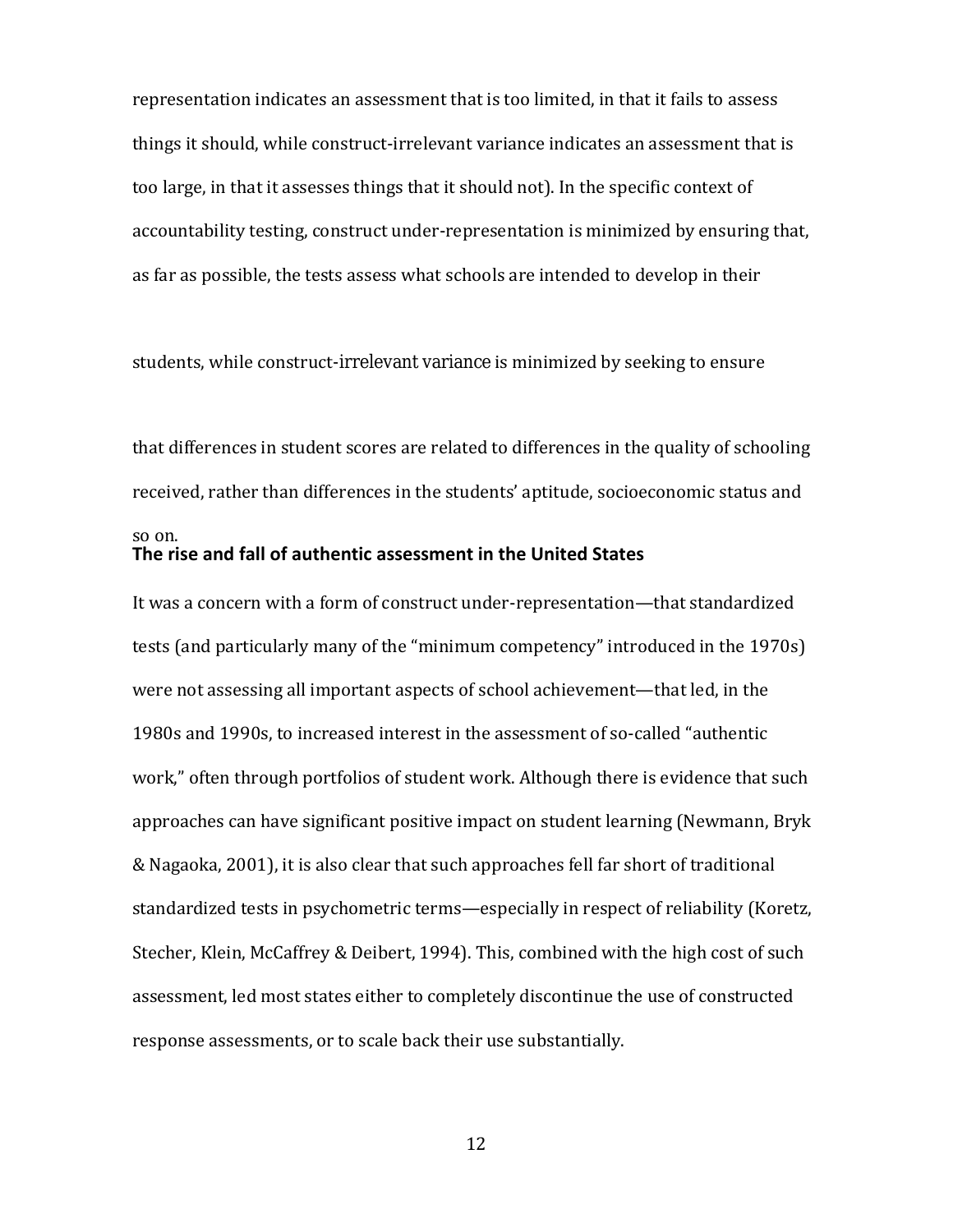On January 8th, 2002, President George W. Bush signed into law the 2001 No Child Left Behind (NCLB) Act (technically a re-authorization of the Elementary and Secondary Education Act, first signed into law in April 1965, with major changes introduced through reauthorizations in 1967, 1981 and 1994). Although unprecedented in its powers, and in the detail in which its provisions were laid out, NCLB can be seen as an evolution of previous attempts to use high-stakes tests to improve educational outcomes. Like its predecessors, the stakes are much greater for teachers, schools and districts than they are for individual students1. It focuses on the performance of successive cohorts of students, rather than individual students, so that in each school, what matters is that the proportion of each student in each grade (from third to eighth grade) achieving proficiency (however it is defined by the state) increases each year, and reaches 100% by 2014.

At the heart of NCLB is the logic of accountability testing outlined above: differences between students in terms of their educational outcomes, as measured by the tests, should be largely, if not wholly, attributable to differences in the quality of education provided by schools. Whether such inferences are valid depend on the extent to which the tests used adequately represent the construct of interest (what schools are designed to develop in their students) and the extent to which differences in test scores represent differences in the quality of schooling, rather than other factors.

Whether accountability tests adequately represent the construct of interest is a complex matter, requiring a clear definition of the construct of interest (see Wiliam, 2010), which is beyond the scope of this article. The remainder of this article focuses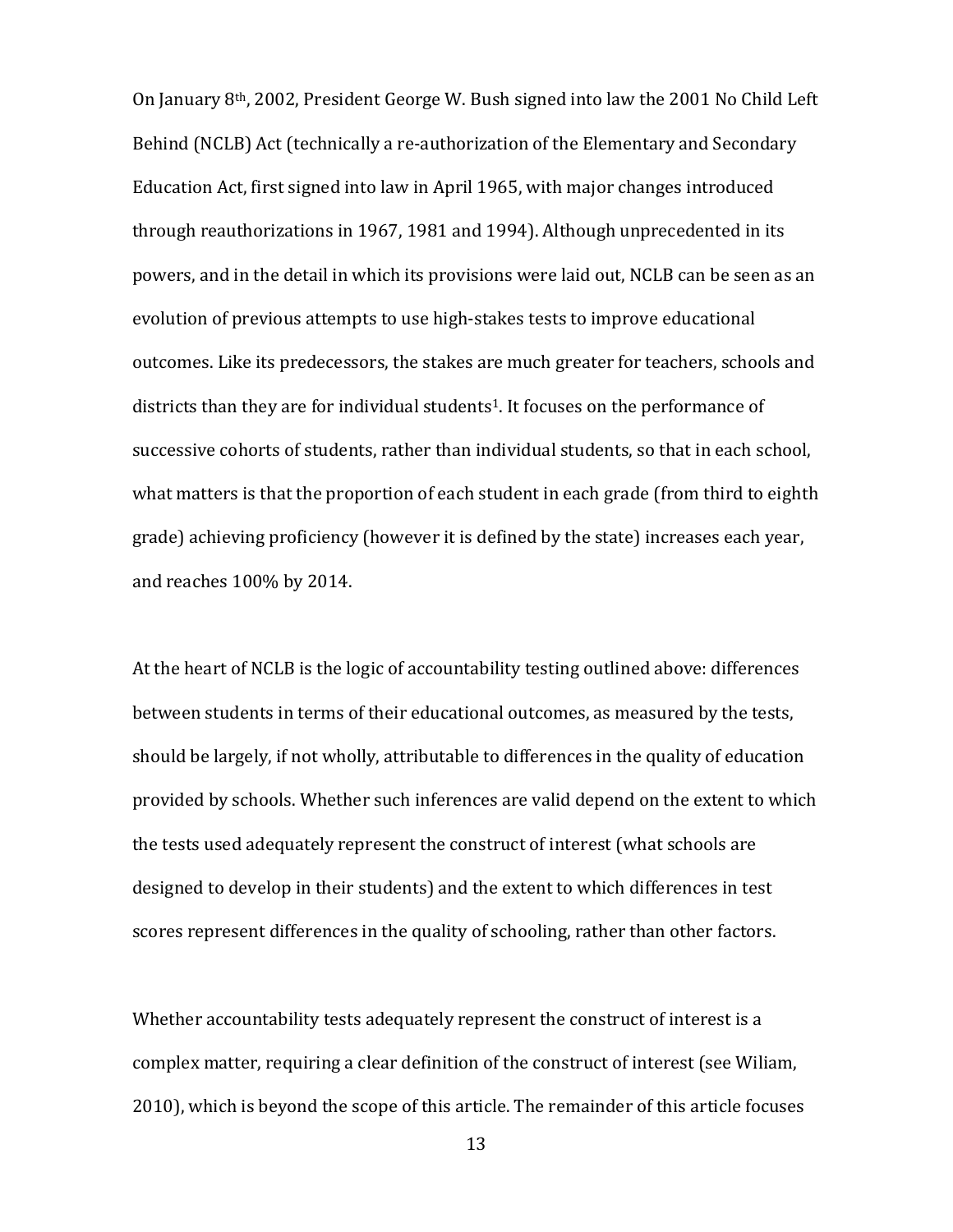on the issue of construct-irrelevant variance; to what extent do differences in test scores represent differences in the quality of schooling provided (construct relevant variance) rather than other factors, such as the amount of parental support, differences in the prior achievement of students on entering the school system, and so on (construct-irrelevant variance)?

## **What are the sources of variability in test scores?**

For over a hundred years, researchers have explored sources of variability in test scores (Spearman, 1904; Mackintosh, 2000; Deary, Strand, Smith & Fernandes, 2007). Some of these studies have tried to disentangle the effects of some measure of general intelligence from socioeconomic status, but when tests are used to hold schools accountable, such distinctions are much less important than how much of the variation in test scores is between schools and how much is within schools. This is because if differences in test scores are due to differences in school quality, then the proportion of variance that is between schools provides an upper bound on the proportion of variance that is attributable to school quality. This is an upper bound, because systematic differences in, for example, levels of school funding will also contribute to between-school variation, but is not a matter that the individual school can influence (although in most states, the district can).

As part of its Programme for International Student Assessment (PISA), the Organisation for Economic Cooperation and Development (OECD) has developed a range of measures of student knowledge and skills, specifically focusing on reading,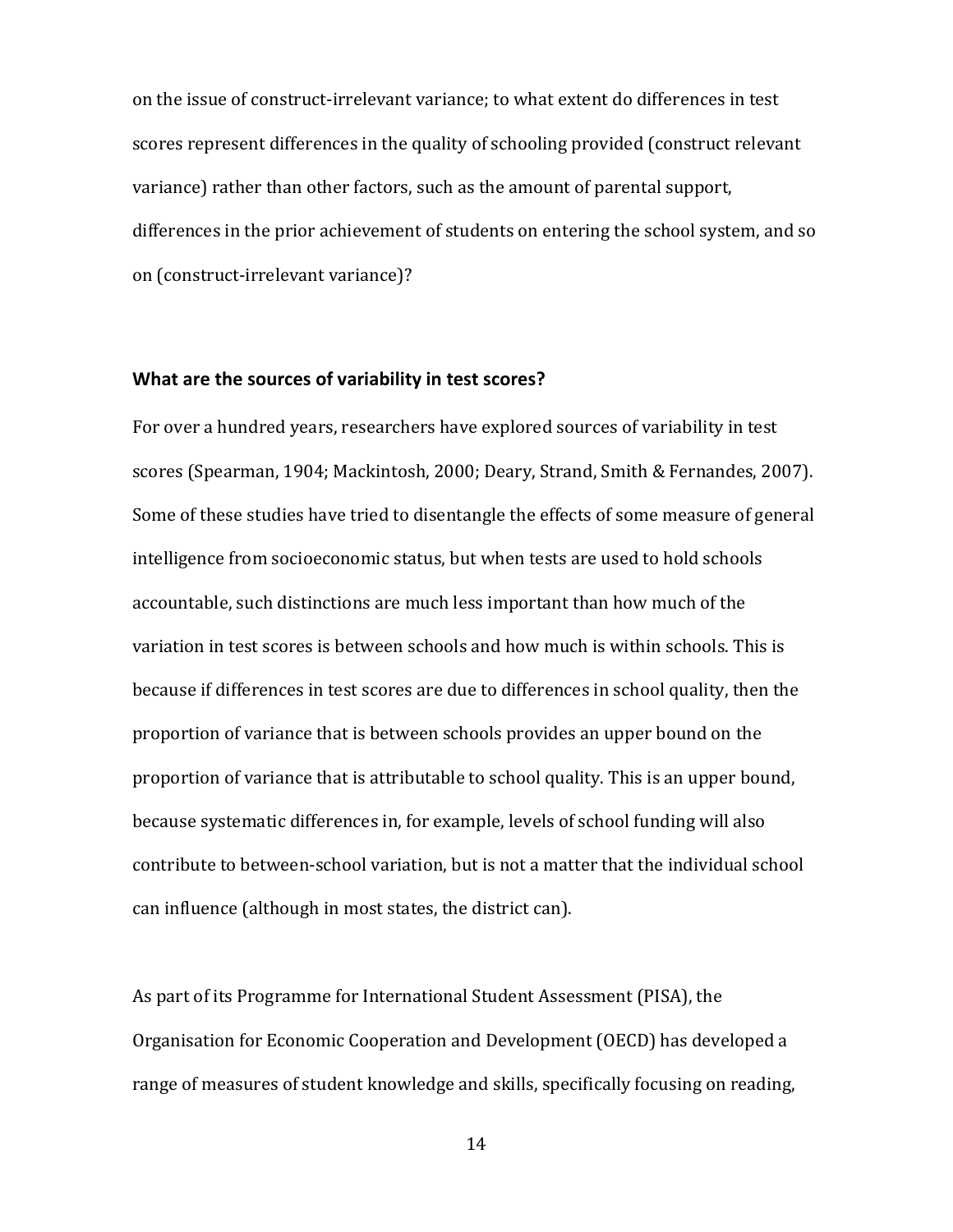mathematical, and scientific literacy (OECD, 2000). The development of the framework for assessment, and of the measures, is summarized in McGaw (2008). The purpose of PISA was to answer broad questions about the quality of education systems, such as:

How well are young adults prepared to meet the challenges of the future? Are they able to analyse, reason and communicate their ideas effectively? Do they have the capacity to continue learning throughout life? Parents, students the public and those who run education systems need to know the answers to these questions (OECD, 2000, p. 3).

In order to address these questions, an explicit decision was taken within PISA not to attempt to assess the extent to which student had mastered knowledge and skills specified in their curricula that shaped their schooling, as, for example, had been a clear focus within the Trends in Mathematics and Science Study (TIMSS) program (Mullis, Martin, Ruddock, O'Sullivan, Arora, & Erberber, 2005). Instead, PISA focused on the capacity of a specific population of students—those reaching the end of compulsory schooling— to reflect on and use the skills they have developed (McGaw, 2008).

One particularly significant strand of analysis within PISA was to apportion the variance in student scores on the PISA tests into between-school and within-school variance components. In the 2003 mathematics assessment, variance in student achievement in the United States was about 5% larger than the average of the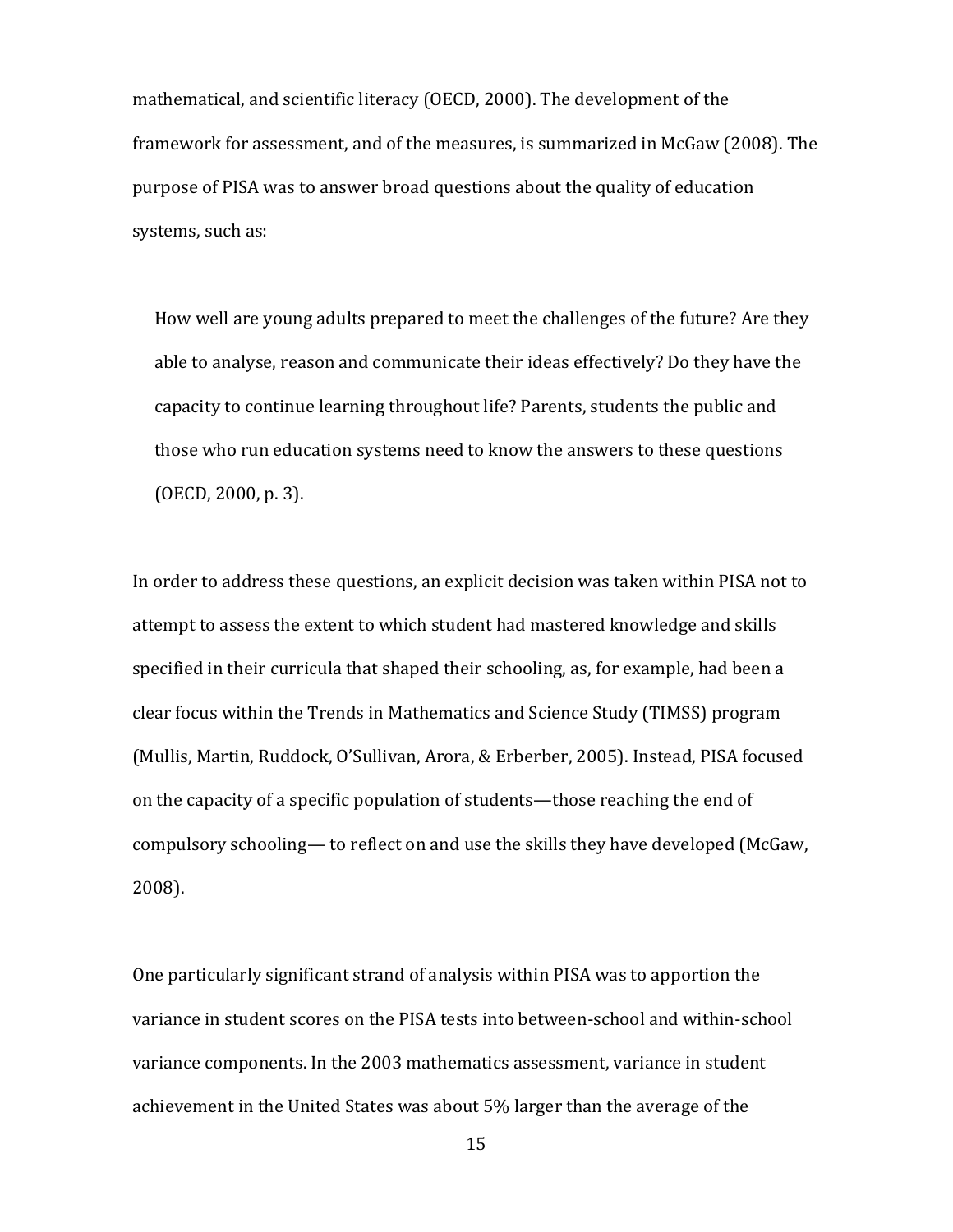participating countries, approximately one fourth (25.7%) of the variance being between schools, and three-fourths of the variance was within schools. It might be assumed that this between-school variance represents the "school effect"—the difference in student achievement that is attributable to the school, but in the United States, students are not randomly allocated to schools, so that the between-school variance includes both the "school effect" and systematic differences in the students attending different schools (in the United States, more affluent students are clustered together, as are less affluent students). In order to investigate the extent to which between-school differences were caused by differences in the composition of the students attending the school, rather than differences in school quality, PISA developed an international index of economic, social and cultural status. Using this index, it was found that more than two-thirds (69%) of the between-school variance was accounted for by differences in the social class of the individual students and by further contributions of the average social class of other students attending the school (sometimes called "compositional" effects). This means that no more than 8% (31% of 25.7%) of the total variance in mathematics achievement of 15-year-olds in the USA was attributable to the quality of the education provided by the school (OECD, 2004). The results in science are similar (OECD, 2007).

Now of course this does not mean that schooling does not make a difference. In the countries surveyed in PISA schooling up to the age of 15 is practically universal, so we are not comparing students who have, and have not been educated. We are therefore unable to draw any inferences from these data about the effects of schooling. However, it is reasonable to draw inferences about the extent to which *variations* in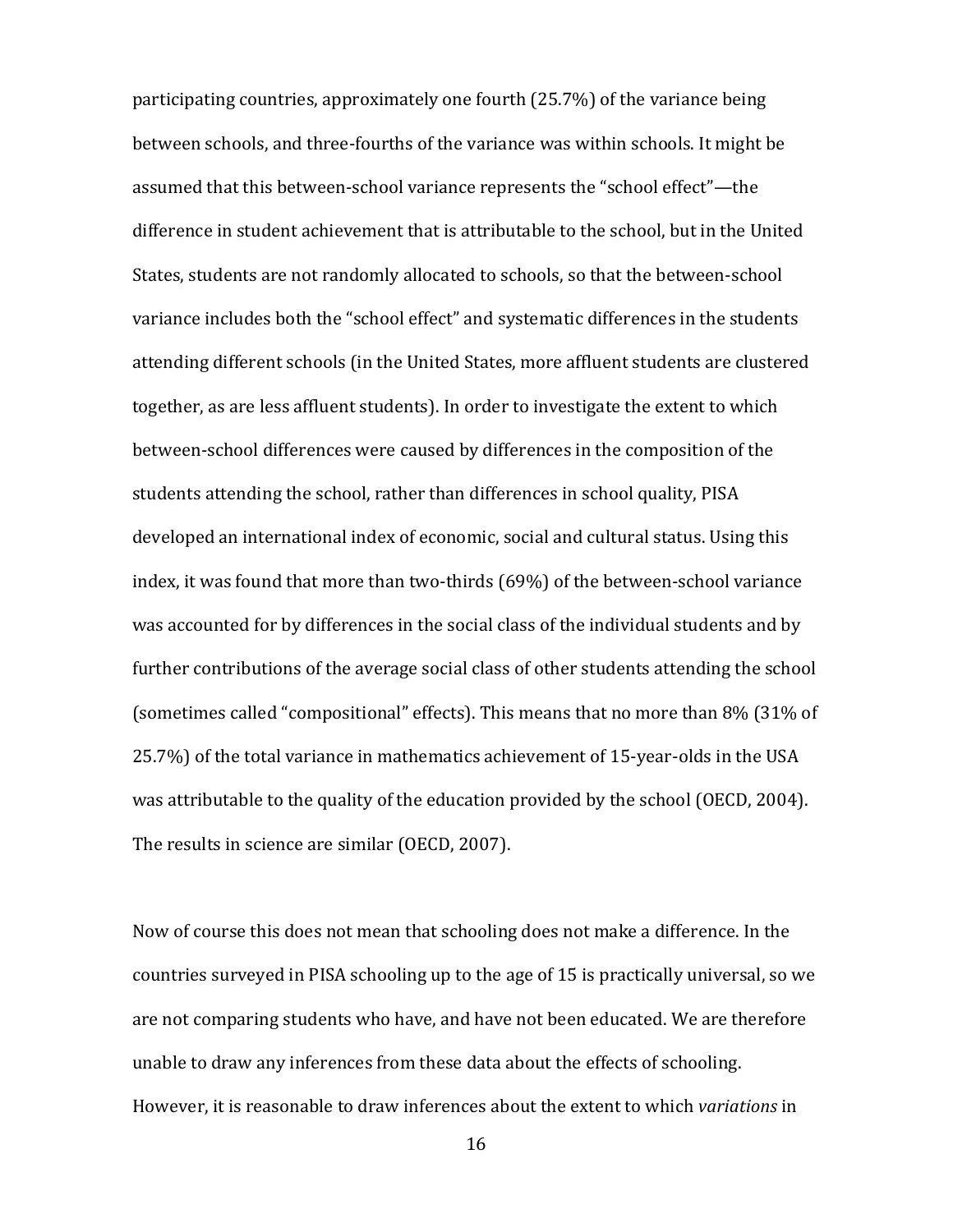student achievement is associated with *variations* in the quality of schooling, which is one of the main purposes stated by advocates of high-stakes accountability testing the idea is that differences in test scores are indicative of differences in the quality of education provided.

Whether measures of student achievement for purposes of accountability should control for compositional effects—and specifically the extent to which high-achieving students increase the achievement of other students alongside whom they are taught—is not straightforward. As has been recognized for some time (Wiliam, 1992; Willms, 1992) different audiences for school accountability data will require different kinds of analyses. Parents choosing schools for their children may well not want measures of school performance to control for compositional effects—put bluntly they may not care whether their children do well because they are well taught or because there are other able children at the school who increase the achievement of others around them. On the other hand, it seems unfair to reward some schools and sanction others simply for their success (or lack of it) in attracting high-achieving students.

## **Value-added measures of school effectiveness**

In England, over the past ten years, there has been a substantial investment of effort in the development of ways of disaggregating some of the factors contributing to the progress made by students at schools. This work has been greatly facilitated by the "vertical design" of the national curriculum in England, which focuses on learning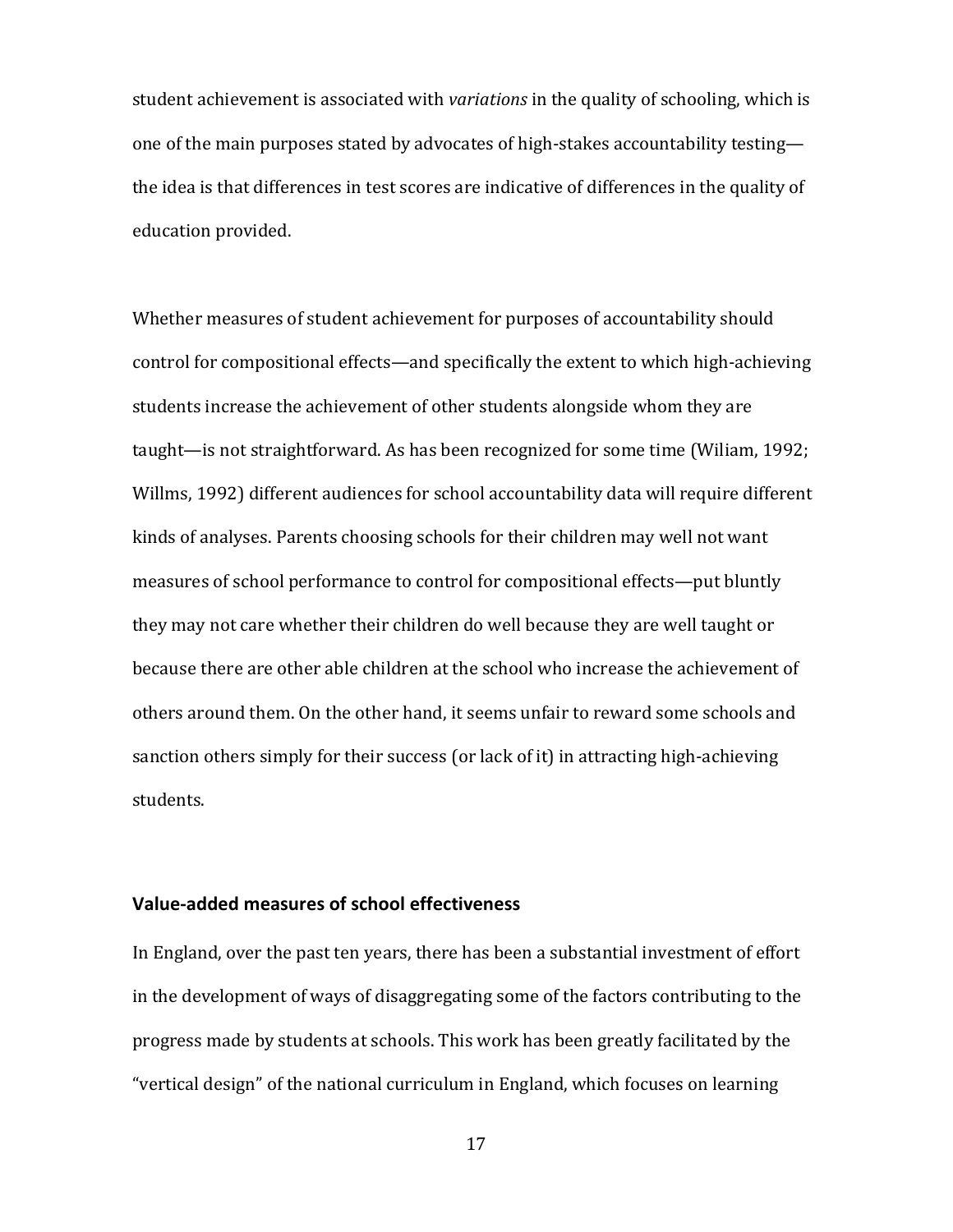progressions over time, rather than allocating different aspects of content to different grades (Wiliam, 2007).

Achievement of 16-year-olds in England is measured primarily through a set of national examinations entitled the General Certificate of Secondary Education, or GCSE, although many vocational programmes are also available. Most students sit examinations in 12 to 14 subjects at GCSE, and their results are reported on a ninepoint scale (U, G, F, E, D, C, B, A, A\*), the grades being derived by setting cut-scores on a continuous scale involving a weighted combination of scores derived from externally set examination papers and school-based assessment (the balance between the two differs for different subjects). The most common measure of school performance for secondary schools in England—and the one that is featured in national daily newspapers when the results are published—is the proportion of the age-16 cohort at the school achieving one of the four highest grades (C, B, A, A\*) in English, mathematics and at least three other subjects in the GCSE, often abbreviated to "5 A\* to C including English and mathematics." This proportion varies from close to zero in schools catering predominantly for students with profound special needs up to 100% for highly selective schools.

For many years there has been a concern that such an index is difficult to interpret. Do high scores indicate high-quality schooling, or simply a school that attracts highachieving students? To address these concerns, a number of approaches to distinguishing the contributions of the school from other factors, such as the prior attainment of the students, have been explored.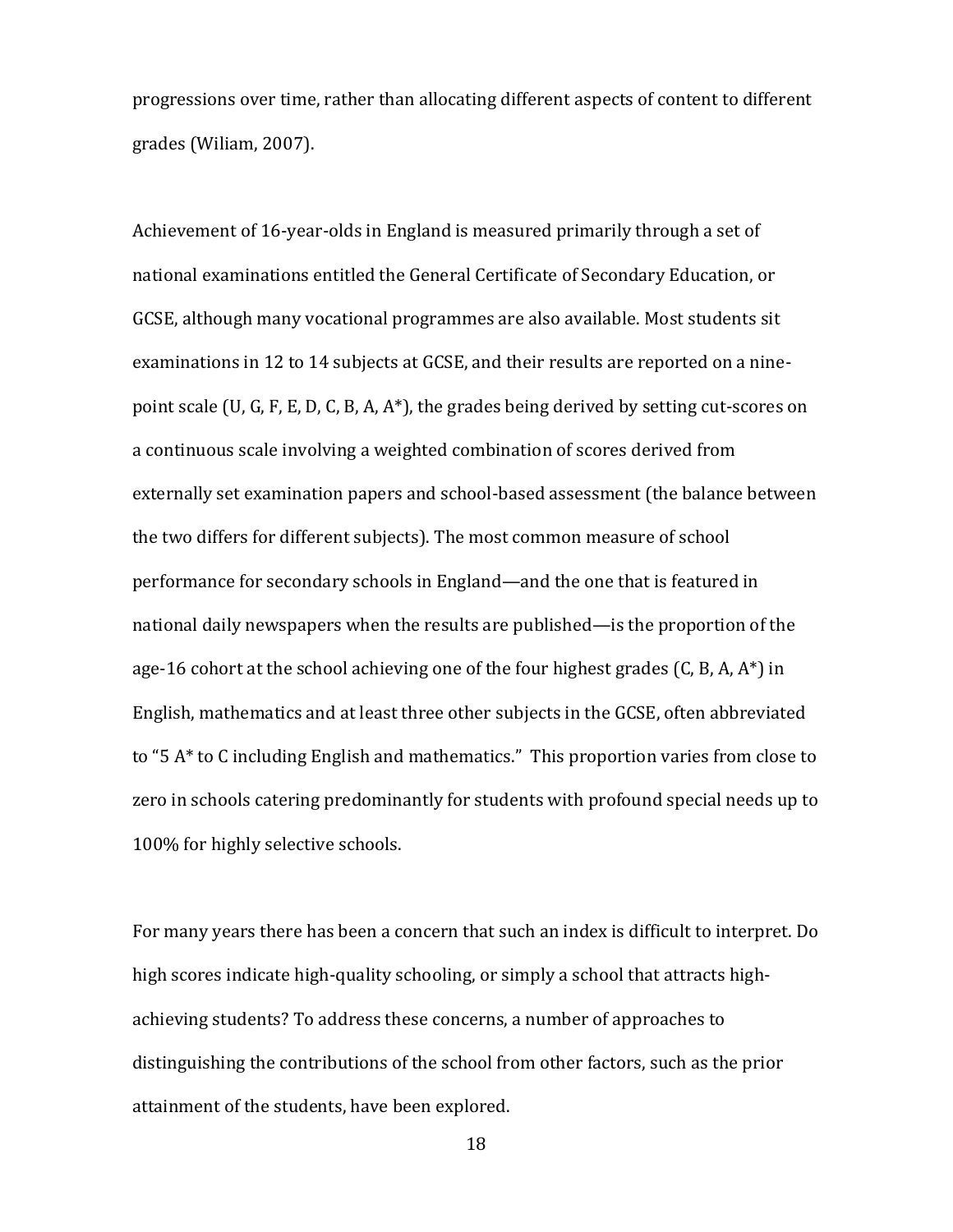In the United States, such "value-added" approaches have, in general, been more directed towards the identification of the effects of individual teachers on student achievement, often designed to support differentiated compensation (see, for example, Braun, 2005) although within the last two years, pilots of value-added approaches to determining whether a school has made "adequate yearly progress" towards the goals established by the state under the No Child Left Behind Act have been authorized. In contrast, in England, most approaches to value-added have focused on school-level, rather than teacher-level effects.

Value-added analyses of school performance have been greatly assisted by the fact that the national curriculum for England was designed in terms of "learning progressions" (Wiliam, 2007; Heritage, 2008), and a number of relatively simple models for estimating the contribution of the school to a student's achievement have been developed (Wiliam, 1992, Jesson & Crossley, 2007).

The earliest models used for reporting on the value-added by secondary schools converted the best eight grades achieved by a student at GCSE (or the equivalent vocational programmes) into a numerical score (0, 16, 22, 28, 34, 40, 46, 52 and 58 respectively for the nine grades) and regressed the total score on a similar measure based on the scores achieved by the student in the national tests at age 11. For each student, a residual was calculated, and the relative "value-added" by the school was simply the average of the residuals for all students in the age 16 cohort (for further details of the procedure, see Ray, 2006 and Kent & Blows, 2009). Analysis of these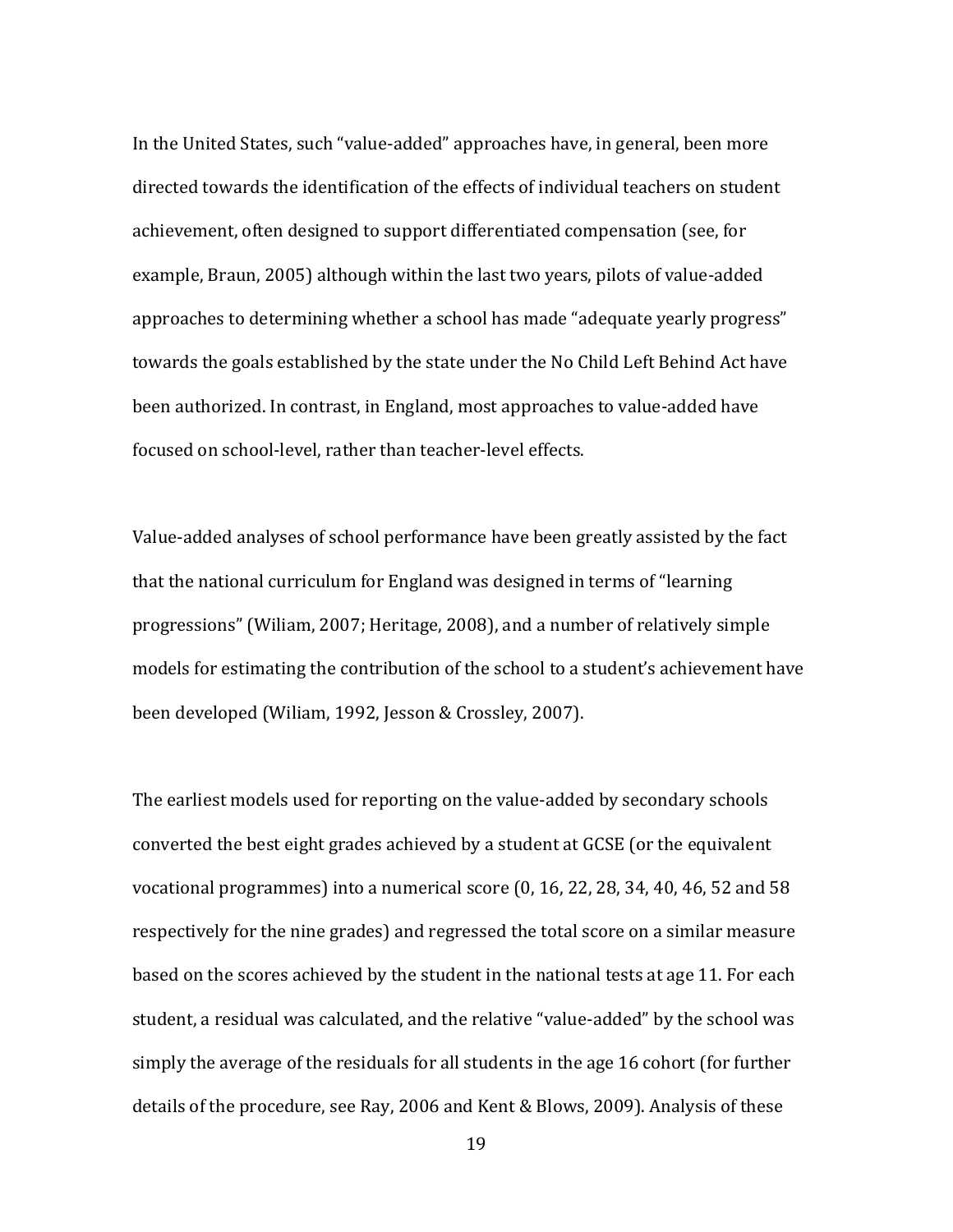models revealed that a significant proportion of the variance attributed to the school was due to contextual factors (e.g., girls had larger residuals than boys, so that the higher value-added estimates for single-sex girls' schools were in part due to the differences in intake rather than differences in school quality) and so a number of refinements have been made to the original model to produce an estimate of the socalled "contextualized value added" provided by the school.

In addition to prior attainment, the model currently in use includes adjustments to the predictions for each student to take into account sex, ethnicity, poverty (as measured by entitlement to free school meals, and an area-based measure of the proportion of households on low incomes), the extent of any special educational needs, English language proficiency and a number of other smaller adjustments (Ray, 2006). It was also discovered that the relationship between achievement at age 11 and achievement at age 16 was not linear but curved slightly upwards (when achievement at 11 is plotted on the x-axis and achievement at 16 is plotted on the y-axis). The CVA model also therefore includes a quadratic term, so that the achievement at age 11 and the square of the achievement at age 11 are fed into the model to improve the fit of the model. The resulting measure of contextualized value-added (CVA) is reported on a scale anchored to the grades of the GCSE, so that the score for a school is reasonably easily interpretable2.

For the 4158 schools in England that had students taking the GCSE in 2007, the correlation between the most common outcome measure—the proportion of students in a cohort achieving at least a grade C in 5 subjects in the GCSE—and the CVA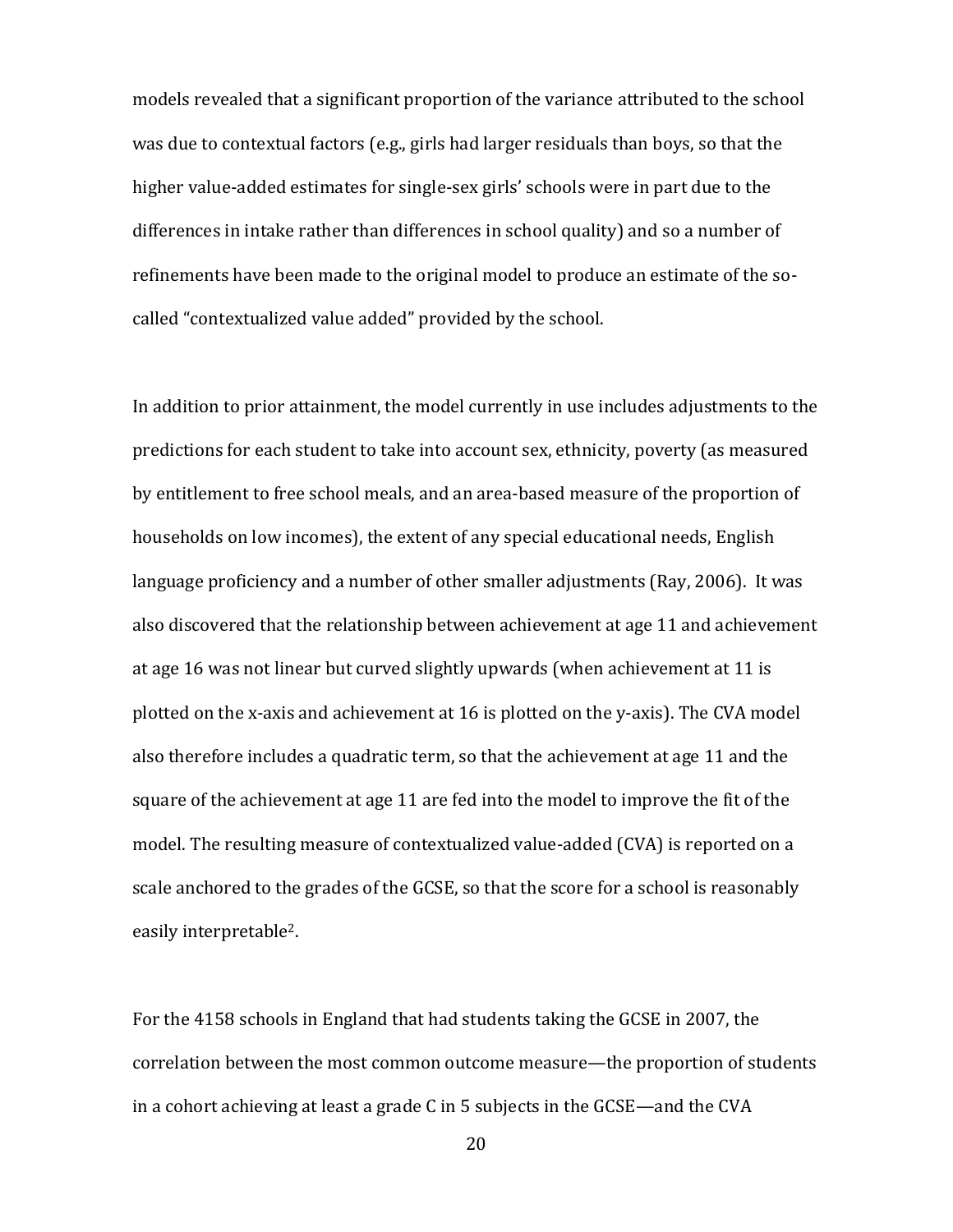measure was 0.27, indicating that the school effect contributes only around 7% of the variance in student outcomes: quite close to the 8% estimate generated by PISA for the United States. Put another way, one standard deviation of school quality (as measured by CVA) equates to about one-fifth of a standard deviation of student achievement. Since the proportion of students at a school gaining five good grades at GCSE including English and Mathematics is based on a discrete measure (each student at a school either does, or does not, achieve this), the correlation between this and the CVA will be attenuated to some extent, but since the vast majority of schools have at least 150 students in an age cohort, the reduction in correlation is likely to be small, if not negligible. Differences in school quality, both in the United Kingdom and in the United States, would therefore appear to contribute relatively little to the differences in student achievement.

The remainder of this article explores some possible reasons why relative school effects contribute so little to student outcomes, and what happens when standardized tests are used to hold schools accountable. The article does not deal, therefore, with broader notions of accountability (see, for example, Darling-Hammond, 2006) nor does it deal with the idea that accountability should be a "two-way street" in which schools are accountable to the community for student outcomes, but also where the community is accountable to the school for the provision of adequate resources for the task (Chambers, Parrish, Levin, Smith, Guthrie, Seder & Taylor, 2004) through socalled "adequacy lawsuits" (Hanushek, 2006). These are important issues, but beyond the scope of the present article.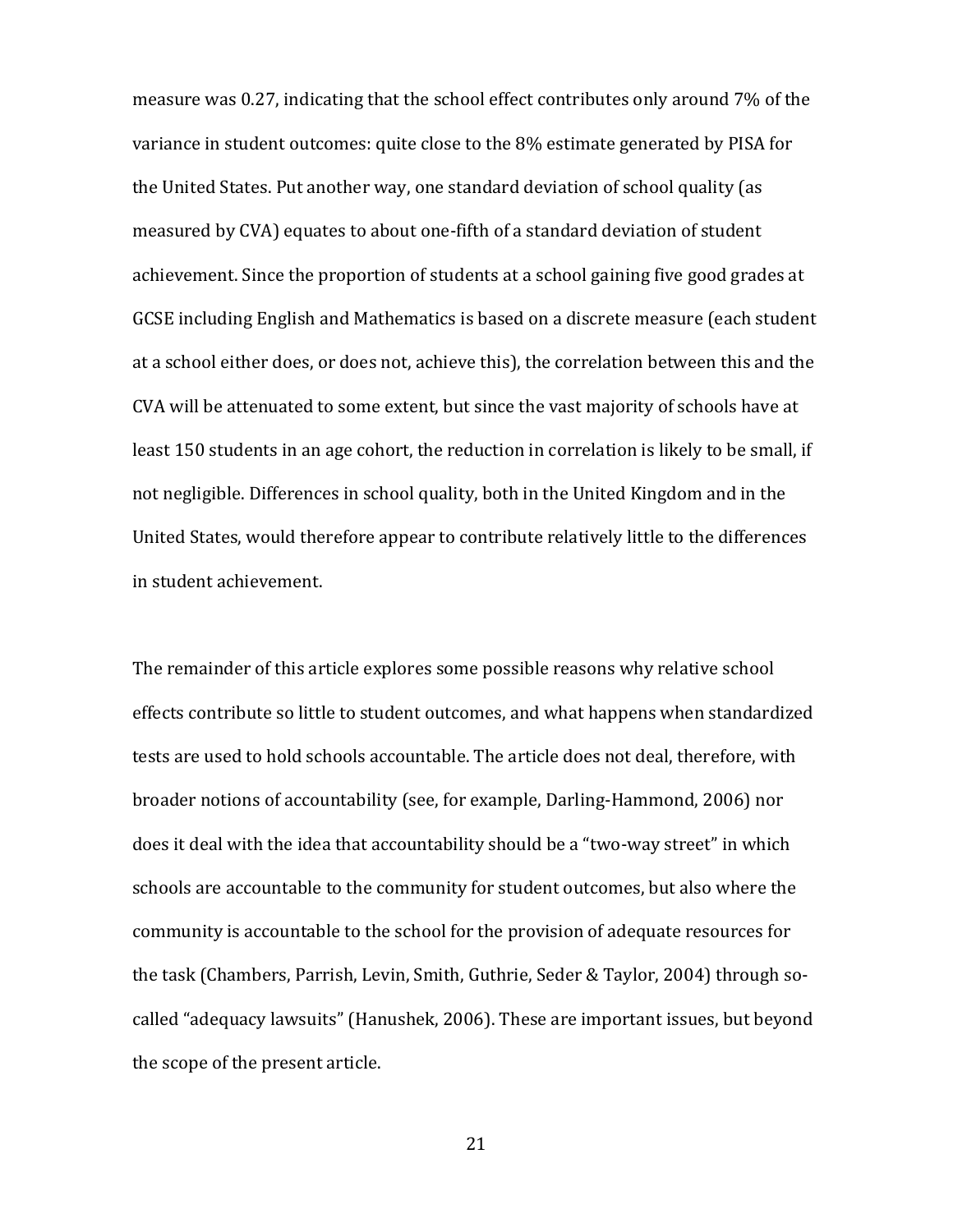#### **Why are relative school effects small?**

There are many reasons why between-school effects account for a relatively small proportion of the variance in student test scores. Any student score will involve some error, and this will reduce the between-school variance. In addition, no measure will perfectly capture the kinds of changes that schools effect in their students. Where the alignment between the test and the curriculum is particularly poor, scores on the test will substantially under-represent the construct of interest, namely mastery of the curriculum, so that the scores of students experiencing higher-quality schooling (defined as schooling producing better mastery of the specified curriculum) will not necessarily be higher than those experiencing lower-quality schooling. In this section, I explore in detail a further reason, namely that the rate of progress of individual learners is small in comparison with the range of achievement within a cohort. Specifically, I show that the range of achievement within an age cohort can be ten or fifteen times greater than the amount learned by a typical individual in a year. The result is that even large increases in the rate at which individual students learn will produce small increases in the proportion of variance in student outcome measures attributable to the school.

The Leverhulme Numeracy Research Programme (LNRP) administered a series of numeracy tests to two cohorts of elementary school students in England over a fouryear period. One cohort began in kindergarten, and the other began in third grade, and each participating student was tested twice each year (in October and May or June). In order to make the tests appropriate for students of different ages, the tests varied from grade to grade, but eleven items were used across five grades, allowing the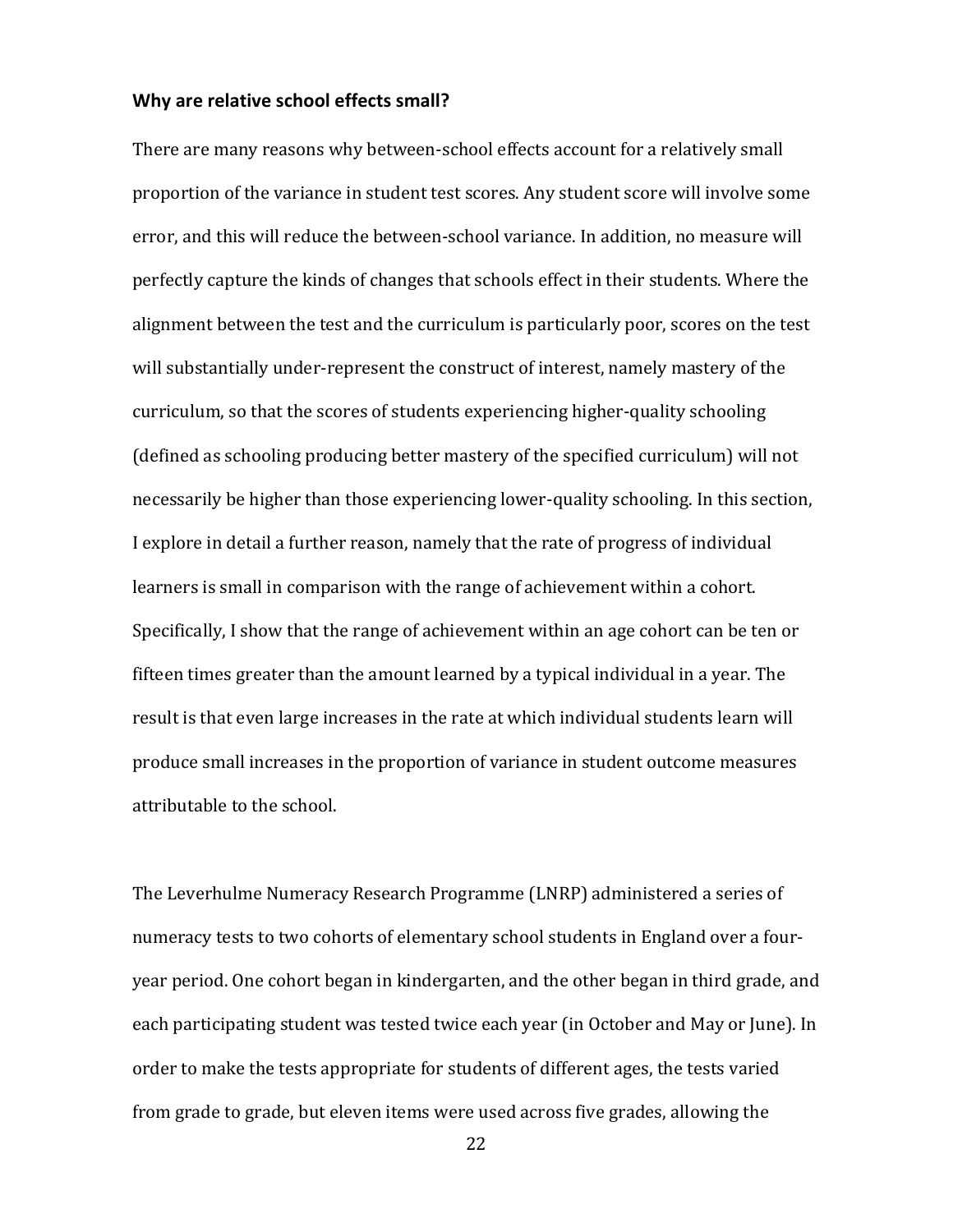increase in facility for a particular item to be tracked from kindergarten to fifth grade. One item (code 1106), presented orally to students in first through fifth grade, asked students to complete the following calculation:

"Eight hundred and sixty add five hundred and seventy"<sup>1</sup>

Although the item was presented orally, students were provided with scratch paper for calculation, and were asked to write their answer in a space given to them in the test booklet. The facility of the item for students of different ages is as shown graphically in Figure 1.

## Figure 1 about here

One interesting feature of Figure 1 is how slowly the facility of this item increases with age. Approximately twenty percent of students can answer the item correctly by the age of 8, but three years later, thirty percent still cannot. The testing of the students was undertaken as part of a research program within which teachers and students were guaranteed anonymity. The test was therefore low-stakes for both teachers and students. Since this was a nationally representative sample, and since the timing of the test was not keyed to any curricular coverage of the specific skills being tested, it seems reasonable to assume that this is a fairly accurate indication of the "response to treatment" under conditions of typical instruction. One explanation for

 $\overline{a}$ 

<sup>&</sup>lt;sup>1</sup> This is the correct form of expression for these numbers in British English.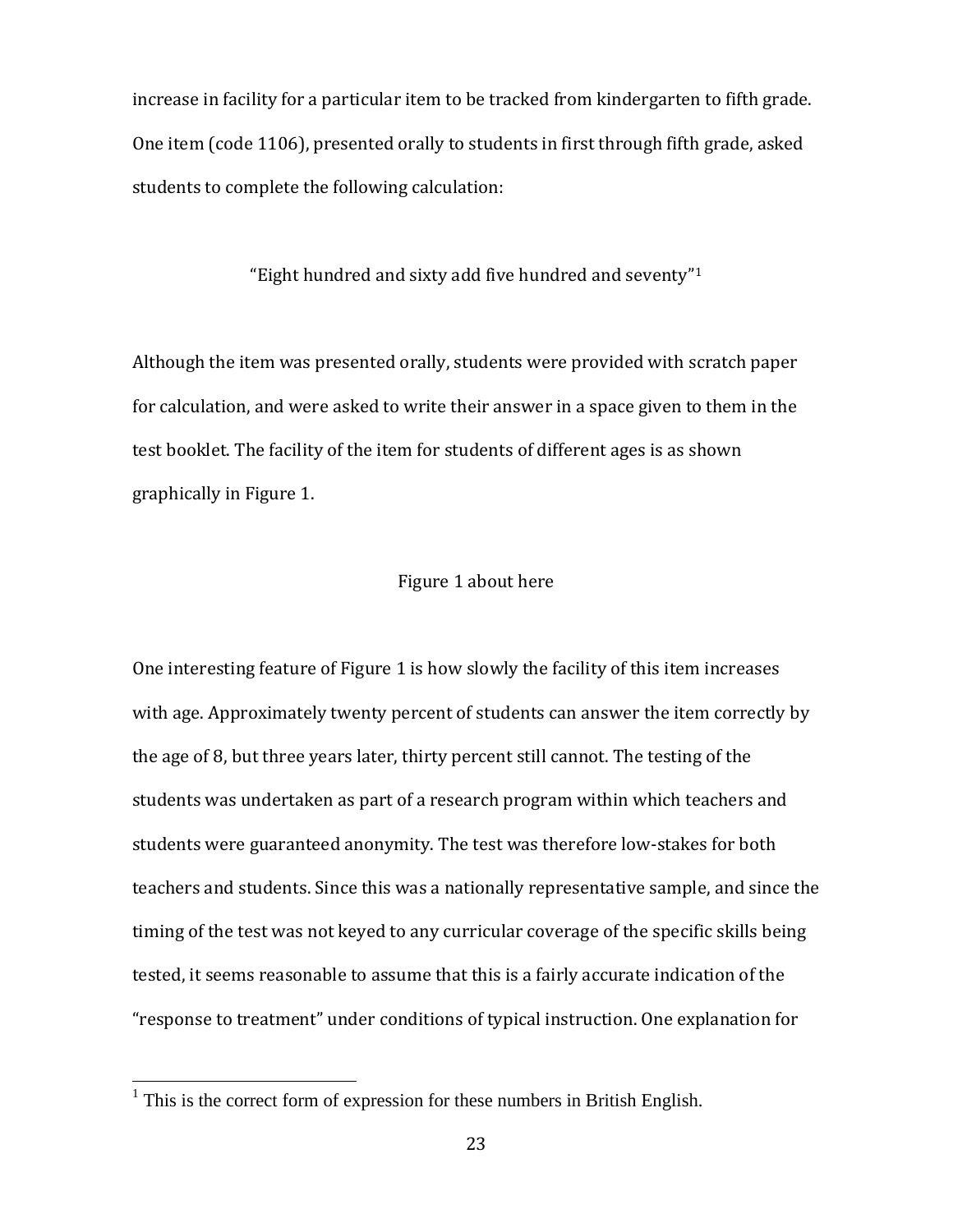the relatively small increase in facility over time could be that this was not a skill that teachers taught. However, in a teacher questionnaire, all teachers participating in the program were asked to indicate, for each item, whether the skills being assessed were skills they sought to develop in students, and almost all teachers (well over 90%) indicated that the skill tested by this item was something they taught and reviewed regularly with students. Furthermore, since the sharpest increases in facility occur between October and June, rather than between June and October, it seems likely that attendance at school, rather than general maturation, is the main cause of the increase in facility.

Of course this is just a single isolated item, but across the 159 items used in the LNRP tests across the six grades, the average annual increase in facility was just sixteen percentage points. Each of these items was regarded as grade-appropriate for the grade in which it was tested, and the teachers agreed that the item assessed a skill that they were trying to develop in their students that year. For the easier items, there will be "ceiling effects"—once the facility exceeds 84%, then of course increasing the facility by sixteen percentage points is impossible. However, even if we exclude the items with facility greater than 85%, then the average annual increase in facility is only twenty-five percentage points. In a class of 24 students, an annual increase of item facility of twenty-five percentage points suggests that only six students are acquiring the skill in any given year. The other 18 students in the class would either already know it at the beginning of the year, or still would not know it at the end of the year.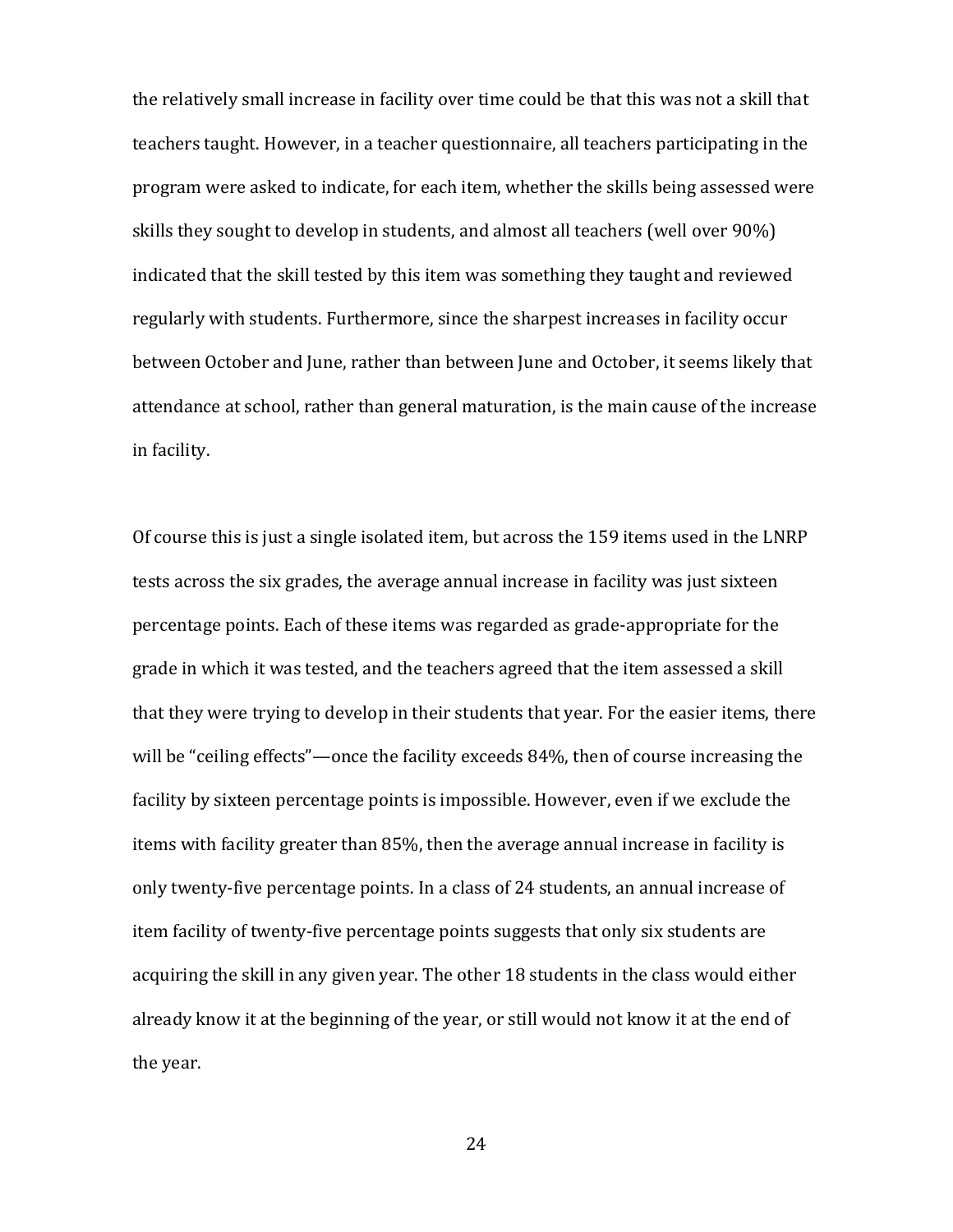The fundamental idea here—that the rate of progress of individual students is slow compared to the range of achievement within an age cohort—is not new. Two reports from the Assessment of Performance Unit (APU) in the United Kingdom (roughly similar in purpose to the National Assessment of Educational Progress or NAEP in the USA) in 1980 had shown that high-achieving 7-year-old students out-performed some 14-year-olds on basic arithmetic. One item in particular:

$$
6099 + 1 = ?
$$

gained some notoriety when it was found that there were many 14-year-olds who thought the answer was 7000, while many 7-year-olds knew the answer to be 6100 (Foxman, Cresswell, Ward, Badger, Tuson & Bloomfield, 1980; Foxman, Martini, Tuson & Cresswell, 1980). One influential official inquiry branded this phenomenon as a "seven-year-gap" between the lowest and highest achieving students in a middleschool mathematics class (Committee of Inquiry into the Teaching of Mathematics in Schools, 1982).

Other studies of mathematical abilities in school students showed the same, or even greater, variability than had been found by the APU. The Concepts in Secondary Mathematics and Science (CSMS) project had identified a series of six ageindependent levels of understanding of decimals, and, in a nationally representative sample, found that the variability within each age cohort was much greater than the differences between cohorts (Hart, 1981). In particular, in a cross-sectional study of achievement, involving at least 500 students at each age point, the proportion of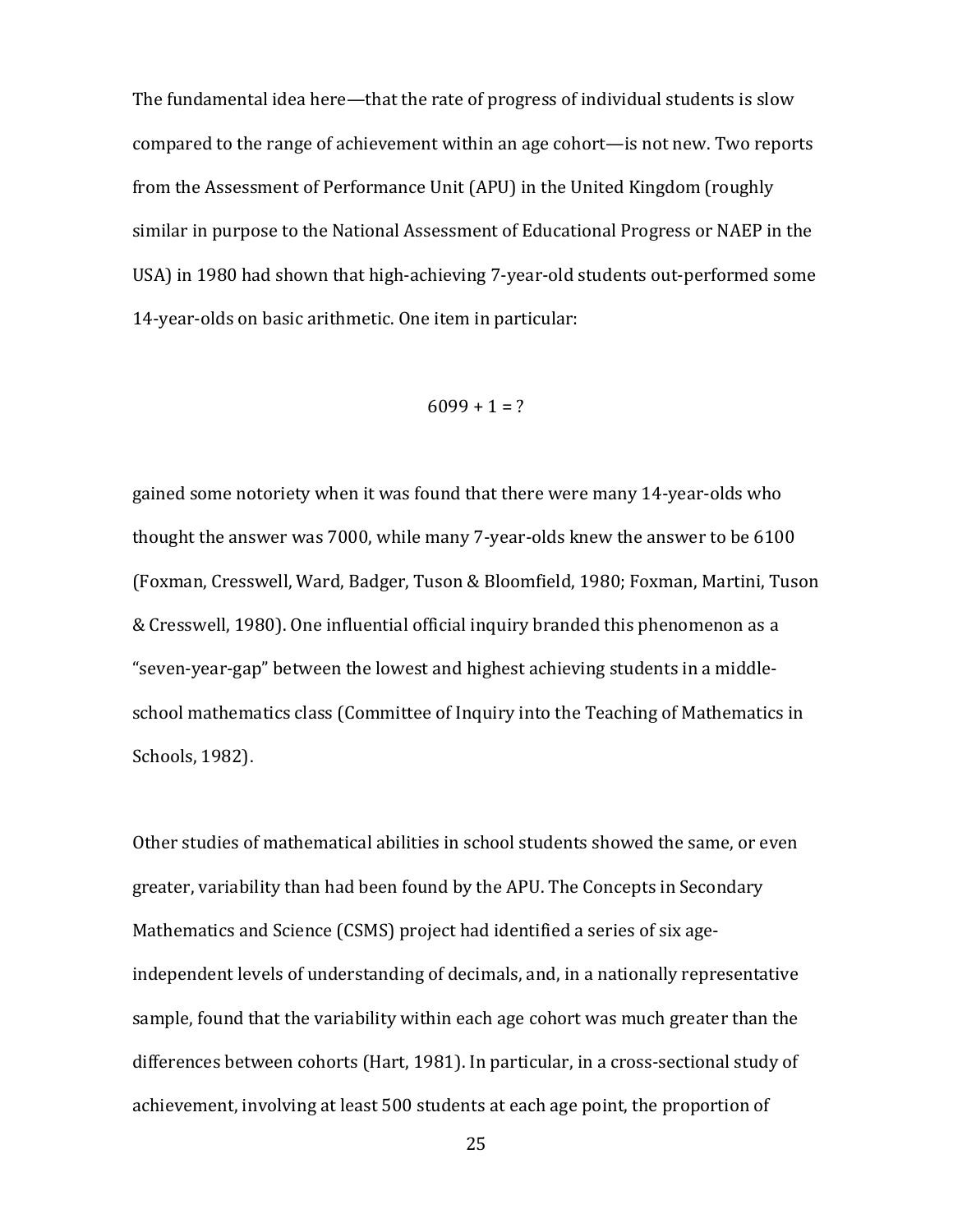students achieving a particular level increased by no more than 10% per year (see Figure 2). These studies were recently replicated, and while there were some noticeable changes (for example, success rates on items assessing decimals had improved, while scores on items assessing fractions had deteriorated), the overall variability of achievement had changed little (Hodgen, Küchemann, Brown & Coe, 2009).

#### Figure 2 about here

Brown, Blondel, Simon and Black (1995) found that in England, performance on conceptual issues involved in measuring length and weight (mass) were also slow to develop. There were some first-grade students who were well ahead of *most* students in seventh grade, suggesting that there may be as much as a "twelve-year gap" between the weakest and the strongest in a seventh grade science class, which is consistent with similarly-focused research in mathematics (Brown, 1992 p. 12).

Such findings are also typical in the United States. In the mid-1950s the Cooperative Test Division at the Educational Testing Service produced a series of Sequential Tests of Educational Progress (STEP) in reading, writing, listening, social studies, mathematics and science (Educational Testing Service Cooperative Test Division, 1957). The tests were aimed at students from 5th grade to the first two years of college, and were vertically scaled, permitting comparisons to be made across years. The annual increase in achievement in the STEP tests, measured in standard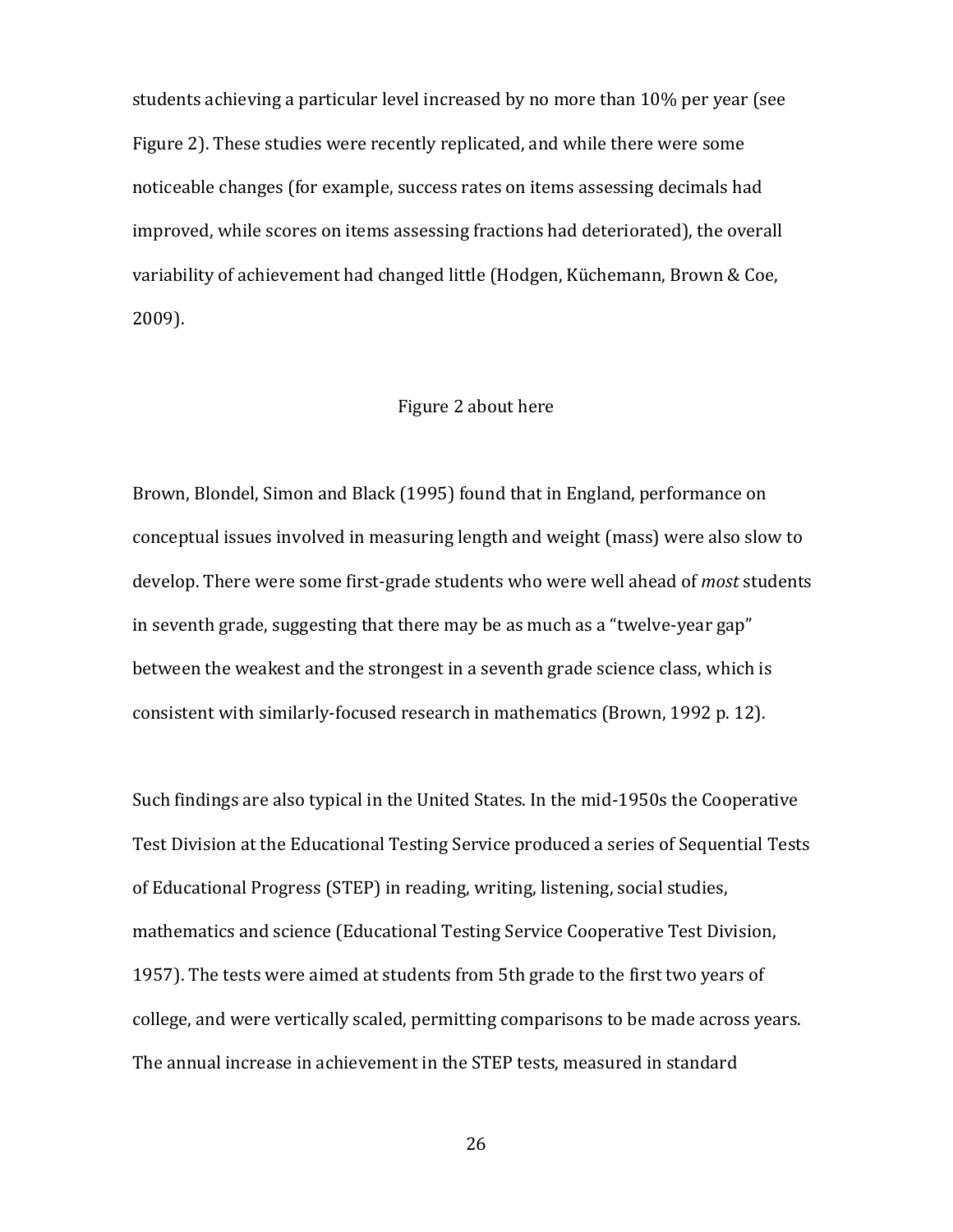deviations, is shown in Figure 3. Apart from the earliest and latest grades, the typical annual increase in achievement is between 0.3 and 0.4 standard deviations.

## Figure 3 about here

Other tests show similar properties. Petersen, Kolen and Hoover (1989) discuss the results of scaling the results from the Iowa test of basic skills (ITBS) language usage test (Hieronymous & Lindquist, 1974) for different cohorts of students. By definition, a median grade 3 student attains a grade equivalent of 3.5 half-way through the year. The data from the ITBS scaling studies indicate that about 30% of students will, by half way through grade 3, have achieved a score equivalent to that achieved by the median fourth-grader at the same time. In a very real sense, therefore, these 30% of students are at least one year ahead of the median student in their grade. Collecting similar data points for third graders and joining them up generates a "grade characteristic curve" for third grade. A similar analysis applied to students in other grades produces a series of such curves (see Petersen, Kolen & Hoover, 1989 p. 234). So, for example, in the ITBS language usage tests, the standard associated with average students half way through fourth grade is also just attained by the lowest attaining 5% of students in eighth grade, the lowest-attaining 10% of those in seventh grade, the lowest-attaining 18% of those in sixth grade, and the lowest-attaining 30% of those in fifth grade. On the other hand, the same standard is reached by the highestattaining 30% in third grade as noted above, and probably by some students in second grade, although this is not recorded.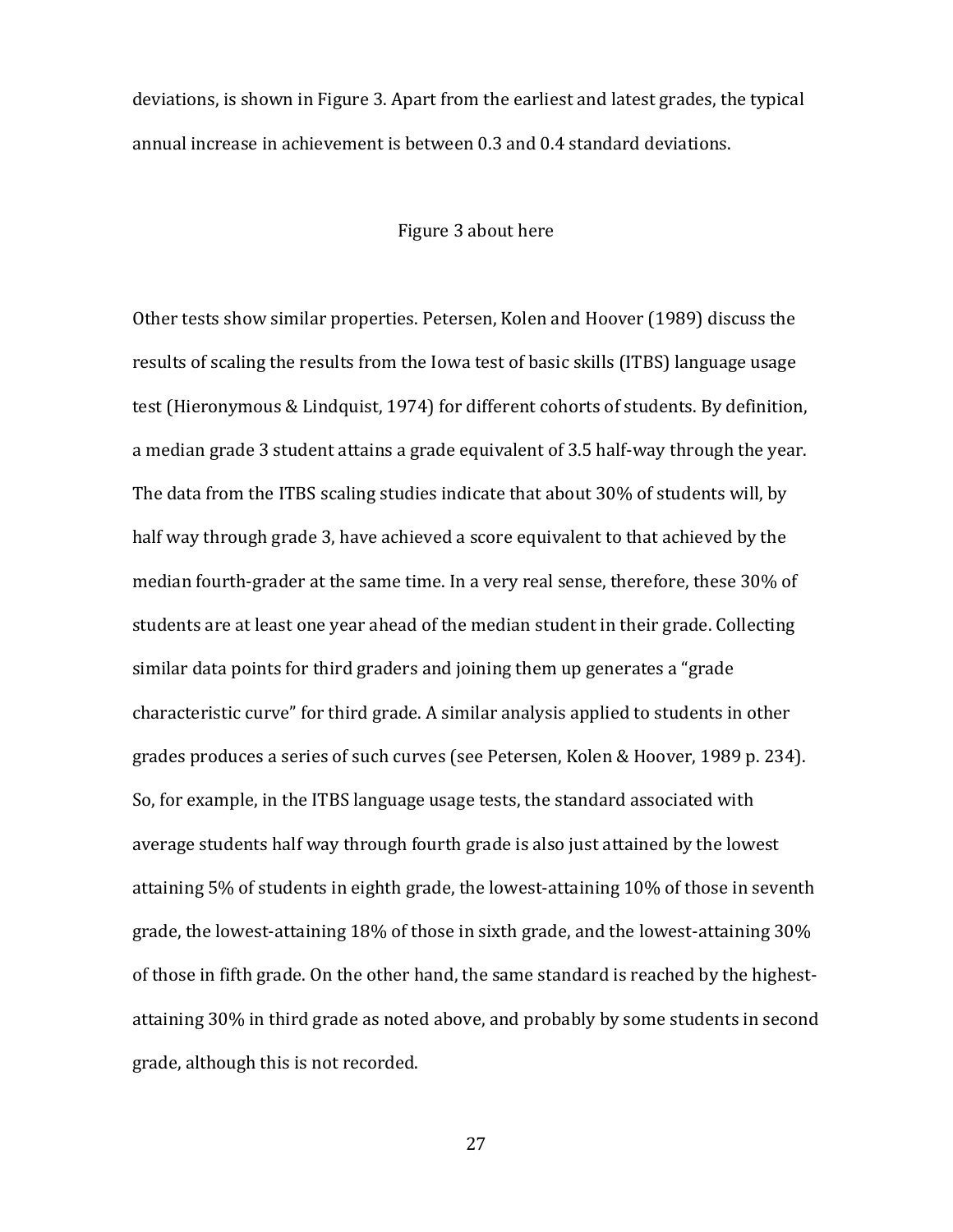One response to this line of argument is that such grade-to-grade comparisons are difficult to interpret, since strictly speaking, a grade-equivalent score has meaning only within that grade (as Petersen *et al.* point out). However, in domains such as reading and mathematics, it would seem rather odd to claim that a curriculum for one grade does not build on that for the previous grade, so that there is a sense that, even in language usage, some third-graders are performing like some eighth-graders and vice-versa. In the ITBS test, one year's growth ranges from around 0.5 standard deviations in third-grade, to around 0.35 standard deviations in 8th grade, which is quite similar to the data for the STEP tests shown in Figure 3.

 More recent data has confirmed that one year's growth in achievement typically ranges from around 0.25 to 0.4 standard deviations. Rodriguez (2004) found that one year's progress in middle-school mathematics on the tests used in TIMSS (Trends in Mathematics and Science Study) was equivalent to 0.36 standard deviations, while the average increase in achievement in mathematics from fourth-grade to eighth-grade on the assessments used in the National Assessment of Educational Progress (NAEP) is approximately one standard deviation (NAEP, 2006), suggesting that for the NAEP tests, one year's growth is only about one-fourth of a standard deviation.

Most recently, Wibowo, Hendrawan and Deville (2009) reported their attempts to design a vertical scale for the reporting of student achievement on accountability tests in Connecticut. While growth in fourth grade averaged over one standard deviation in mathematics, over the subsequent four years, the average growth in achievement in mathematics and reading was less than a third of a standard deviation (Figure 4).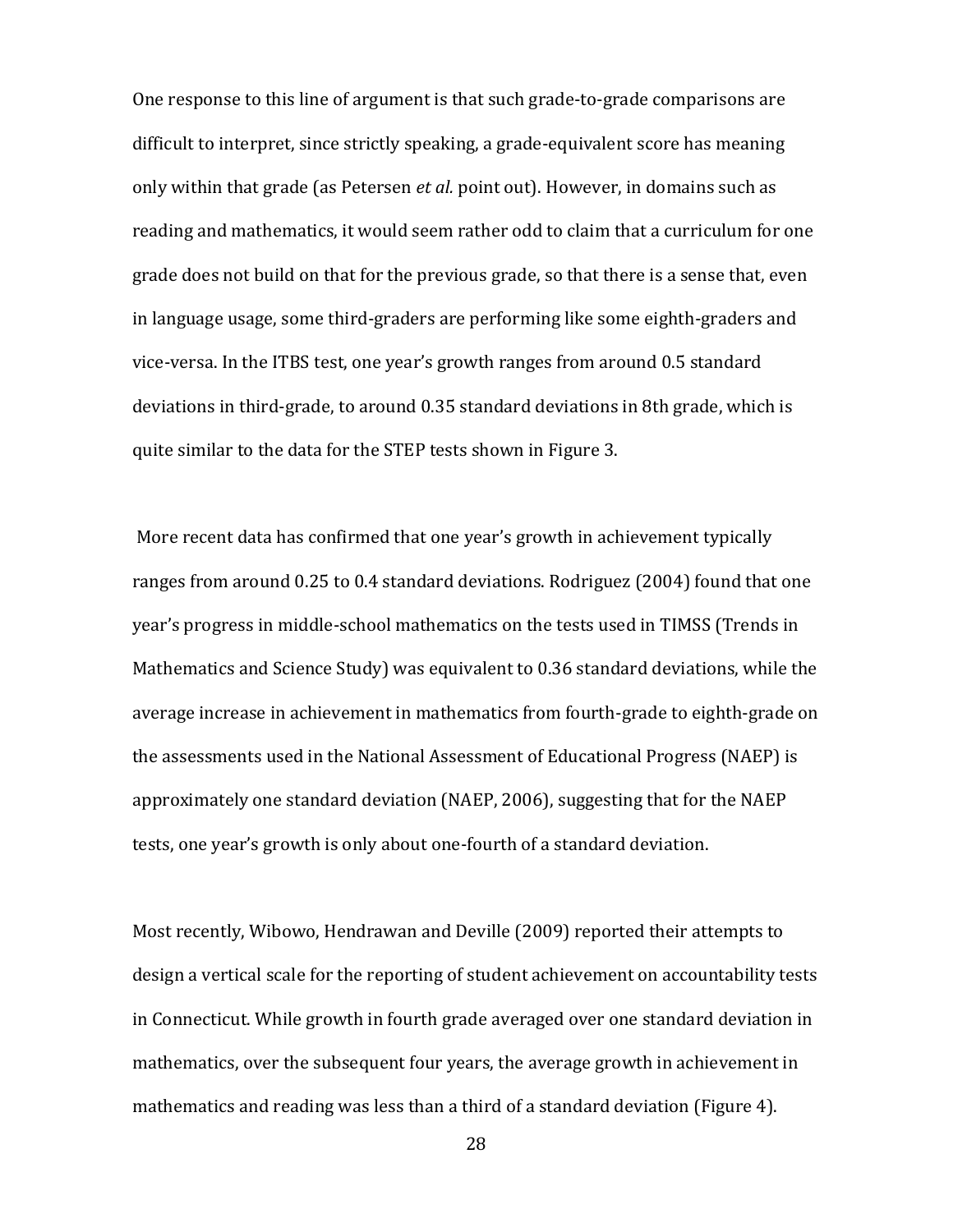#### Figure 4 about here

Moreover, these effects are not just limited to standardized tests in K-12 education. Norcini (2009) reports that in cardiac surgery, the effects of one year's training is approximately equivalent to one-third of a standard deviation.

The fact that the average effects of one year's instruction, on a range of outcome measures including standardized tests, is often as little as a fourth of a standard deviation, typically around one third of a standard deviation, and rarely more than a half of a standard deviation, suggests that test scores are measuring much more than just the quality of instruction. After all, if these tests were measuring *only* the effects of instruction, then a naïve analysis would suggest that the gap between (say) the average achievement of cohorts of seventh grade and eighth grade students could be expected to be as much as four standard deviations on the grounds that those eighth graders receiving the least effective instruction should be performing no worse than those receiving no eighth grade instruction (i.e., seventh graders).

To sum up so far, because the progress of individual students is slow compared to the variability of achievement within the age cohort, variance in students' scores is much more strongly related to features over which schools have little influence, such as the prior achievement of students, than to the quality of the education provided by the school, and therefore are not well-suited to supporting inferences about the quality of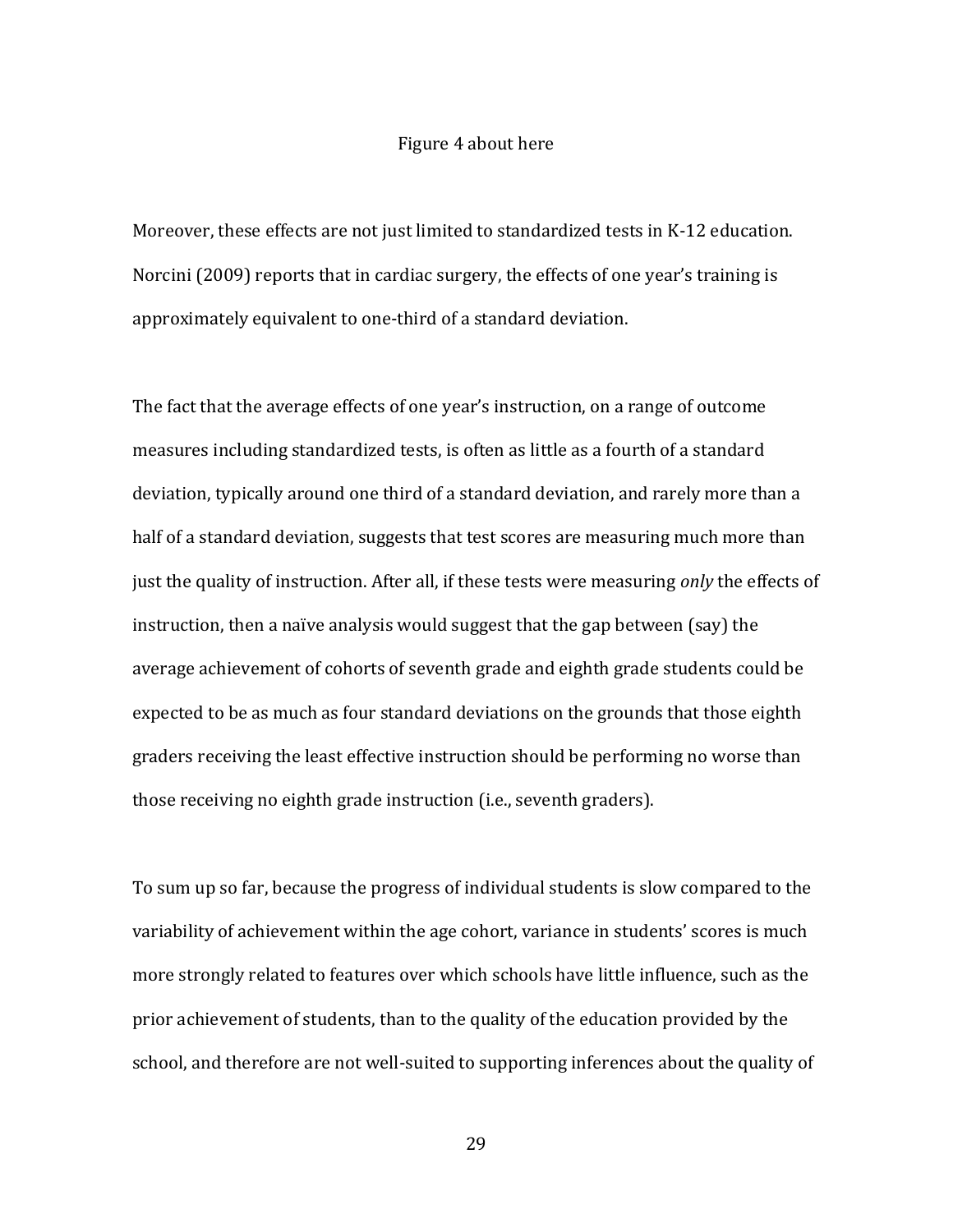the education provided by a school. The next section deals with the impact of such tests on student outcomes.

#### **The impact of high-stakes accountability testing on student achievement**

An evaluation of the impact of NCLB is beyond the scope of this article, and in any case, would at this stage be premature. However, as the Obama administration considers the re-authorization of NCLB, it is useful to review briefly the existing research on the impact of high-stakes accountability testing on student achievement.

It has been widely observed for many years that when any test (or indeed any other performance indicator) is made the focus of public policy attention, then performance as measured by that test improves—an effect known as Campbell's Law in the United States (Campbell, 1976 p. 49) and Goodhart's Law in the United Kingdom (Kellner, 1997). Perhaps the best known example of this is the case documented in Koretz, Linn, Dunbar and Shepard (1991) in which it was found that a district's scores on a newly introduced test started low, but improved steadily, while scores on the test whose use had been discontinued declined. In fact, Cannell (1988) found that all fifty states posted state averages above the national average, a situation that was described as the Lake Wobegon effect (after Garrison Keillor's mythical town where all the women were strong, all the men were good looking, and all the children were above average). There is little doubt, therefore, that attaching high stakes to test outcomes can increase the scores on those tests. The important question, however, is whether such improvements generalize to other tests that are intended to measure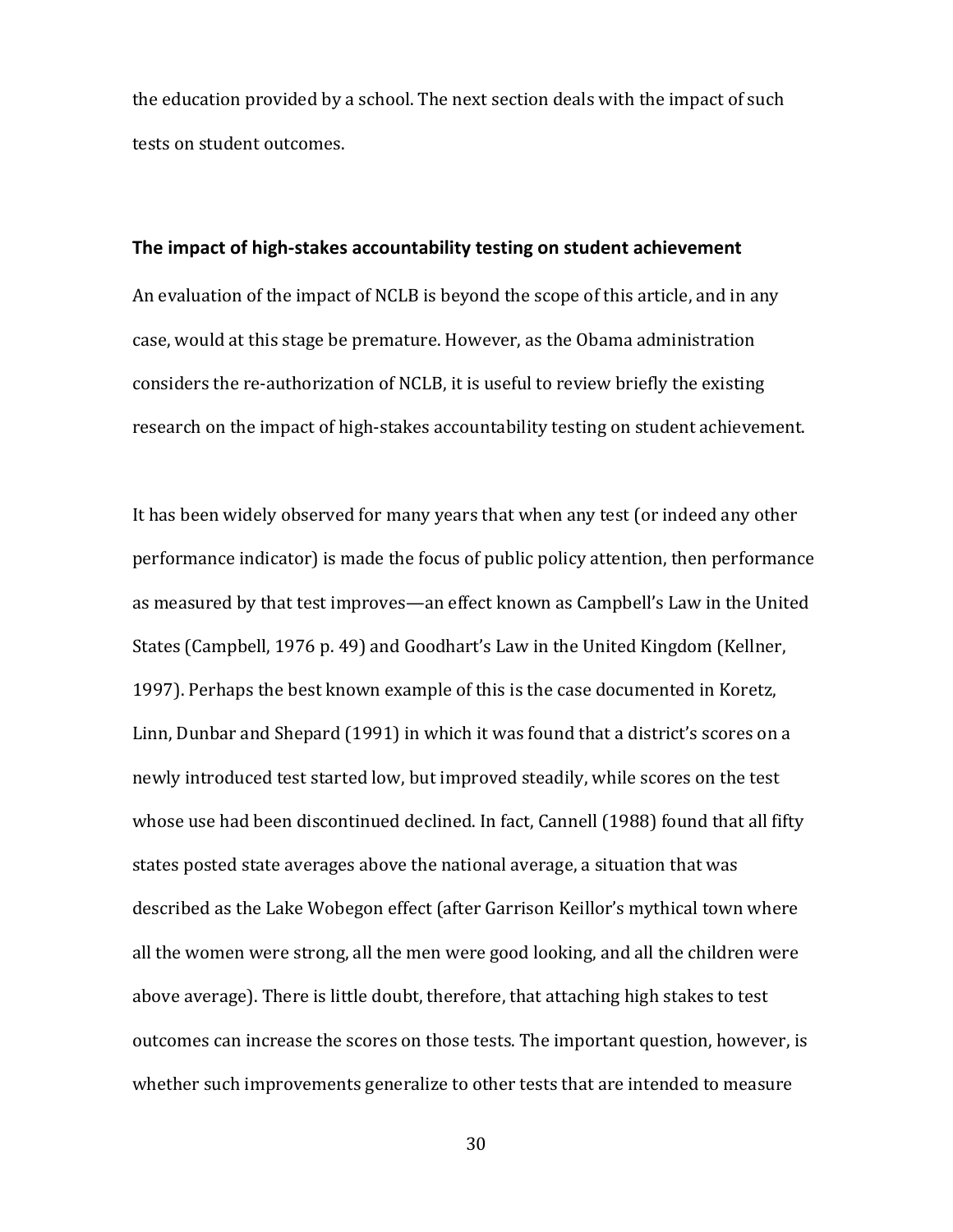the same constructs, and in particular whether they generalize to *remote* and *distal* measures (Ruiz-Primo, Shavelson, Hamilton, Klein, 2002).

In a widely reported analysis, Amrein and Berliner (2002a) examined the impact of the introduction of high-stakes testing programs in 18 states. They concluded that while there was clear evidence that associating high-stakes consequences to test score outcomes had increased scores on the tests used within the program, there was no evidence of improved test scores on other related measures, such as the College Board's SAT and Advanced Placement tests, the ACT (formerly American College Testing) test and on the National Assessment of Educational Progress (NAEP). Furthermore, they found that the introduction of high-stakes testing regimes was associated, in some cases, with increased student drop-out rates, inappropriate test preparation practices (up to and including cheating), and decreased teacher morale, leading to increased teacher defection from the profession. A subsequent analysis, involving the 27 states with the highest stakes associated with test score outcomes in grades 1 through 8 (Amrein and Berliner, 2002b) confirmed these findings, and also indicated that the introduction of high-school graduation examinations was associated with a lowering of average academic achievement.

However, as Rosenshine (2003) pointed out, when results for the states with the "clearest" high-stakes policies were compared with those without high stakes, then over the most recent four-year period for which data were available, high-stakes testing regimes were associated with greater increases in NAEP scores. Moreover these effects were quite large (standardized effect size of 0.35 for 4th grade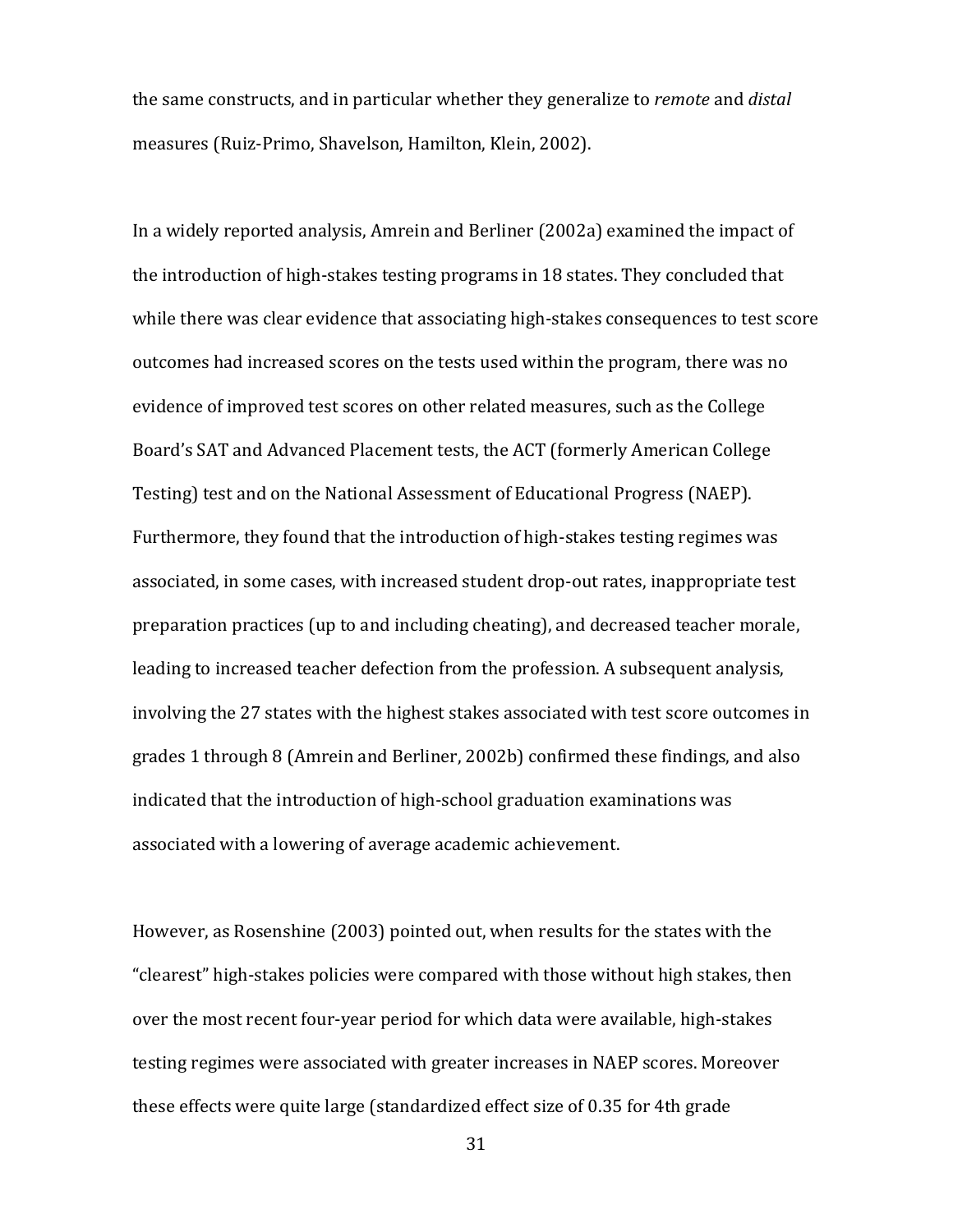mathematics, 0.79 for 8th grade mathematics, and 0.61 for 4th grade reading), especially in view of the relative insensitivity of NAEP tests to the effects of instruction as noted above, although the use of NAEP as the "anchor" for all these studies is a significant limitation.

Hanushek and Raymond (2005) also re-examined the data used by Amrein and Berliner using more sophisticated methods, and found that in the states with the strongest accountability regimes, the increase in scores on NAEP from fourth grade in 1996 to eighth grade in 2000 was three points (around 0.2 standard deviations) greater than in those with the weakest accountability regimes, holding other inputs and policies constant. They also found that "report cards" on school effectiveness were not a significant factor, suggesting that it was the direct effect of the incentives rather than the information provided about school performance that was producing the increase in achievement. However, while the net effect of accountability regimes was to increase student achievement, the effects were different for different minorities, with Hispanics gaining most, and African-Americans gaining least, so that the introduction of accountability regimes appears to widen, rather than narrow the achievement gap between white and African-American students.

Rather than simply dichotomizing states as having either low-stakes or high stakes testing regimes, Carnoy and Loeb (2002) developed an index of the strength of the accountability system in place in each of the 50 United States that assigned a score between 0 (low) and 5 (high) according to a range of factors such as the number of grades in which testing was mandated, the repercussions for schools, the presence of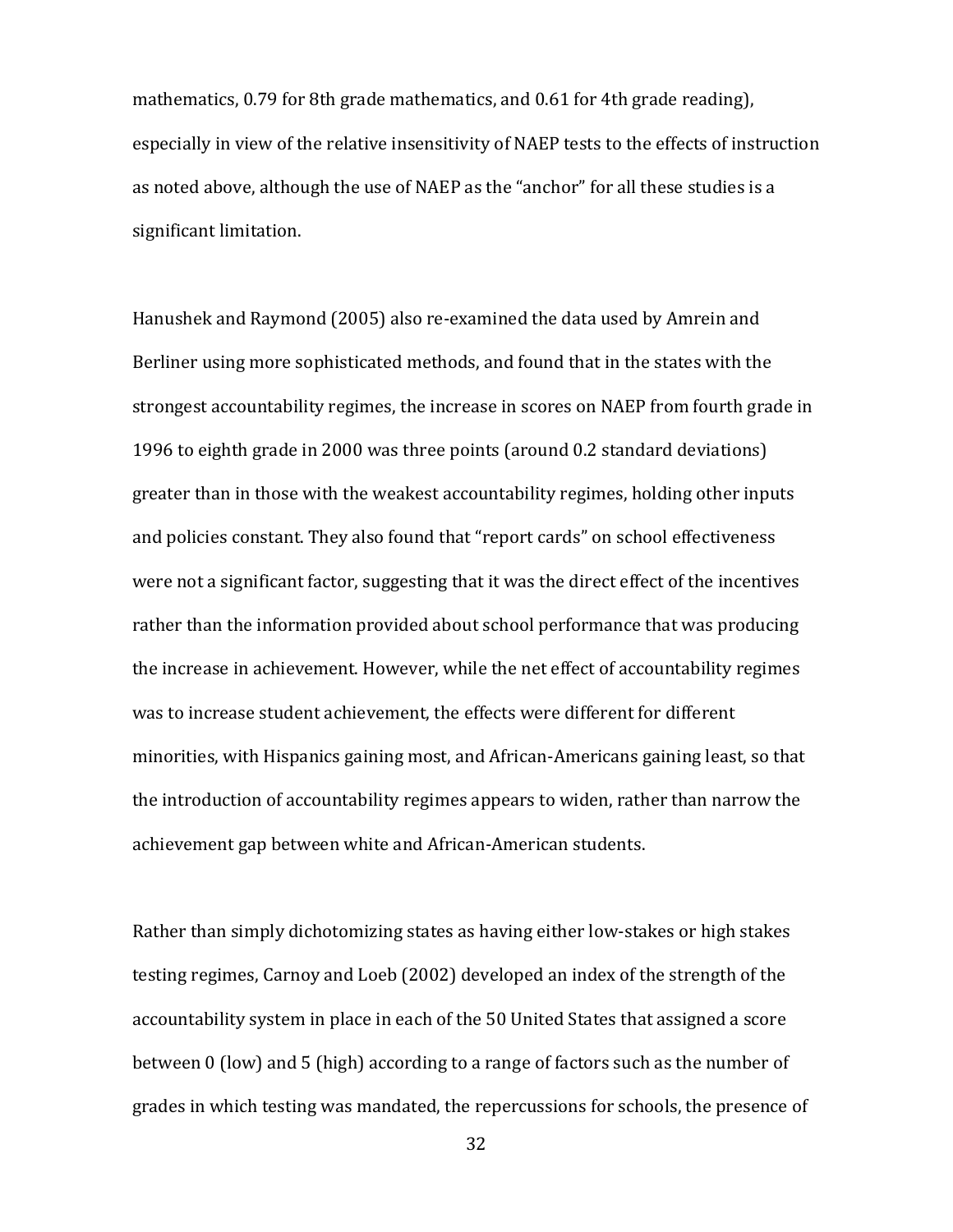high school exit examinations and the length of time the accountability regime had been in place. Using the accountability index as a continuous variable in regression analyses, they found that stronger accountability regimes were associated with greater increases in NAEP scores at eighth grade (although not at fourth grade, which they considered surprising in view of the fact that gains in state test scores tend to be larger at fourth grade than eighth grade). For example, a two-step increase in the accountability index (e.g., from 1 to 3) was associated with an increase of 2.8 percentage points in the proportion of white eighth-grade students classed as having reached the "basic" level on NAEP, and this was more than half the national increase over the same time period (1996 to 2000). In contrast to Raymond and Hanushek, Carnoy and Loeb found that high-stakes accountability regimes benefitted all minorities; for African-American students, a two step increase in the accountability index was associated with an increase of 5.1 percentage points (national average increase 5.7), and, for Hispanic students, larger still (8.9 percentage points compared to a national average increase of 6.1). Also in contradiction of the findings of Amrein and Berliner, they found no evidence of increased rates of retention, nor of lower rates of high school completion, although, perhaps surprisingly, increased achievement in mathematics achievement at eighth grade did not seem to lead to increased progression through high school.

Braun (2004) undertook an extensive re-analysis of the performance of states from 1992 to 2000 on NAEP at fourth and eighth grade. Using a variety of sophisticated models, he confirmed the earlier findings of Hanushek and Raymond (2005) and Carnoy and Loeb (2002), namely that high-stakes accountability regimes were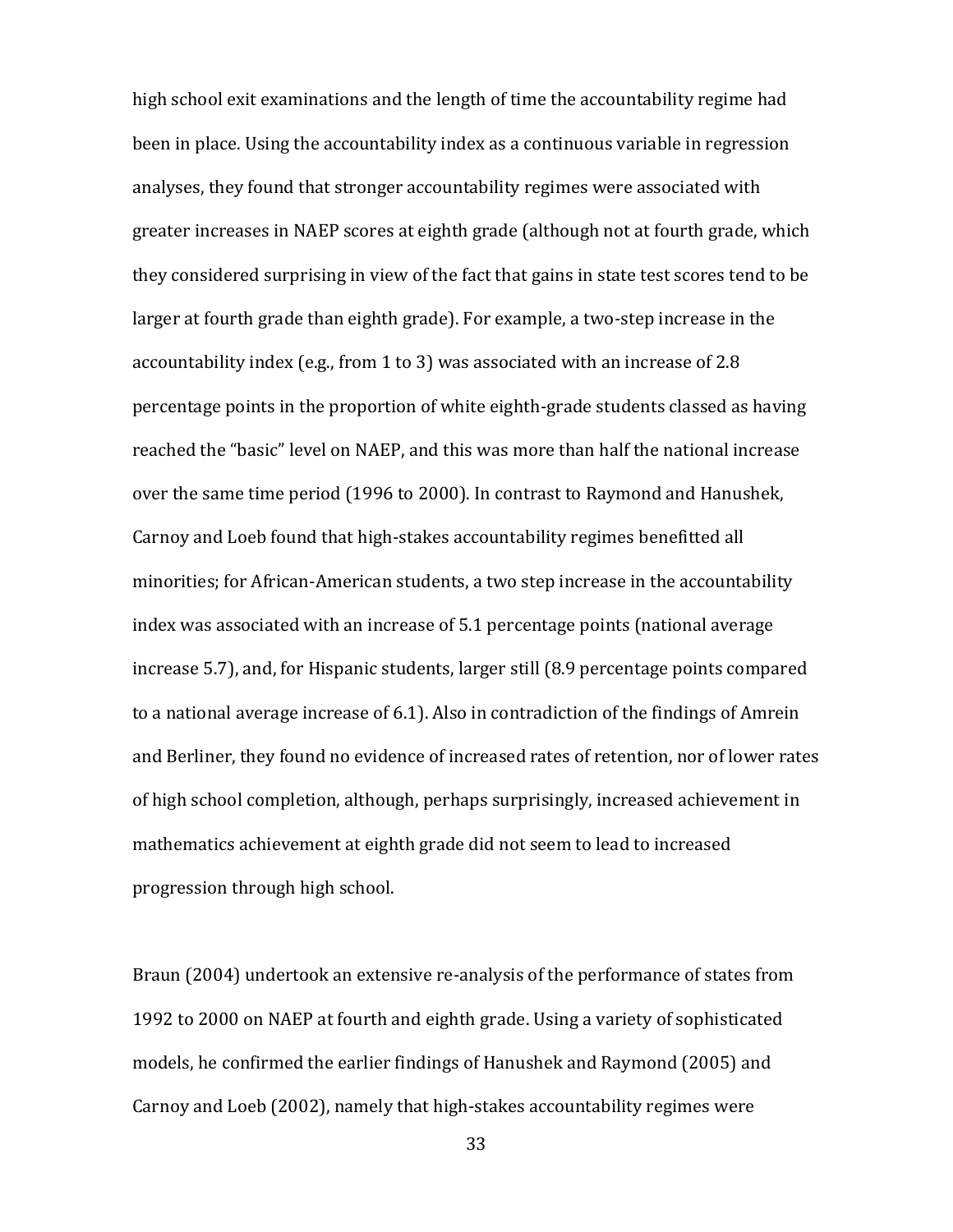associated with greater increases in NAEP scores at eighth grade (but not at fourth grade). However, perhaps more importantly, he showed that the association between NAEP score gains and high-stakes testing regimes disappeared in cohort-based analyses. Reviewing 14 studies on the impact of accountability regimes (and 76 effect sizes derived therefrom), Lee (2008) showed that the average effect sizes for gradebased (i.e., cross-sectional) analyses was 0.40, but was only 0.03 for cohort-based analyses. In addition, he pointed out that in describing effect sizes, it is important to be clear about whether the divisor in the calculation is the standard deviation of the state-level gain scores or the student-level scores. Recalculating all 76 effect size estimates in the 14 studies using student-level, as opposed to state-level, standard deviations produces a mean effect size across all the studies of just 0.08 standard deviations. While this might be regarded as a small effect when judged in terms of generally accepted interpretations of standardized effect sizes (Cohen, 1988), given that one year's average growth is typically around 0.4 standard deviations, this effect equates to a 20% increase in educational productivity, which would have a substantial cash value if replicated across the entire United States.

One of the problems with the research reviewed above is that the testing regimes were classified only in terms of the extent to which high stakes were attached to the outcomes of the test. Analyses by Bishop (2001a, b) showed that the nature of the tests is also important. Specifically, he found that students who were required to pass externally-set curriculum-based examinations—such as those found in New York and North Carolina, and indeed in most developed countries other than the United States—learned more than those who did not.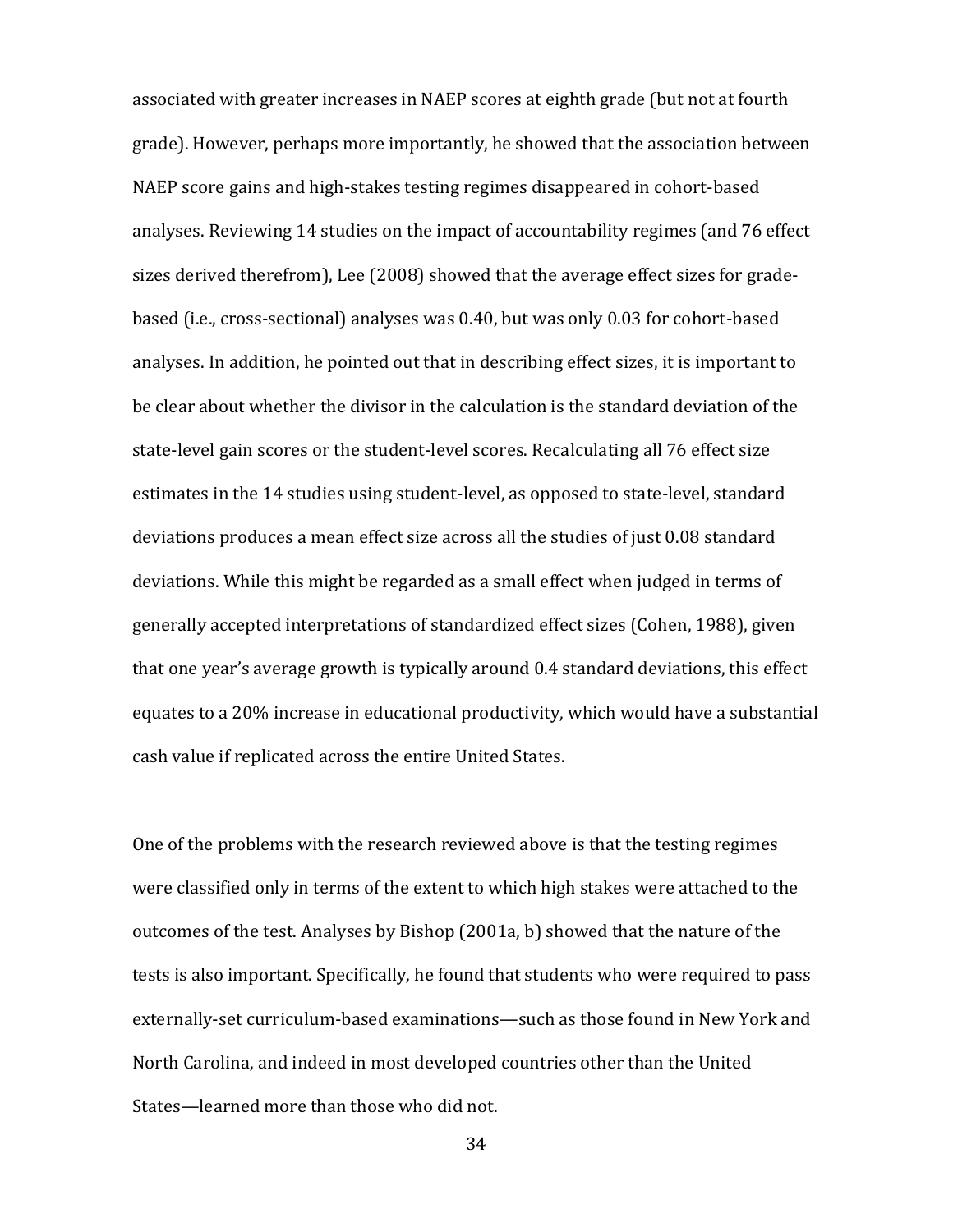To summarize this section, although there is a need for more research, particularly into the impact of different kinds of tests, there is growing evidence that the impact of high-stakes assessments are not simply confined to performance on the tests themselves. The presence of high-stakes assessment systems appears to increase student achievement on a range of measures that are distal, or even remote, from the accountability tests. In most of the research cited above, the "reference instrument" has been NAEP tests, which were designed to be quite general measures of achievement, applicable in all states, despite the differences in curricula. The fact that the introduction of a high-stakes accountability system increases scores on NAEP as well as on state-mandated tests indicates that the effects of accountability tests generalize well beyond what is actually tested (Phelps, 2005). The immediate question, therefore, is whether there are additional costs that would outweigh the benefits.

## **Unintended outcomes of accountability testing**

As the research on the impact of accountability testing has shown more and more clearly that, under a wide range of conditions, accountability testing can raise student achievement on a broad range of measures, much of the critique has focused on the "collateral damage"—the unintended consequences of the use of such accountability regimes.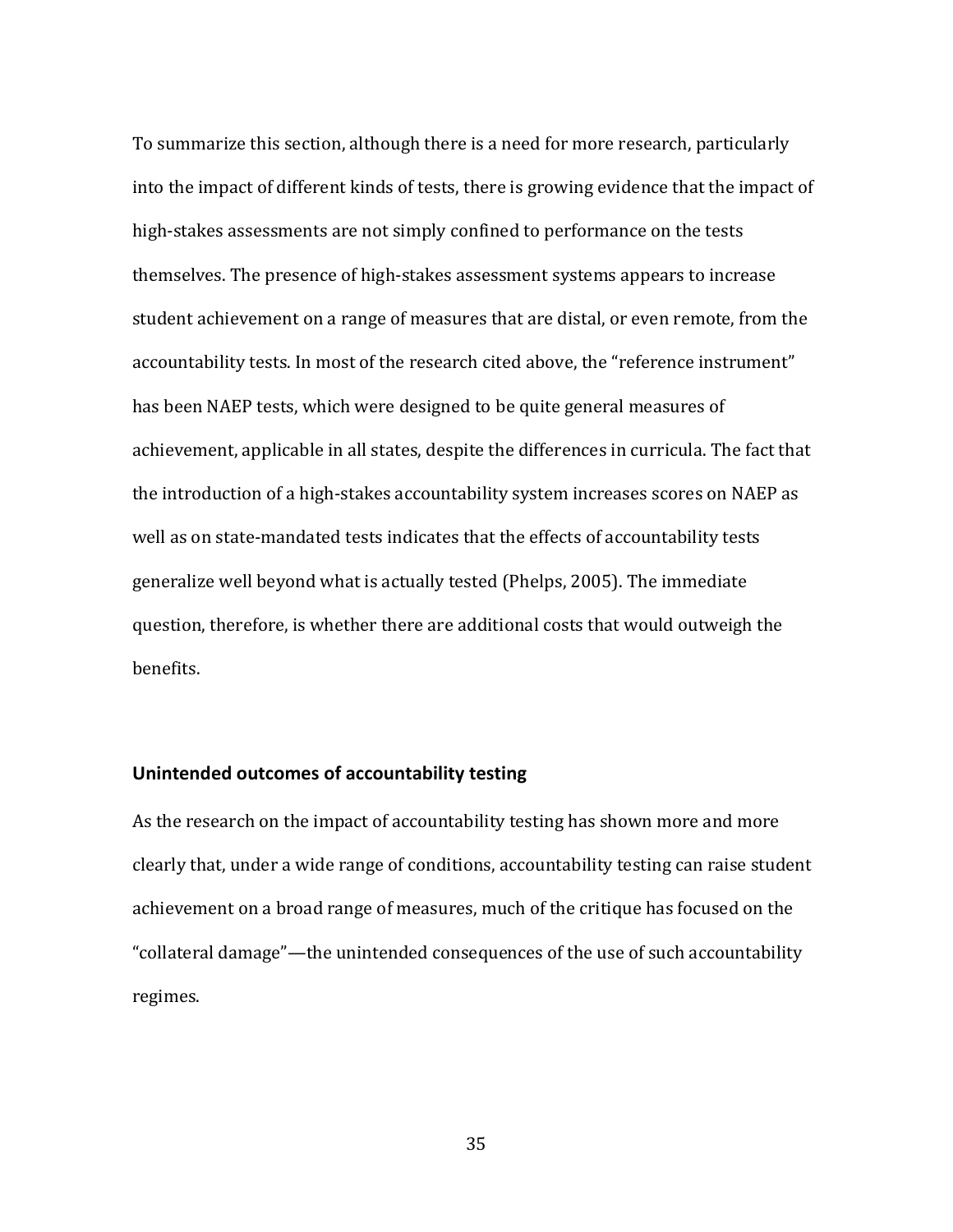Cizek (2005) identifies a range of unintended outcomes that have been claimed in critiques of accountability tests including a disproportionate focus on tested content, demoralization of teachers, and undue pressure on students. However, after identifying one study in two elementary schools that identified a range of issues that needed further exploration, he suggests that few, if any, of these studies provided strong support for the claim of adverse impact on student achievement: "In the case of high-stakes testing critiques […] the subsequent evidence collection appears to have become even more skimpy in support of conclusions that seem even more confident" (p. 28).

Harlen and Deakin-Crick (2002) undertook a systematic review of the impact of tests and other standardized forms of assessment on students' motivation for learning. An initial search identified 183 potentially relevant studies of which 19 were found to be directly relevant to the focus of the review. Of the 19 studies, only 13 explicitly examined student outcomes (three randomized controlled trials, three case control designs, three post-test and four others). Although the authors claim strong evidence for a number of findings also found in other critiques (teachers emphasizing lowerorder skills, lowered self-image and increased anxiety for lower-achieving students, a shift from mastery-orientation to performance orientation and extrinsic motivation) most of the evidence for these negative effects was found in naturalistic studies that provided insufficient details of the context of data collection to generalize the findings. At this stage, therefore, the evidence about the negative effects of high-stakes testing would appear to be inconclusive.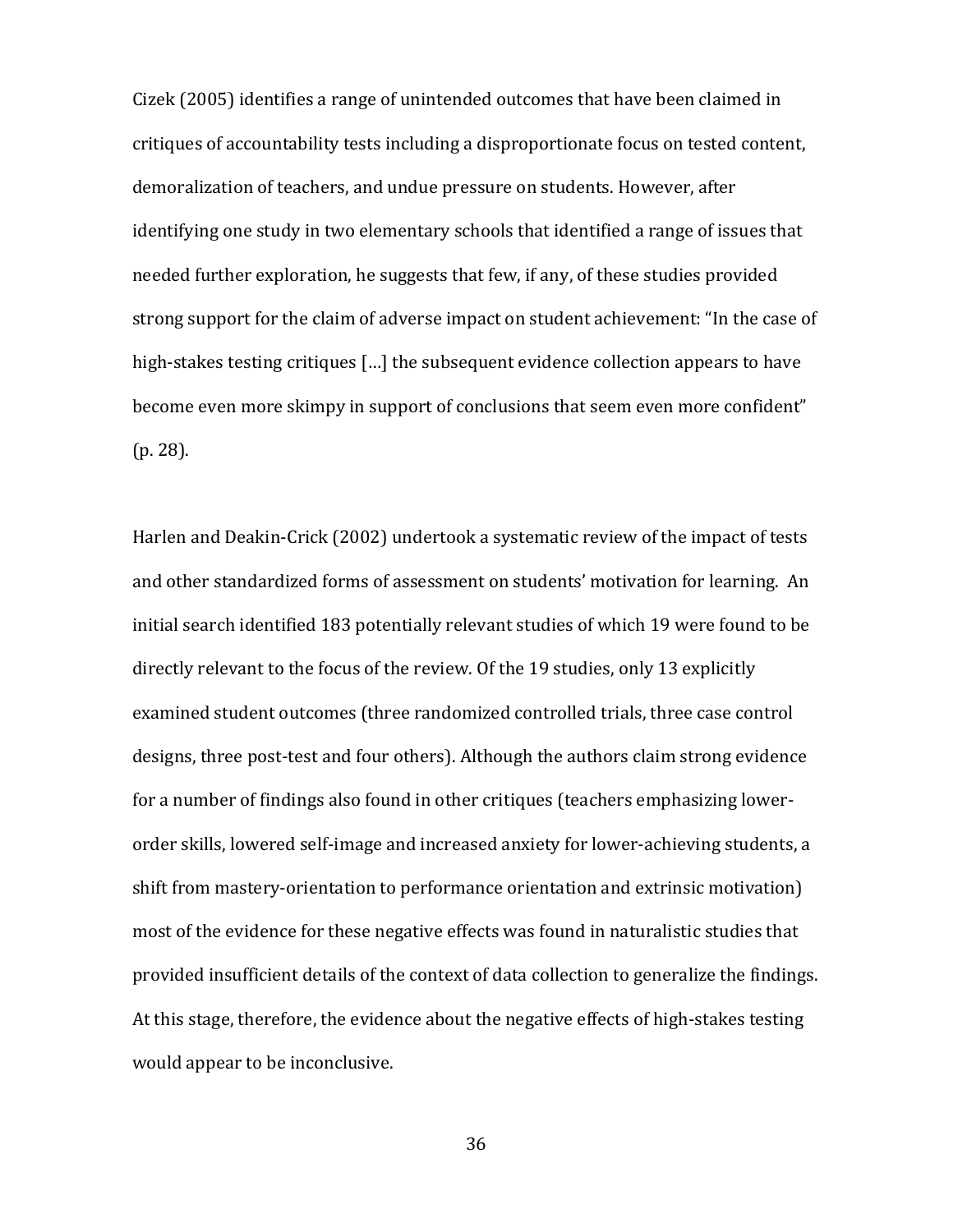There is evidence that high-stakes accountability testing makes it harder to keep teachers (Clotfelter, Ladd, Vigdor & Diaz, 2003), that teachers of disadvantaged students are likely to experience greater pressure to improve their test scores and to focus on test content than teachers of more advantaged students (Herman, Abedi & Golan, 1994), as well as a host of other unintended outcomes. However, given the evidence that accountability systems can have positive effects on student achievement, it would seem appropriate to explore whether the negative effects of high stakes assessment might be ameliorated, while still maintaining the positive impact described above.

#### **Improving high-stakes accountability tests**

There are a number of measures that could be taken to ameliorate some of the difficulties with high-stakes accountability testing identified above. However, until such measures are implemented and evaluated, any proposals would be at best tentative. Having said this, perhaps the most significant, and best developed, proposals in this regard have come from a group commissioned by the National Research Council (and funded by the National Science Foundation) to investigate the development of "instructionally-supportive accountability tests" (Popham, , Keller, Moulding, Pellegrino, & Sandifer, 2005). In its final report, the group made a number of recommendations for the improvement of high-stakes accountability testing in science, although the recommendations would appear to be generalizable to any school subject.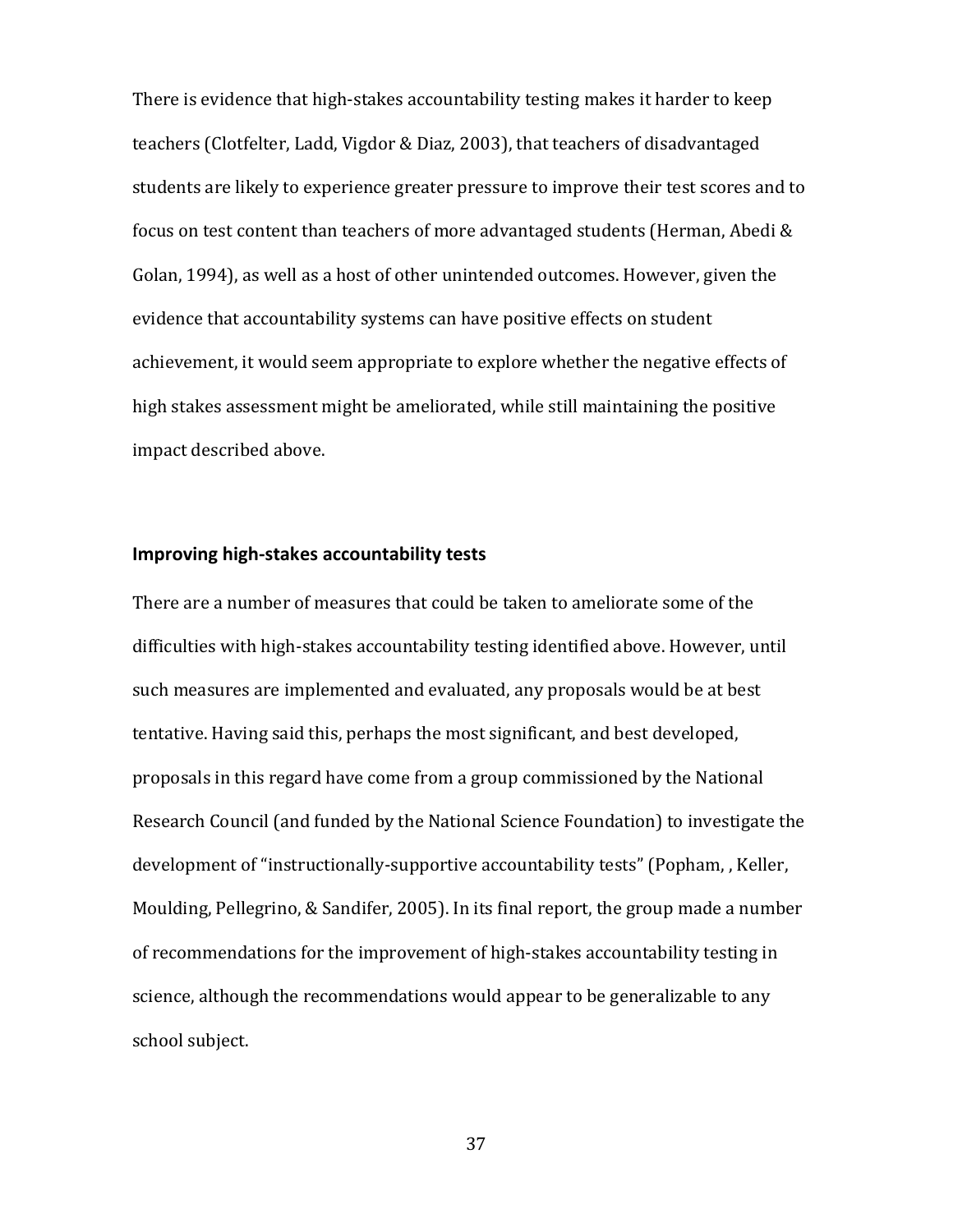The group proposed a number of conditions that would need to be met if accountability tests were to be instructionally supportive. The first was a reduction in the number of curricular aims. They noted that in many states there can be more than fifty content standards for a subject at each grade, each of which can contain multiple aspects. They suggested that curricular aims should be defined more broadly around key concepts or ideas and ideally there should be only around a dozen or so such aims for each grade. The distillation of current content standards into such a small number of aims is clearly a far from trivial task. One possibility, discussed in some detail in the group's report, involves the use of a "skill-by-concept" matrix.

A group of science educators had agreed that in their teaching of physical science in middle school, there were four main concepts: characteristic physical properties and changes, characteristic chemical properties and changes, forces and motion, and forms of energy and energy transfer. In addition, they identified five "science-as-inquiry" skills (posing questions; designing investigations; gathering, analyzing and interpreting data; developing descriptions, explanations, predictions, and models; and thinking critically about links between evidence and explanation). Crossing the four concepts with the five skills generated a skill-by-concept matrix with 20 cells, a dozen of which might be selected for a particular grade. While the group acknowledges that a different group of educators would almost certainly generate a different skill-byconcept matrix, the *process* identified above does appear to be a robust and general method "for deriving a modest number of high-import curricular foci from a state's existing curricular aims in science." (p. 138)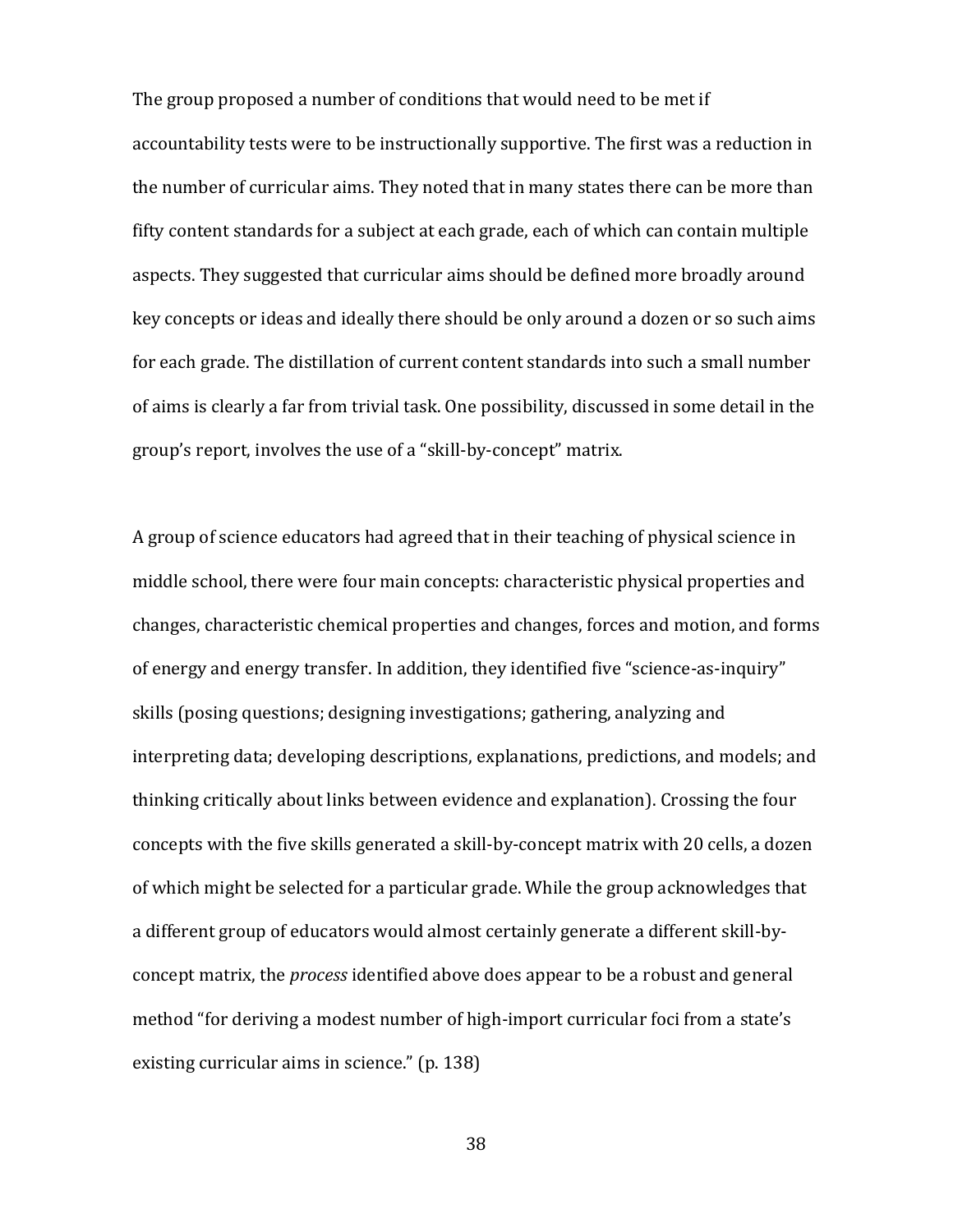The second condition was that curricular aims should be expressed in language that is comprehensible to teachers. The group observed that where teachers do not understand the meaning of the curricular aims as expressed in the state's content standards, they are likely to key their instruction on sets of test items relating to that standard, rather than to the aim that the items are intended to represent. They suggested that the assessment descriptions that that accompanied a content standard should be brief, written in straightforward language, and should include illustrative test items.

The third condition was that the tests should be designed, and their results reported, in such a way that *each* student's mastery of *each* curricular aim can be assessed with reasonable accuracy. Traditional considerations of validity (including reliability) would indicate that the tests should contain a number of items on each curricular aim. However, even a dozen or so curricular aims would be too many to assess in the limited amount of time available for statewide testing. Rather than increase the amount of time taken by testing, the group suggested that in any one year, only a few aims (i.e., three to five) would be assessed. To avoid the dangers of what they termed "curricular reductionism" (teachers teaching only those aims that were going to be tested), the group recommended that for a given year's accountability test, all of the dozen or so curricular aims would be eligible for assessment, but the number actually assessed would be limited by the testing time available, and the need to adequately support inferences about the extent of each student's mastery of each assessed aim (what they termed an "all concepts eligible, some concepts tested" approach).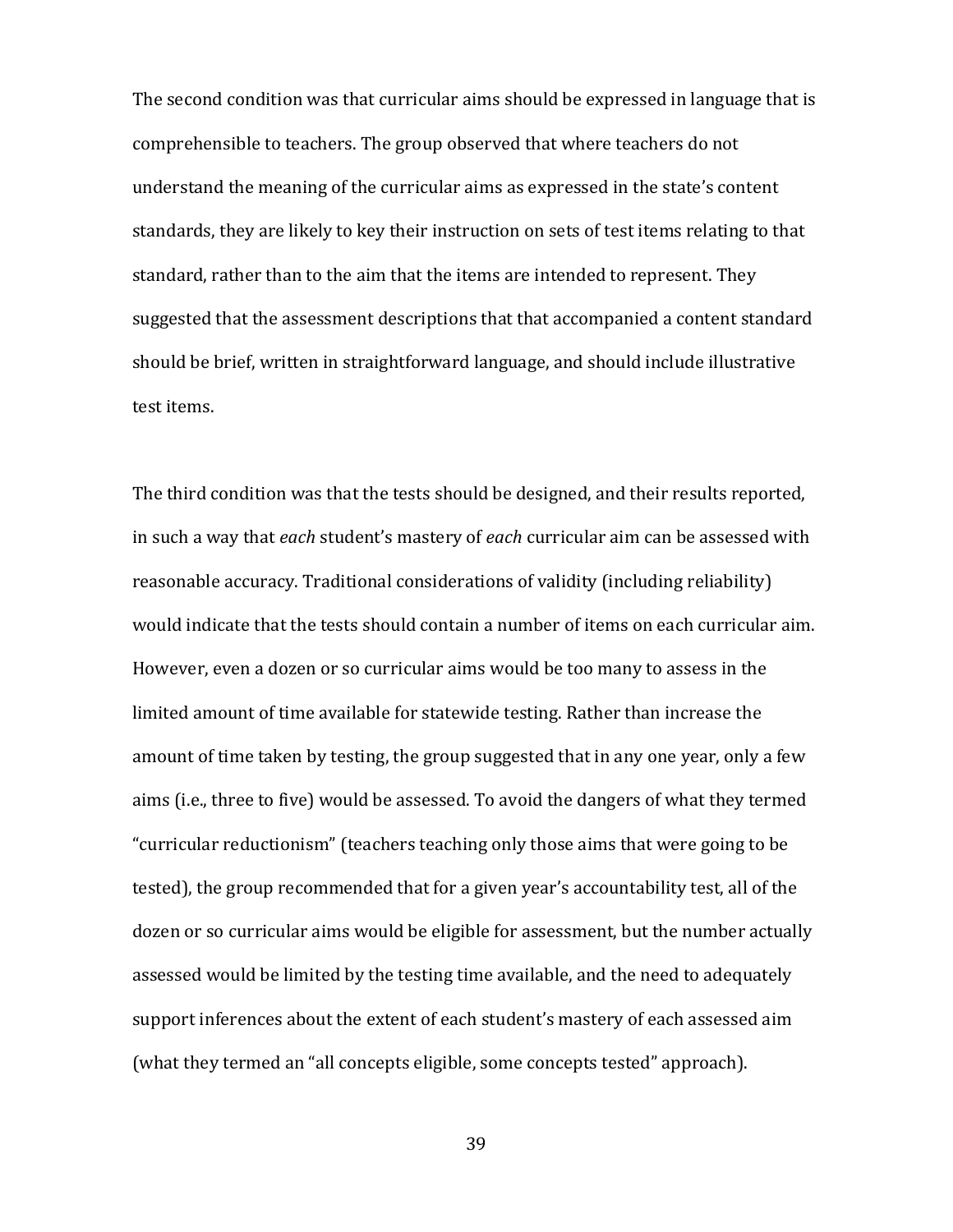In terms of the tests themselves, they proposed that tests should be administered so that teachers had time to use the outcomes to inform their instruction, that the tests should include at least two classroom assessments for each curricular aim, and that the tests should be principally focused on mastery of concepts, rather than skills. The group recognized that, for reasons of economy, it would be necessary for the majority of items to be in selected-response format, but recommended that a modest proportion of the items should require constructed responses. To enable teachers to derive optimal instructional insights from the tests, the group also recommended that teachers should be provided with relevant professional development. Finally, in addition to the tests of science achievement, students should complete anonymously completed self-report inventories that teachers can use to gauge their students' science-related attitudes and interests.

As appendices to their report, the group offered a number of practical suggestions for taking this work forward. One appendix provided a number of illustrative items, each closely related to a particular cell in the "skill-by-concept" matrix discussed above. For example, for the cell that required students to develop descriptions, explanations, predictions, and models in the context of characteristic chemical properties and changes, the following item was proposed:

"Iron rusting can be explained as a chemical change. What evidence can be used to support this explanation?" (p. 152)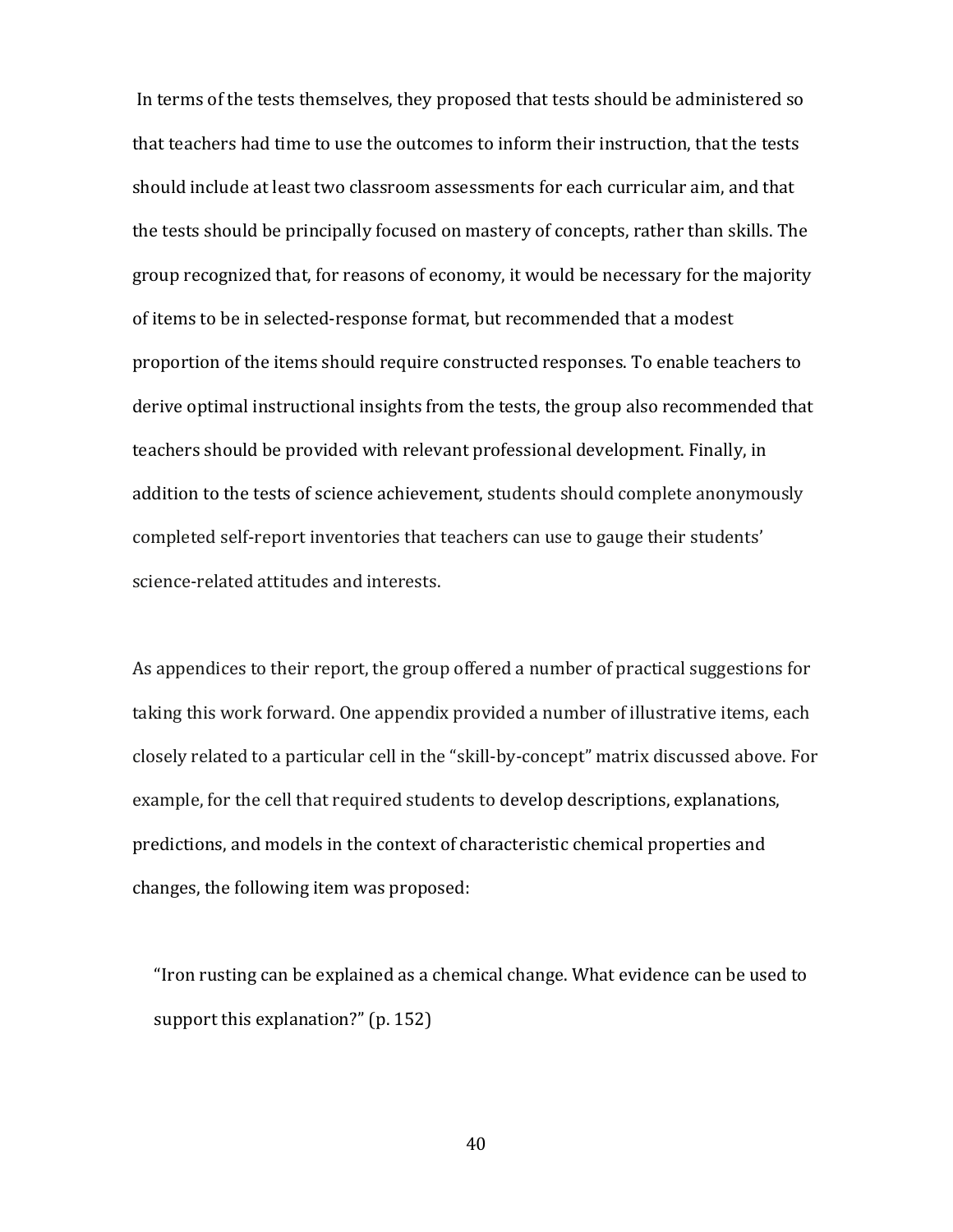A second appendix included an illustrative "Request for proposals" (RFP) that a state might release to potential contractors interested in providing instructionally supportive accountability tests in science. As well as the obvious test specifications, the RFP requires contractors to identify instructional suggestions for the teaching of areas that the level of performance on the test indicates are causing difficulties for students, how teachers are to be involved in the construction of the tests, and how students with special needs are to be assessed.

Until such proposals are fully implemented in a state-wide testing context, whether these ideas are workable or not remains to be seen. There is also the question of whether such tests would really be more sensitive to the effects of instruction. At first sight, it would appear that they should be, in that they would relate very closely to a small number of curricular aims that would be, for that year, the clear focus of instruction, but again, this remains to be seen. However, the suggestions made by Popham *et al*. seem to be the most carefully thought through proposals for the creation of a system of high-stakes accountability tests that, as well as providing information about the levels of achievement in schools, could, at the same time, help teachers improve instruction. As such, they deserve serious consideration by all those involved in high-stakes accountability testing.

## **Conclusion**

The conclusion of this article is somewhat paradoxical. Because differences between schools account for only a small proportion of the variance in student scores (in most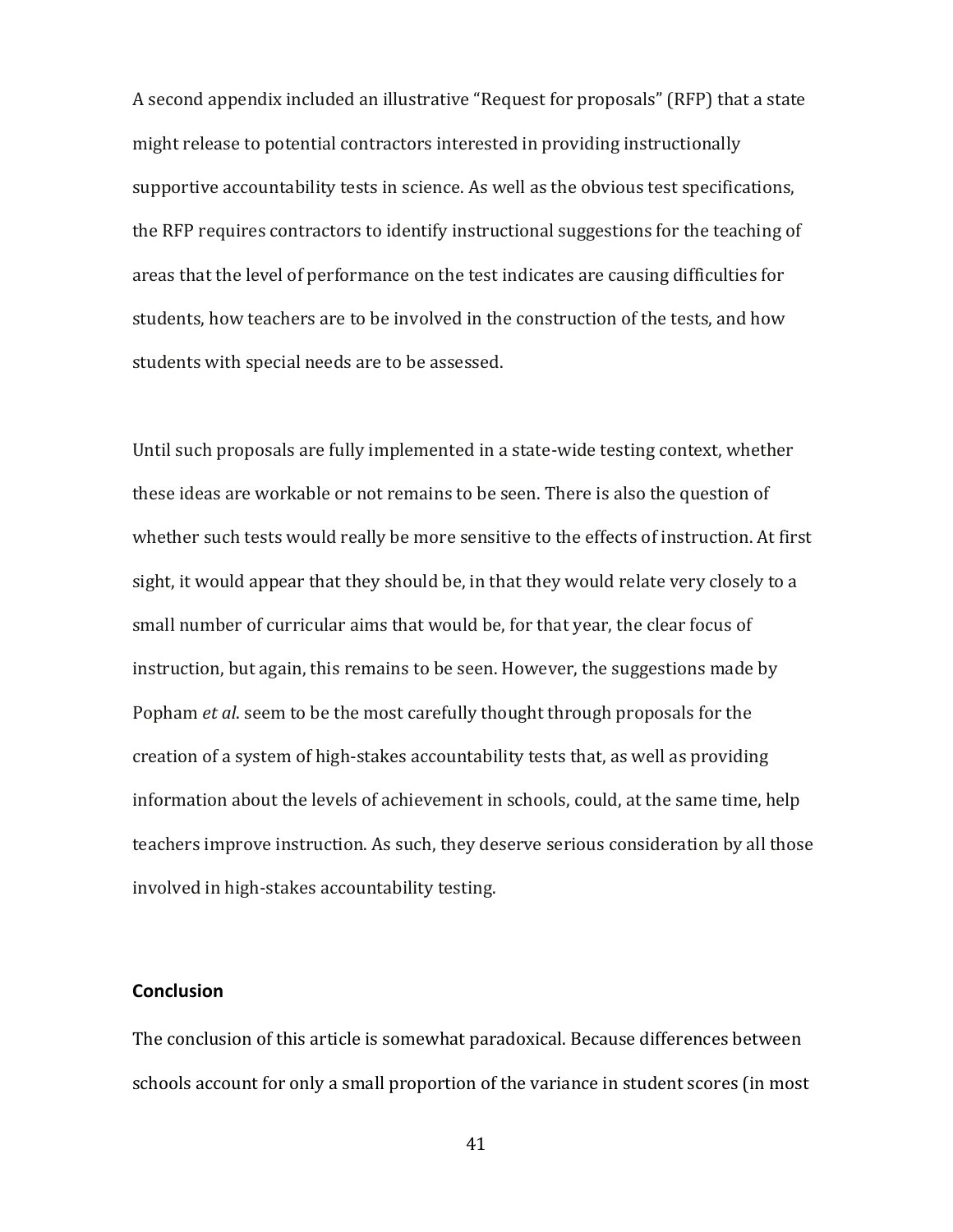countries, less than ten percent), standardized tests are rather inappropriate tools with which to hold districts, schools and teachers accountable. And yet, there is evidence that establishing an accountability regime that uses externally-set tests, where the results of these tests have significant consequences for students, teachers, schools and districts, can be a cost-effective way to increase student achievement, although the introduction of such regimes has the potential for a range of unintended outcomes, many of which will have a negative impact.

The research reviewed in this article suggests that there is a case for the use of highstakes accountability tests, but that considerable work needs to done to minimize the costs and maximize the benefits of such regimes. This is a challenging agenda because, as Popham *et al*. (2005) acknowledge, it will require integrating a range of disciplinary perspectives, including economics, psychometrics, psychology, subject expertise, and knowledge of teacher professional development. Ultimately if we are to have high-stakes tests, the search must be for "tests worth teaching to" (Resnick, 1987): accountability tests that are so closely aligned with desired outcomes that the only way to improve scores is to improve the desired outcomes.

#### **References**

Amrein, A. L., & Berliner, D. C. (2002b). *The impact of high-stakes tests on student academic performance: An analysis of NAEP results in states with high-stakes tests and ACT, SAT, and AP test results in states with high school graduation exams*. Retrieved December 2002, from Educational Policy Studies Laboratory, Education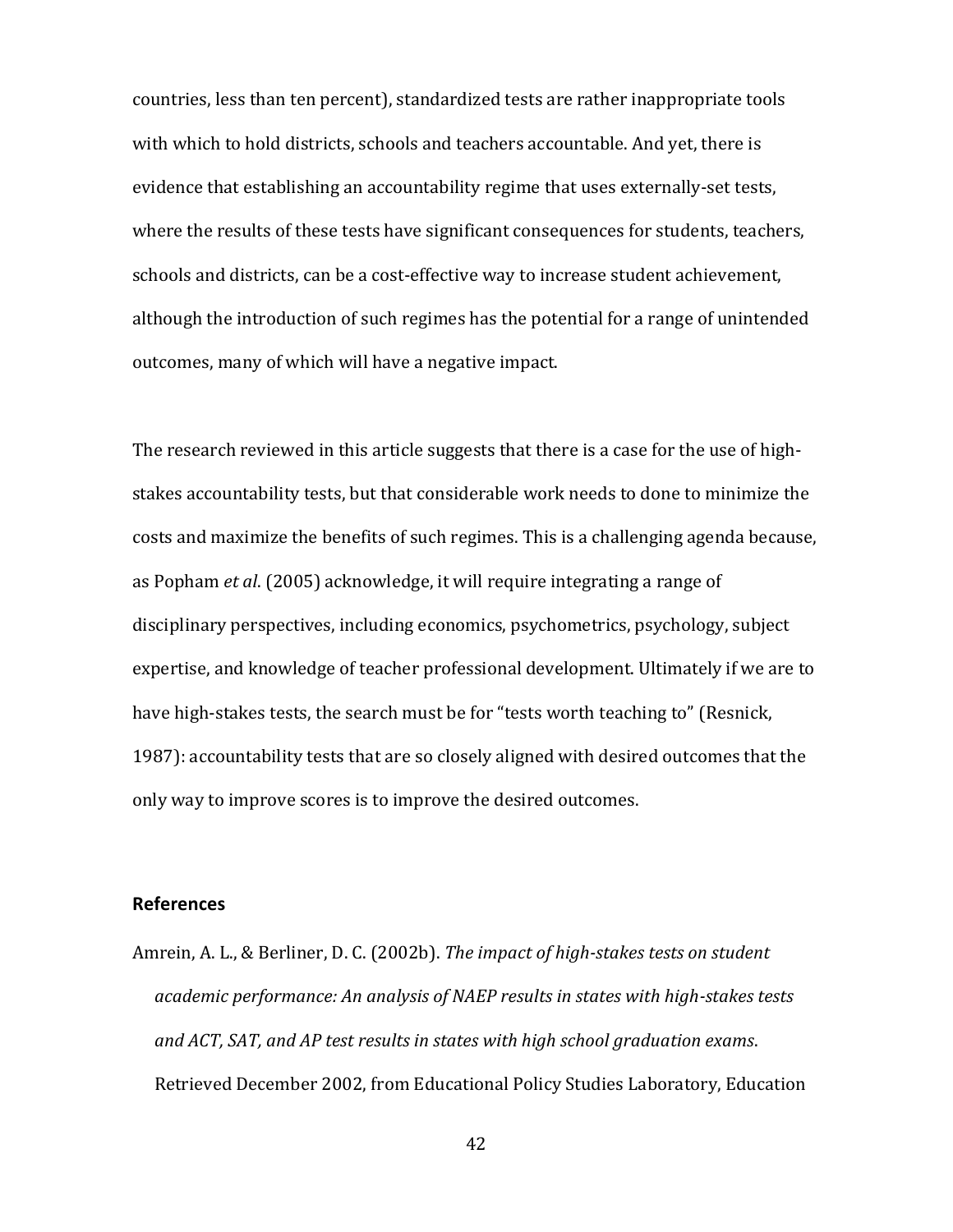Policy Research Unit: <http://epicpolicy.org/files/EPSL-0211-126-EPRU.pdf>

- Amrein, A.L. & Berliner, D.C. (2002a, March 28). High-stakes testing, uncertainty, and student learning *Education Policy Analysis Archives*, *10*(18). Retrieved June 1, 2009 from [http://epaa.asu.edu/epaa/v10n18.](http://epaa.asu.edu/epaa/v10n18)
- Bardach, E., & Lesser, C. (1996). Accountability in human services collaboratives—for what? And to whom? *Journal of Public Administration Research and Theory,* **6**(2), 197-224.
- Bishop, J. H. (2001a). A steeper, better road to graduation. *Education Next,* **1**(4), 56-61.
- Bishop, J. H. (2001b). *Why do students learn more when achievement is examined externally?* Retrieved June 11, 2009, from

[http://media.hoover.org/documents/ednext20014unabridged\\_bishop.pdf.](http://media.hoover.org/documents/ednext20014unabridged_bishop.pdf)

- Black, P., & Wiliam, D. (2005). Lessons from around the world: how policies, politics and cultures constrain and afford assessment practices. *Curriculum Journal,* **16**(2), 249-261.
- Braun, H. (2004, January 5). Reconsidering the impact of high-stakes testing, *Education Policy Analysis Archives, 12*(1). Retrieved June 1, 2009 from [http://epaa.asu.edu/epaa/v12n1/.](http://epaa.asu.edu/epaa/v12n1/)
- Braun, H. I. (2005). *Using student progress to evaluate teachers: a primer on valueadded models*. Princeton, NJ: Educational Testing Service.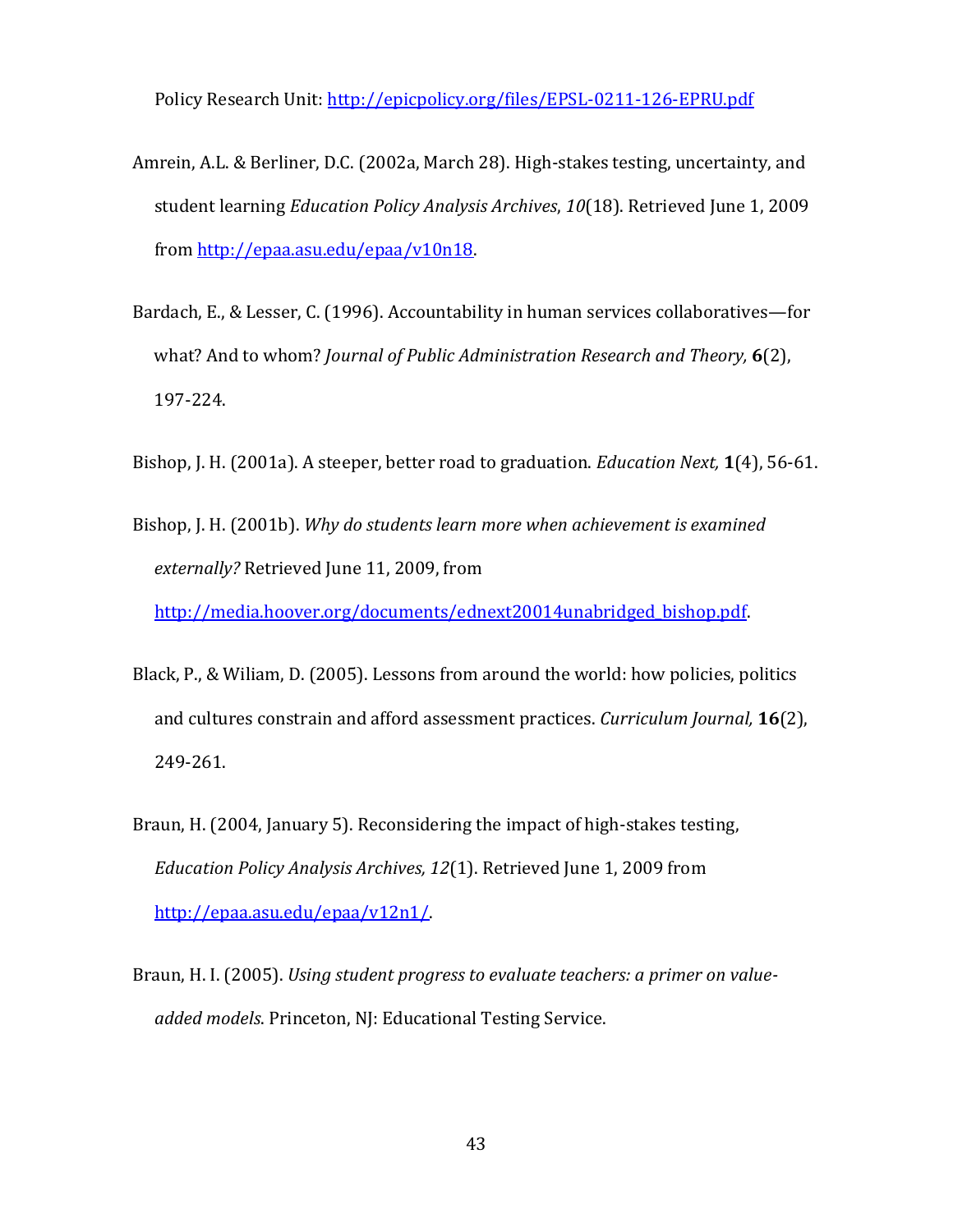- Brown, M. L. (Ed.). (1992). *Graded Assessment in Mathematics: teacher's guide*. Waltonon-Thames, UK: Nelson.
- Brown, M. L., Blondel, E., Simon, S. A., & Black, P. J. (1995). Progression in measuring. *Research Papers in Education,* **10**(2), 143-170.
- Campbell, D. T. (1976). *Assessing the impact of planned social change* (Vol. 8). Hanover, NH: The Public Affairs Center, Dartmouth College.
- Cannell, J. J. (1988). Nationally normed elementary achievement testing in America's public schools: How all fifty states are above the national average. *Educational Measurement: Issues and Practice,* **7**(2), 5-9.
- Carneiro, P., Crawford, C., & Goodman, A. (2007). *Impact of early cognitive and noncognitive skills on later outcomes*. London, UK: London School of Economics Centre for the Economics of Education.
- Carnoy, M., & Loeb, S. (2002). Does external accountability affect student outcomes? A cross-state analysis. *Educational Evaluation and Policy Analysis,* **24**, 305-331.
- Chambers, J. G., Parrish, T. B., Levin, J. D., Smith, J. R., Guthrie, J. W., Seder, R. C., & Taylor, L. (2004). *The New York adequacy study: determining the cost of providing all children in New York an adequate education*. Washington, DC: American Institutes for Research/Management Analysis and Planning.
- Cizek, G. J. (2005). High-stakes testing: contexts, characteristics, critiques, and consequences. In R. P. Phelps (Ed.), *Defending standardized testing* (pp. 23-54). Mahwah, NJ: Lawrence Erlbaum Associates.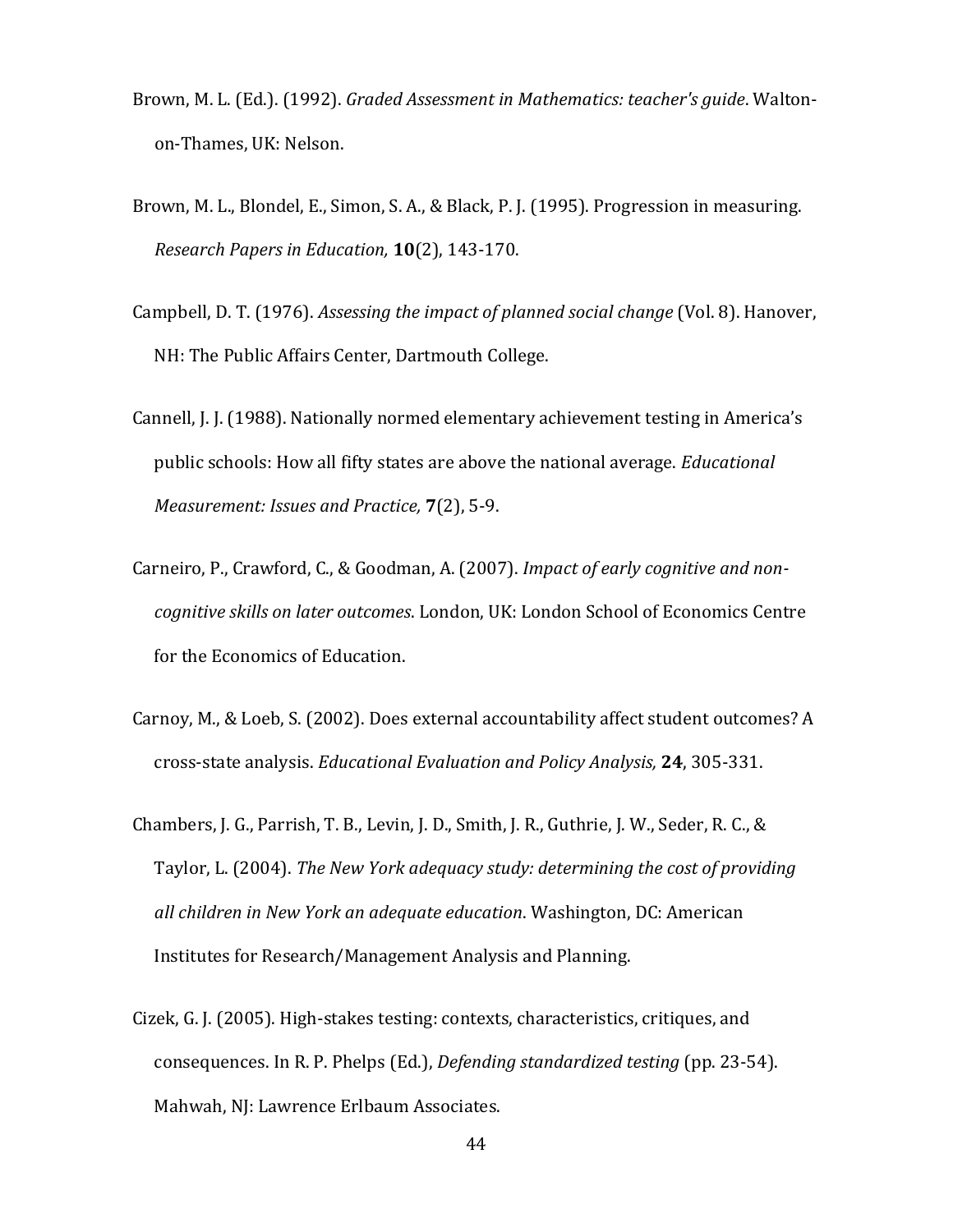- Clotfelter, C. T., Ladd, H. F., Vigdor, J. L., & Diaz, R. A. (2003). *Do school accountability systems make it more difficult for low performing schools to attract and retain high quality teachers?* Paper presented at the Annual Meeting of the American Economic Association held at Washington, DC.
- Cohen, J. (1988). *Statistical power analysis for the behavioural sciences*. Hillsdale, NJ: Lawrence Erlbaum Associates.
- Committee of Inquiry into the Teaching of Mathematics in Schools. (1982). *Report: mathematics counts*. London, UK: Her Majesty's Stationery Office.
- Deary, I. J., Strand, S., Smith, P., & Fernandes, C. (2007). Intelligence and educational achievement. *Intelligence,* **35**(1), 13-21.
- Denvir, B., & Brown, M. L. (1986a). Understanding of number concepts in lowattaining 7-9 year olds: part 1. Development of descriptive framework and diagnostic instrument. *Educational Studies in Mathematics,* **17**(1), 15-36.
- Denvir, B., & Brown, M. L. (1986b). Understanding of number concepts in lowattaining 7-9 year olds: part II. The teaching studies. *Educational Studies in Mathematics,* **17**(2), 143-164.
- Educational Testing Service Cooperative Test Division. (1957). *Cooperative Sequential Tests of Educational Progress: technical report*. Princeton, NJ: Educational Testing Service.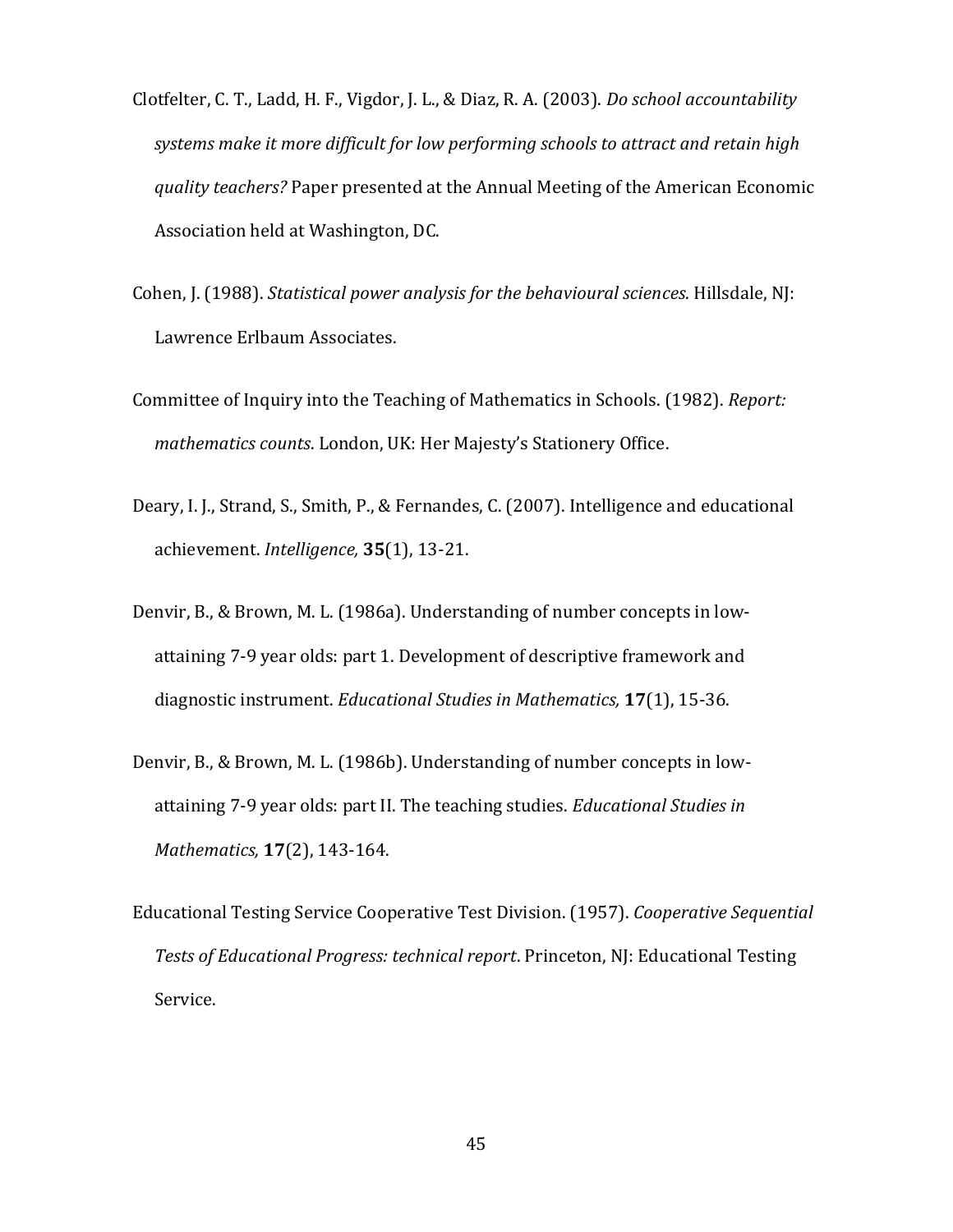- Feinstein, L., Budge, D., Vorhaus, J., & Duckworth, K. (2008). *The social and personal benefits of learning: a summary of key research findings*. London, UK: Institute of Education, University of London.
- Foxman, D. D., Cresswell, M. J., Ward, M., Badger, M. E., Tuson, J. A., & Bloomfield, B. A. (1980). *Mathematical development: primary survey report no 1*. London, UK: Her Majesty's Stationery Office.
- Foxman, D. D., Martini, R. M., Tuson, J. A., & Cresswell, M. J. (1980). *Mathematical development: secondary survey report no 1*. London, UK: Her Majesty's Stationery Office.
- Goldin, C. (2002). American leadership in the human capital century: have the virtues of the past become the vices of the present? In Y. K. Kodrzycki (Ed.), *Education in the 21st Century: meeting the challenges of a changing world* (pp. 25-35). Boston, MA: Federal Reserve Bank of Boston.
- Haertel, E. H., & Herman, J. L. (2005). A historical perspective on validity arguments for accountability testing. In J. L. Herman & E. H. Haertel (Eds.), *Uses and misuses of data for educational accountability and improvement: 104th Yearbook of the National Society for the Study of Education (part 2)* (pp. 1-34). Malden, MA: Blackwell.
- Hanushek, E. A. (Ed.). (2006). *Courting failure: how school finance lawsuits exploit judges' good intentions and harm our children*. Stanford, CA: Hoover Institution.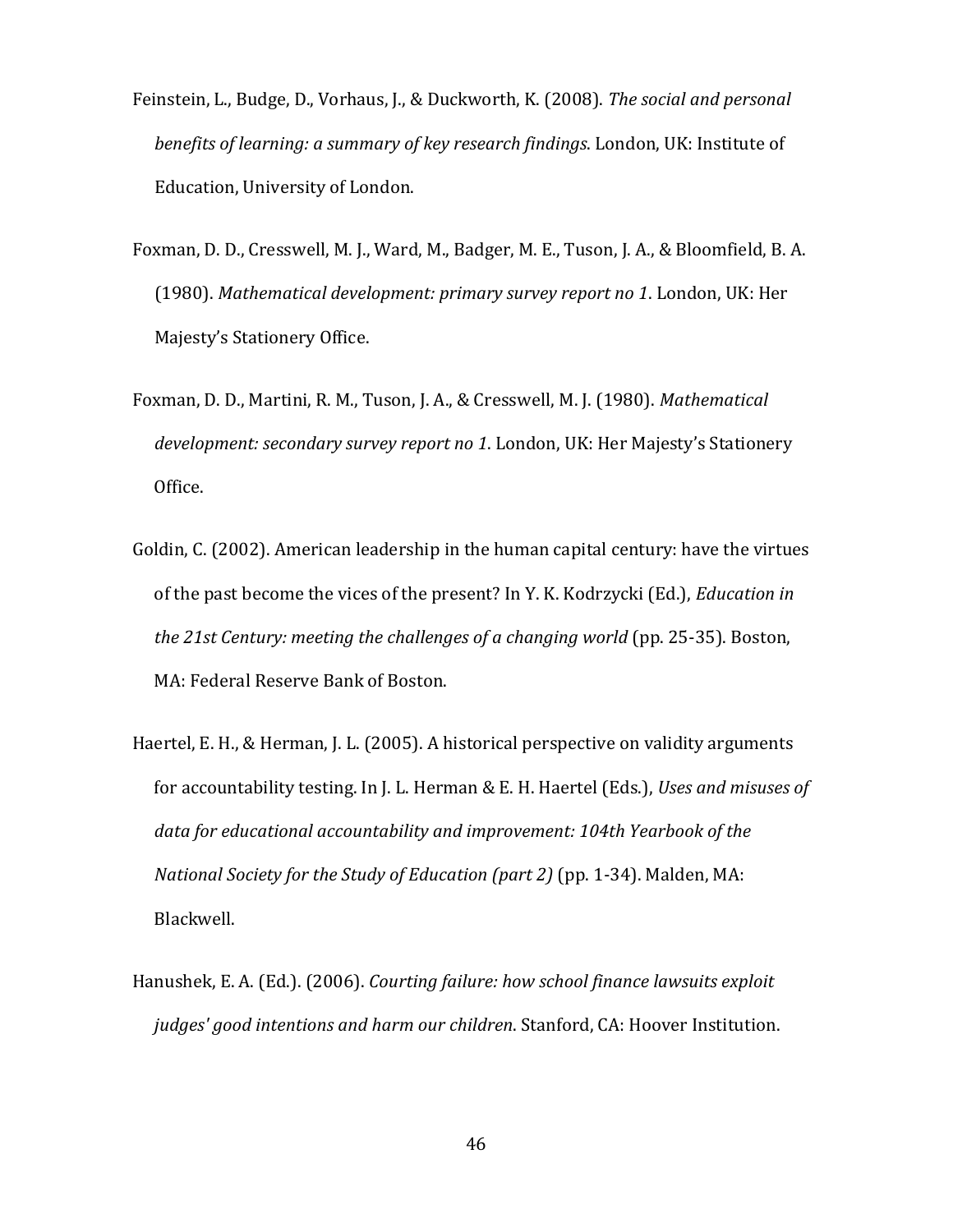- Hanushek, E. A., & Raymond, M. E. (2005). Does school accountability lead to improved student performance? *Journal of Policy Analysis and Management,* **24**(2), 297-327.
- Harlen, W., & Deakin-Crick, R. (2002). A systematic review of the impact of summative assessment and tests on students' motivation for learning. In EPPI-Centre (Ed.), *Research Evidence in Education Library* (1.1 ed., pp. 153). London, UK: Institute of Education Social Science Research Unit.
- Hart, K. M. (Ed.). (1981). *Children's understanding of mathematics: 11-16*. London, UK: John Murray.
- Heritage, M. (2008). *Learning progressions: supporting instruction and formative assessment*. Washington, DC: Council of Chief State School Officers.
- Herman, J. L., Abedi, J., & Golan, S. (1994). Assessing the effects of standardized testing on teaching in schools. *Educational and Psychological Measurement,* **54**(2), 471- 482.
- Hieronymous, A. N., & Lindquist, E. F. (1974). *Manual for administrators, supervisors and counselors – levels edition (forms 5 &6): Iowa tests of basic skills*. Boston, MA: Houghton Mifflin.
- Hodgen, J., Küchemann, D. A., Brown, M. L., & Coe, R. (2009). *Secondary students' understanding of mathematics 30 years on*. Paper presented at the Annual meeting of the British Educational Research Association. Manchester, UK.

Hurt, John (1971). *Education in Evolution: Church, State, Society and Popular Education*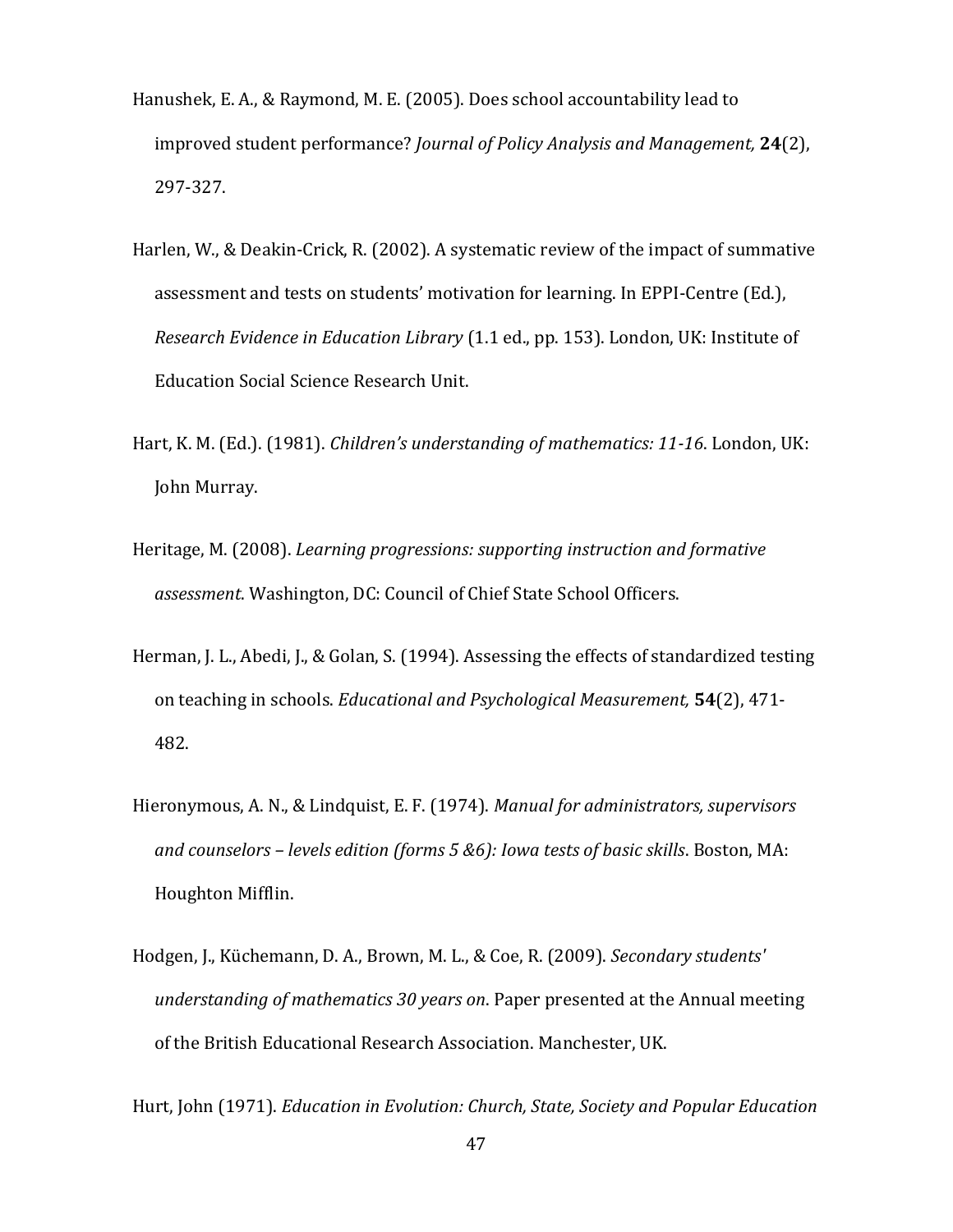*1800-1870*. London: Rupert Hart-Davis.

- Jesson, D., & Crossley, D. (2007). *Educational outcomes and value added by specialist schools: 2006 analysis*. London, UK: Specialist Schools and Academies Trust.
- Kent, P., & Blows, D. (2009). *Understanding the CVA model* (Vol. 58). Leicester, UK: Association of School and College Leaders.
- Kellner, P. (1997, 19 September). Hit-and-miss affair. *Times Educational Supplement,* 23.
- Koretz, D. M., Linn, R. L., Dunbar, S. B., & Shepard, L. A. (1991, April). *The effects of high-stakes testing: preliminary evidence about generalization across tests.* Paper presented at the Annual meetings of the American Educational Research Association and the National Council on Measurement in Education held at Chicago, IL.
- Koretz, D. M., Stecher, B. M., Klein, S. P., McCaffrey, D., & Deibert, E. (1994). *Can portfolios assess student performance and influence instruction? The 1991-92 Vermont experience* (Vol. RP-259). Santa Monica, CA: RAND Corporation.
- Lee, J. (2008). Is test-driven external accountability effective? Synthesizing the evidence from cross-state causal-comparative and correlational studies. *Review of Research in Education,* **78**(3), 608-644.
- Levin, H. M., Belfield, C., Muennig, P., & Rouse, C. (2007). *The costs and benefits of an excellent education for all of America's children*. New York, NY: Teachers College.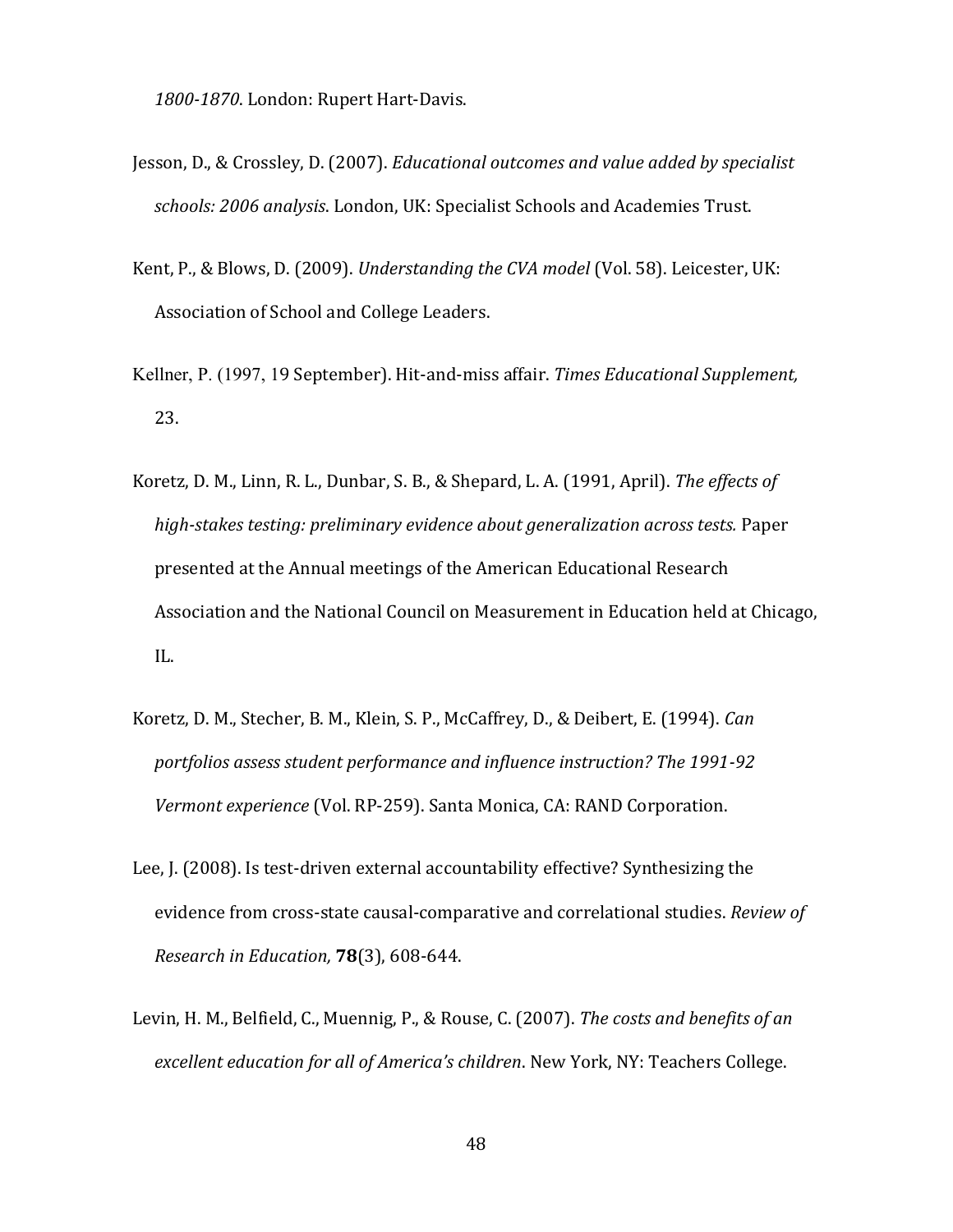- Mackintosh, N. J. (2000). *IQ and human intelligence*. Oxford, UK: Oxford University Press.
- Madaus, G. F. (Ed.). (1983). *The courts, validity and minimum competency testing*. Boston, MA: Kluwer Academic Publishers.
- McGaw, B. (2008). The role of the OECD in international comparative studies of achievement. *Assessment in Education: Principles Policy and Practice,* **15**(3), 223– 243.
- Mencken, H. L. (1917, 16 November). The Divine Afflatus*. New York Evening Mail*. Reprinted in H. L. Mencken (Ed.), *A Mencken Chrestomathy* (pp. 443). New York, NY: Alfred A. Knopf.
- Messick, S. (1989). Validity. In R. L. Linn (Ed.), *Educational measurement* (3 ed., pp. 13- 103). Washington, DC: American Council on Education/Macmillan.
- Mitch, D. (1999, November 12). *Social accountability and educational outcomes: interpreting the episode of payment by results in Victorian England*. Paper presented at a meeting of the Social Science History Association held at Fort Worth, TX.
- Mullis, I. V. S., Martin, M. O., Ruddock, G. J., O'Sullivan, C. Y., Arora, A., & Erberber, E. (2005). *TIMSS 2007 assessment frameworks*. Chestnut Hill, MA: Boston College Lynch School of Education.
- National Assessment of Educational Progress. (2006). *The nation's report card: Mathematics 2005* (Vol. NCES 2006-453). Washington, DC: Institute of Education Sciences.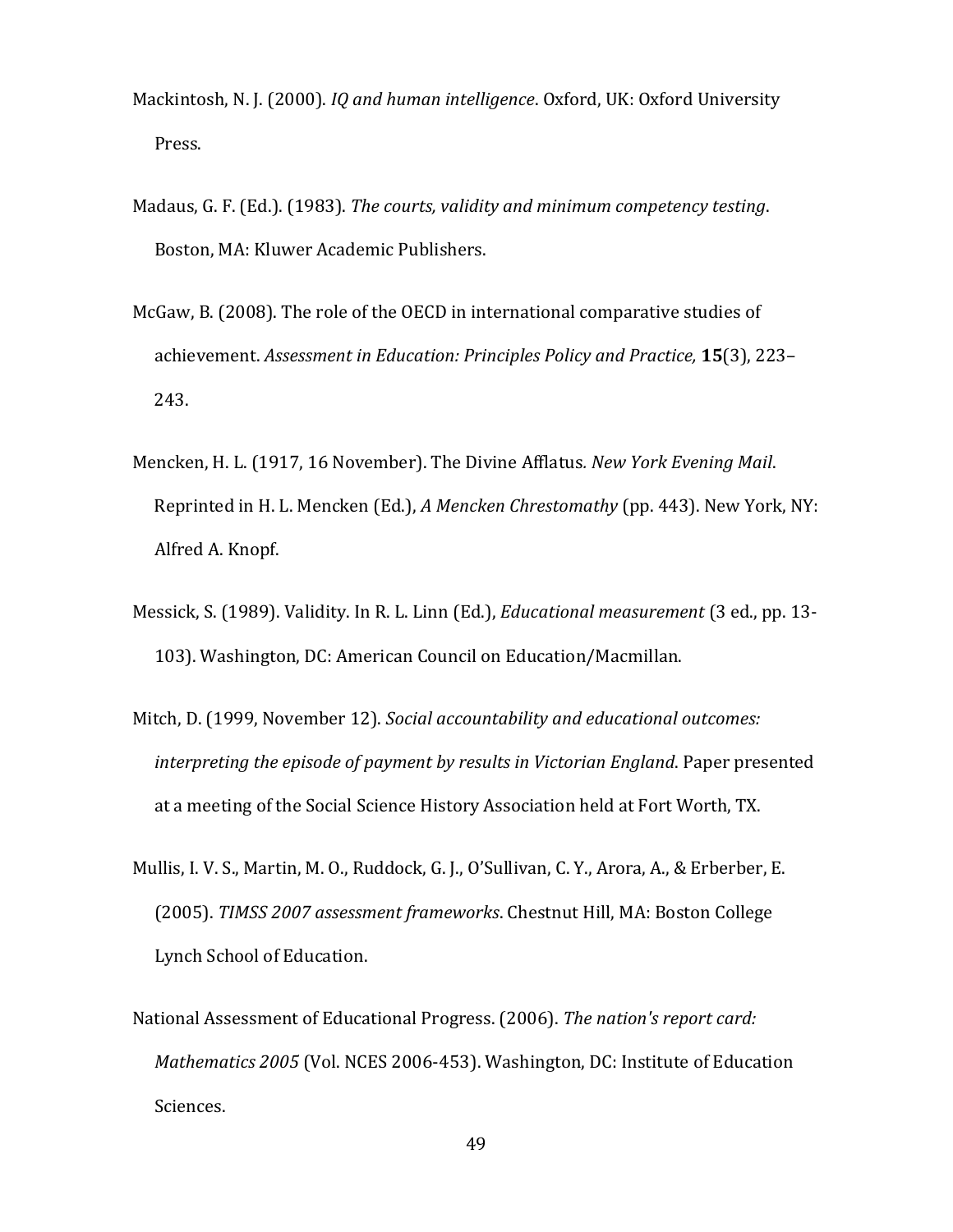Newmann, F. M., Bryk, A. S., & Nagaoka, J. K. (2001). *Authentic intellectual work and standardized tests: conflict or coexistence?* Chicago, IL: Consortium on Chicago School Research.

Norcini, J. J. (2009). Personal communication (November 16).

- Organisation for Economic Cooperation and Development. (2000). *Measuring student knowledge and skills: the PISA 2000 assessment of reading, mathematical and scientific literacy*. Paris, France: Organisation for Economic Cooperation and Development.
- Organisation for Economic Cooperation and Development. (2004). *Learning for tomorrow's world: first results from PISA 2003*. Paris, France: Organisation for Economic Co-operation and Development.
- Organisation for Economic Cooperation and Development. (2007). *Science competencies for tomorrow's world, volume 1: analysis*. Paris, France: Organisation for Economic Co-operation and Development.
- Petersen, N. S., Kolen, M. J., & Hoover, H. D. (1989). Scaling, norming and equating. In R. L. Linn (Ed.), *Educational measurement* (3 ed., pp. 147-200). Washington, DC: American Council on Education/Macmillan.
- Phelps, R. P. (2005). The rich, robust research literature on testing's achievement benefits. In R. P. Phelps (Ed.), *Defending standardized testing* (pp. 55-90). Mahwah, NJ: Lawrence Erlbaum Associates.

Pipho, C. (2002). *Seven lessons learned from minimum competency testing*. Denver, CO: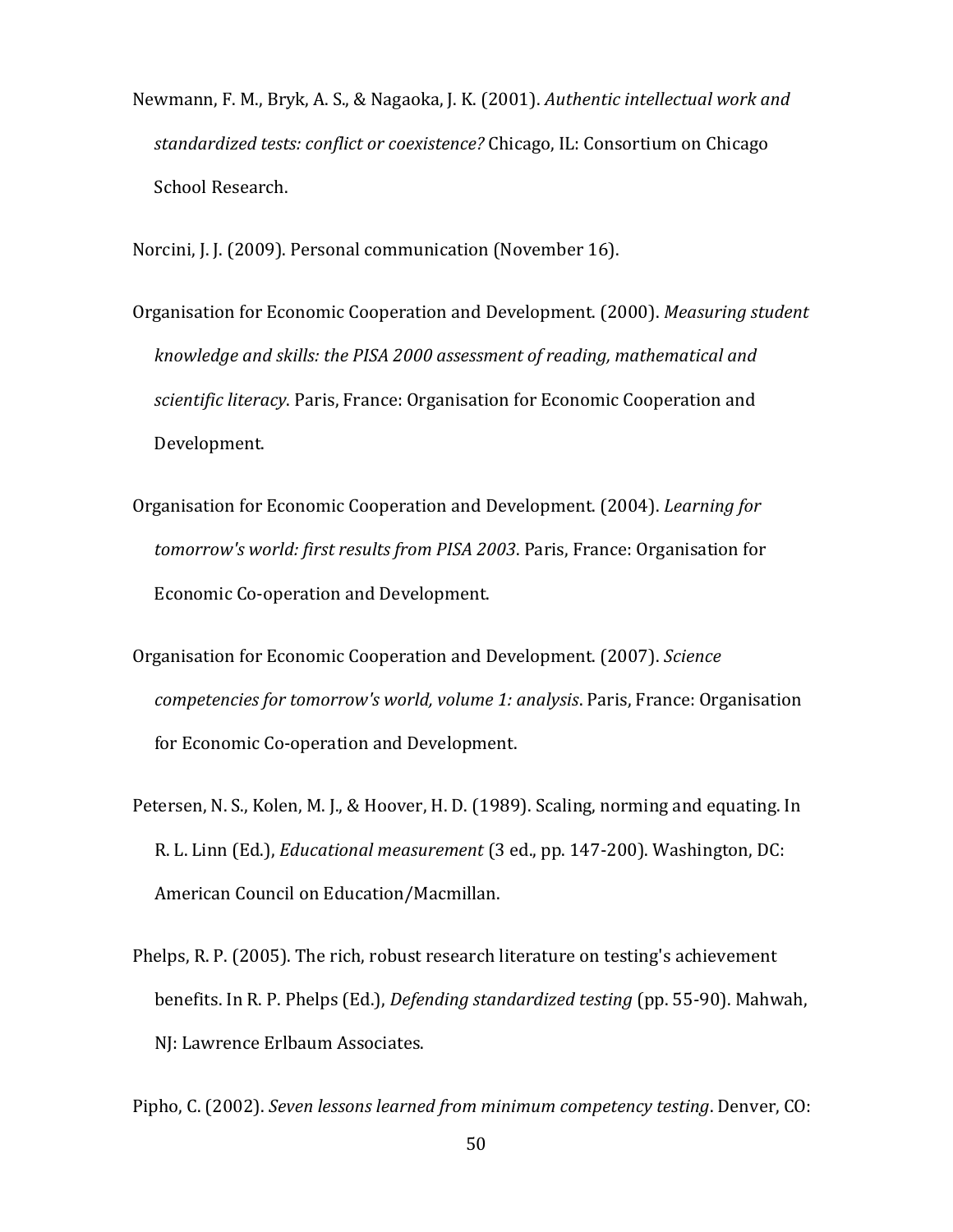Education Commission of the States.

- Popham, W. J., Keller, T., Moulding, B., Pellegrino, J. W., & Sandifer, P. (2005). Instructionally supportive accountability tests in science: a viable assessment option? *Measurement: Interdisciplinary Research and Perspectives,* **3**(3), 121-179.
- Rapple, B. A. (1994). Payment by results: an example of assessment in elementary education from nineteenth century Britain. *Education Policy Analysis Archives,* **2**(1). Retrieved June 1, 2009 from [http://epaa.asu.edu/epaa/v2n1/.](http://epaa.asu.edu/epaa/v2n1/)
- Ray, A. (2006). *School value added measures in England: a paper for the OECD project on the development of value-added models in education systems*. London, UK: Department for Education and Skills.
- Resnick, L. B. (1987). *Education and learning to think*. Washington, DC: National Academy Press.
- Rodriguez, M. C. (2003). Construct equivalence of multiple-choice and constructedresponse Items: a random effects synthesis of correlations. *Journal of Educational Measurement,* **40**, 163-184.
- Rodriguez, M. C. (2004). The role of classroom assessment in student performance on TIMSS. *Applied Measurement in Education,* **17**(1), 1-24.
- Rosenshine, B. V. (2003). High-stakes testing: another analysis. *Education Policy Analysis Archives,* **11**(24).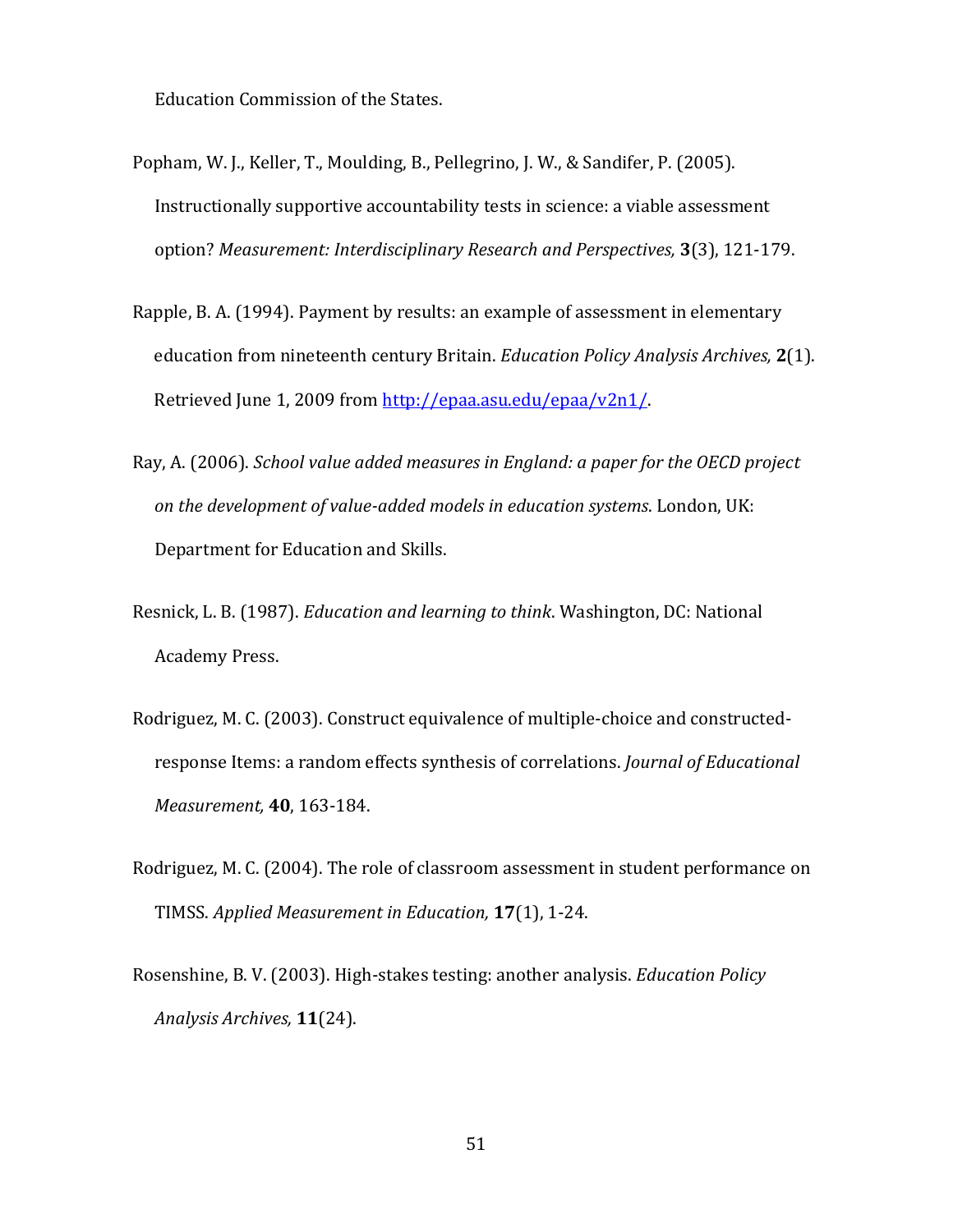- Royal Commission. (1861). *Report (Newcastle Report)* (Vol. HC 1861 xxi). London: Her Majesty's Stationery Office.
- Ruiz-Primo, M. A., Shavelson, R. J., Hamilton, L., & Klein, S. (2002). On the evaluation of systemic science education reform: searching for instructional sensitivity. *Journal of Research in Science Teaching,* **39**(5), 369-393.
- Spearman, C. (1904). "General Intelligence" objectively determined and measured. *American Journal of Psychology,* **15**, 201-293.
- Sylvester, D. W. (1974). *Robert Lowe and Education*. Cambridge, UK: Cambridge University Press.
- Wescott, J. P. (1972, February 12-16). *Accountability: for whom, to whom, for what?* Paper presented at the 104th annual meeting of the American Association of School Administrators held at Atlantic City, NJ. Retrieved September 1, 2009, from http://www.eric.ed.gov:80/ERICDocs/data/ericdocs2sql/content\_storage\_01/000 0019b/80/3b/0f/cc.pdf
- White, E. E. (1886). *The elements of pedagogy*. New York, NY: American Book Company.
- Wibowo, A., Hendrawan, I., & Deville, C. (2009, 16 April). *Design of the vertical scale: test development, data collection design, linking design*. Paper presented at the annual meeting of the American Educational Research Association held at San Diego, CA.
- Wiliam, D. (1992). Value-added attacks? Technical issues in publishing national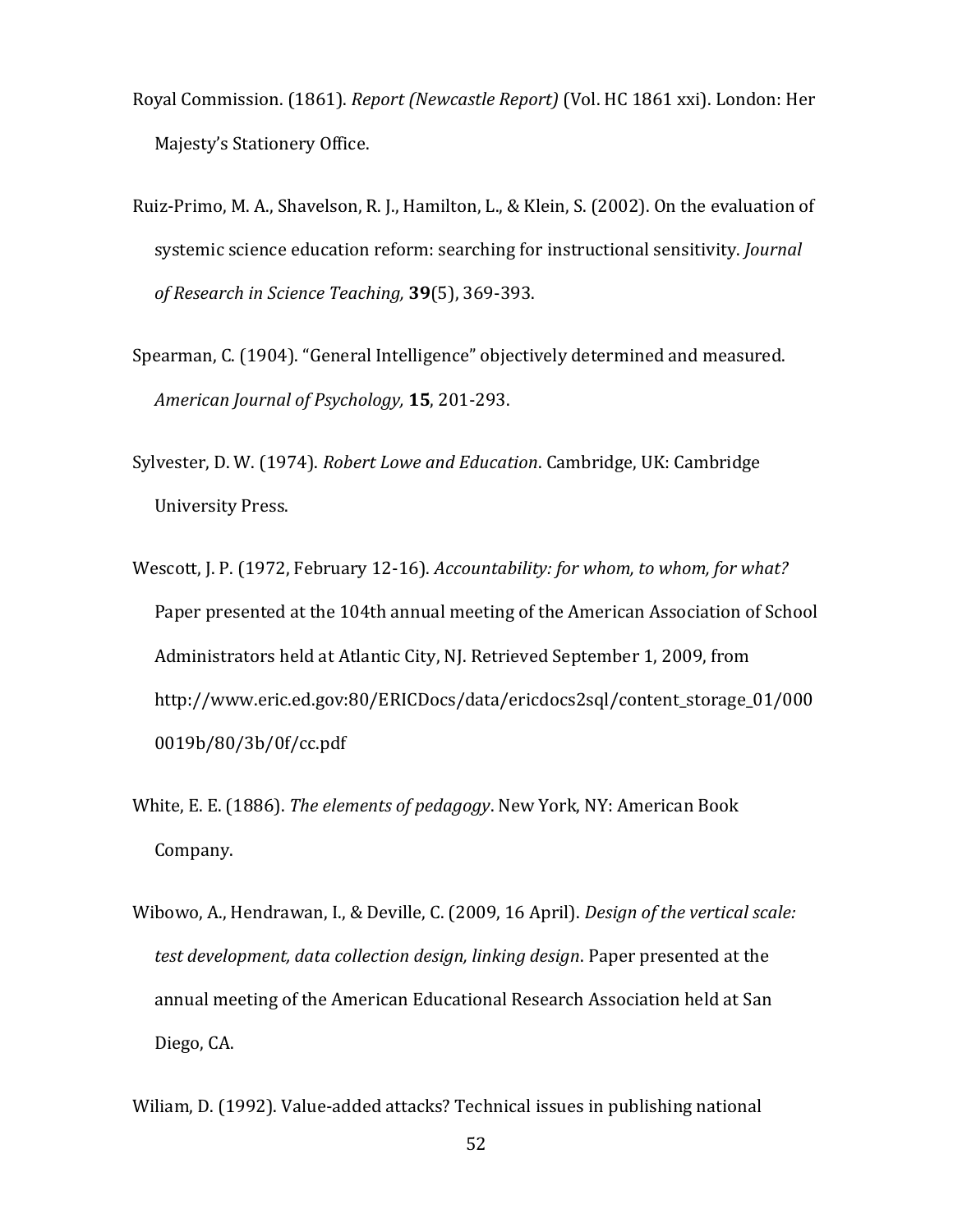curriculum assessments. *British Educational Research Journal,* **18**(4), 329-341.

- Wiliam, D. (2007). Once you know what they've learned, what do you do next? Designing curriculum and assessment for growth. In R. W. Lissitz (Ed.), *Assessing and modeling cognitive development in school* (pp. 241-270). Maple Grove, MN: JAM Press.
- Wiliam, D. (2010). What counts as evidence of educational achievement? The role of constructs in the pursuit of equity in assessment. In A. Luke, G. Kelly & J. Green (Eds.), *What counts as evidence in educational settings? Rethinking equity, diversity and reform in the 21st century* (Vol. 34). Washington, DC: American Educational Research Association.
- Willms, J. D. (1992). *Monitoring school performance: a guide for educators*. London, UK: Falmer.
- Wood, R. (1991). *Assessment and testing: a survey of research*. Cambridge, UK: Cambridge University Press.

 $\overline{a}$ 

<sup>1</sup> Indeed, at the heart of the legislation there is a perverse incentive for students to perform badly on the tests, because if the school fails to make adequate yearly progress towards the goal of proficiency for all students, then parents get additional rights to supplementary education and choice of schools.

<sup>2</sup> The metric used for reporting CVA scores for secondary schools has a mean of 1000 with a score of 1048 representing a school in which on average students scored one grade higher in each of the eight included subjects (e.g., so that a student gains 8 grade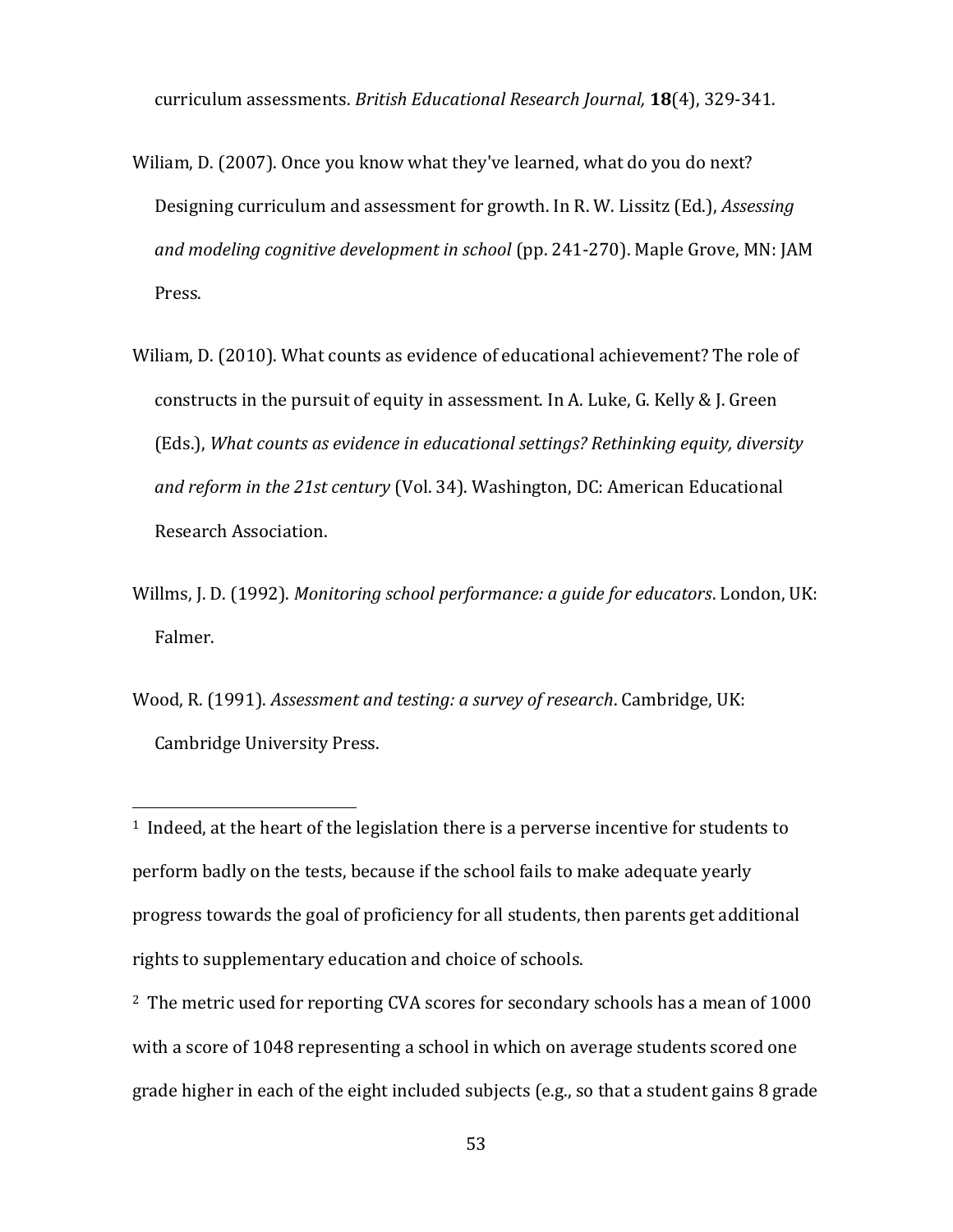Bs in such a school rather than eight grade Cs in an average school). The standard deviation of the CVA scores in 2007 was 17, equivalent to 0.35 grade points.

<u>.</u>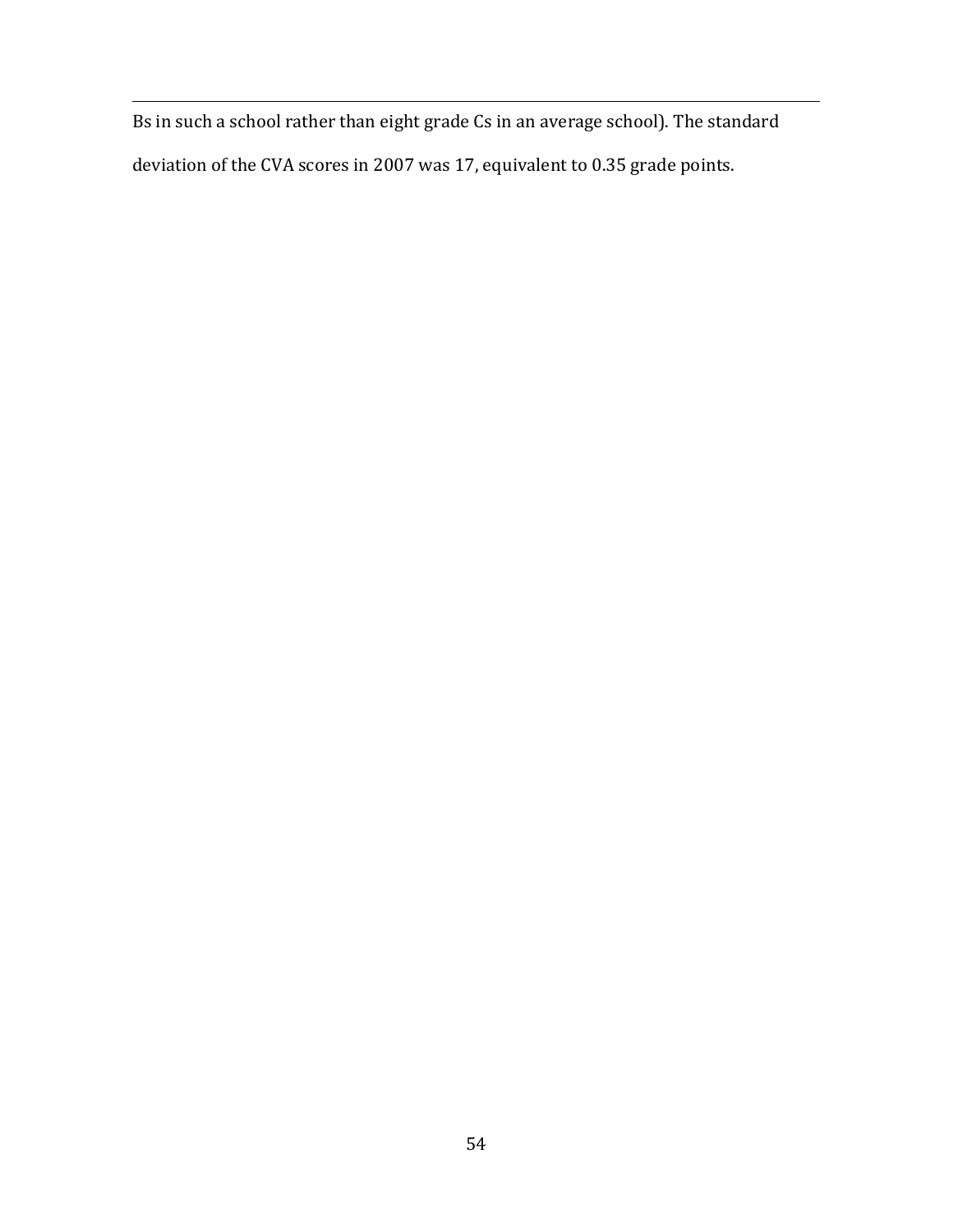

*Figure 1: Increase in facility of an arithmetic item with age*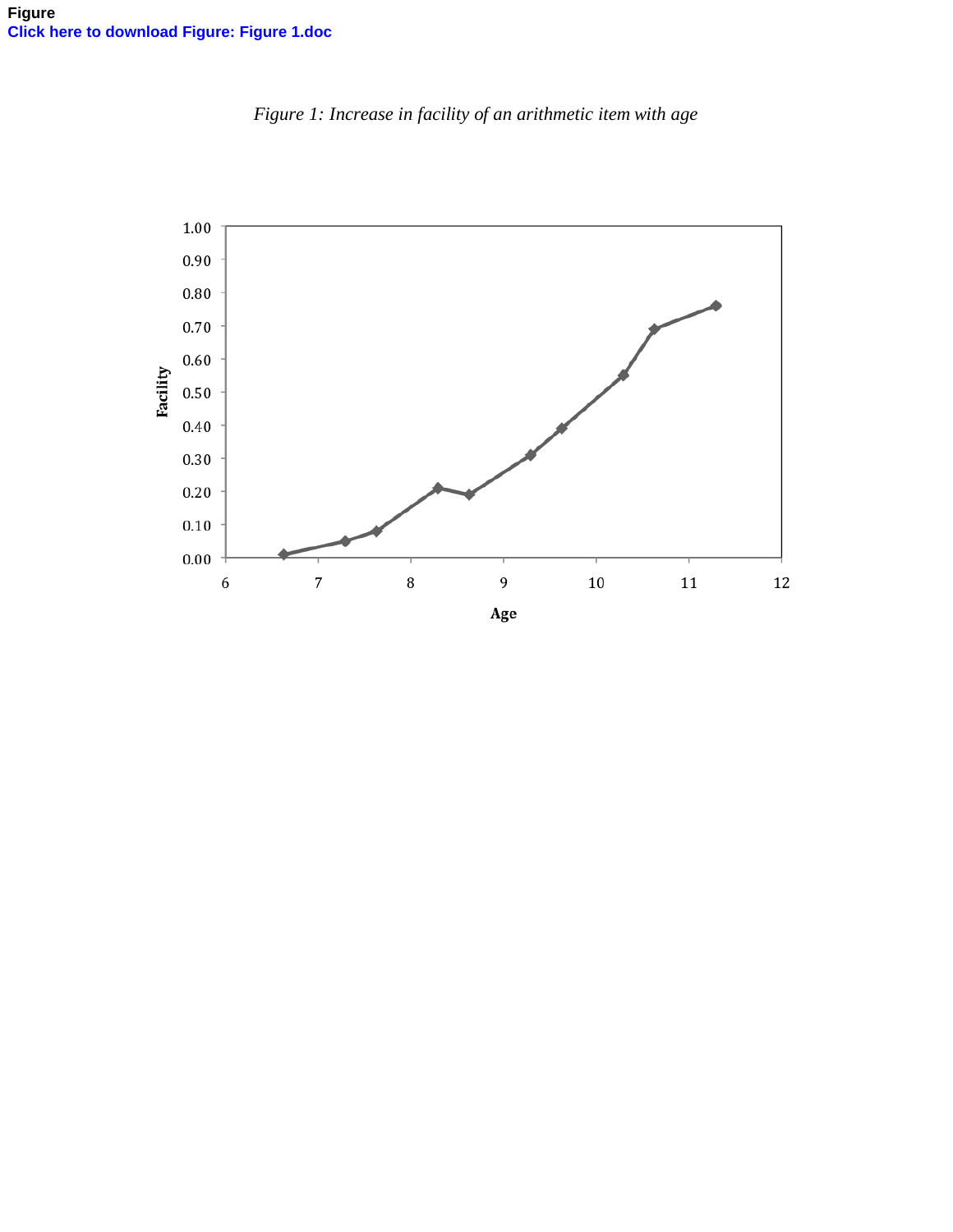*Figure 2: Achievement in Decimals by age found in CSMS (Hart, 1981)* 

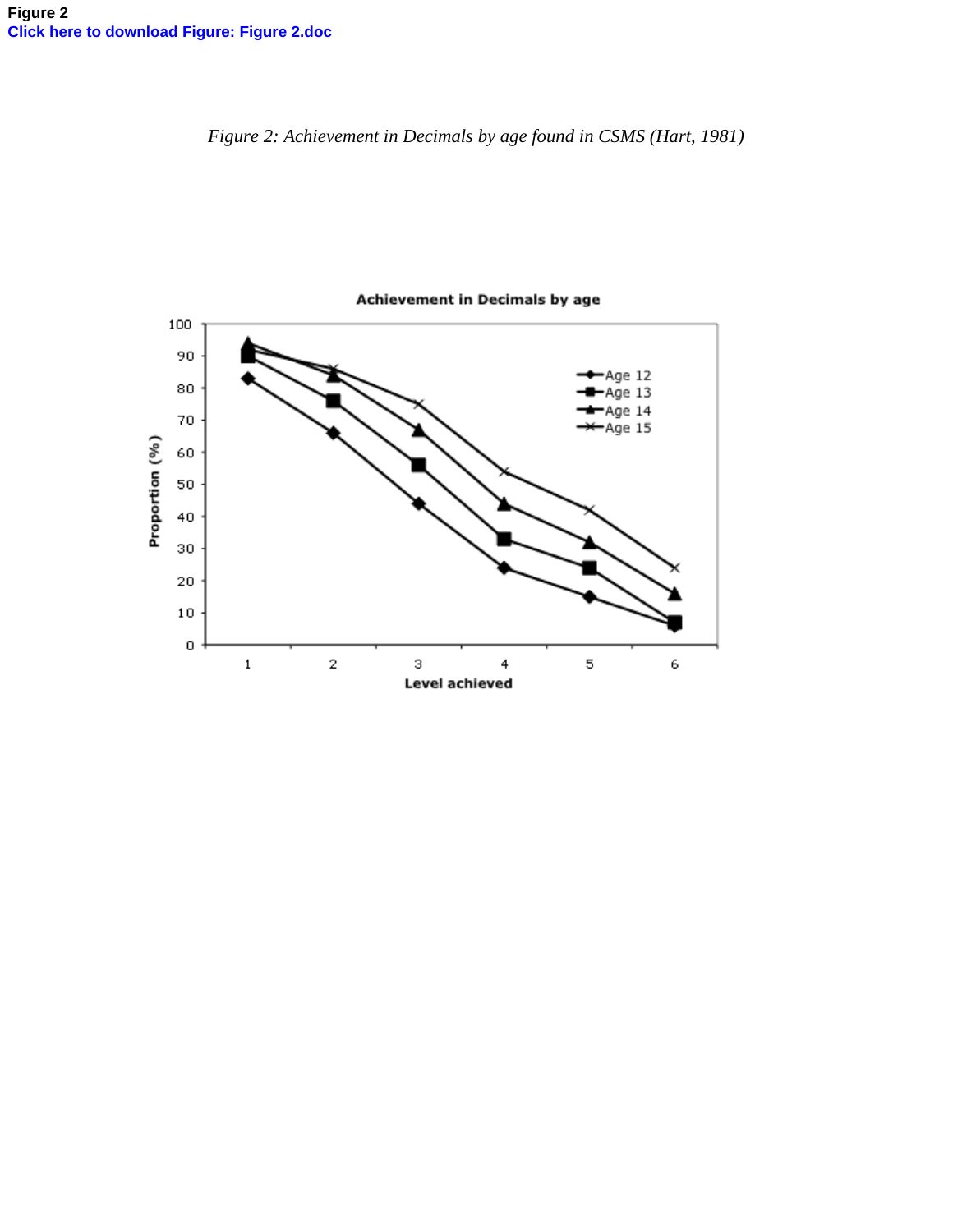*Figure 3: Annual growth in school attainment in the ETS STEP tests (1957)* 



Annual growth in school attainment (STEP)